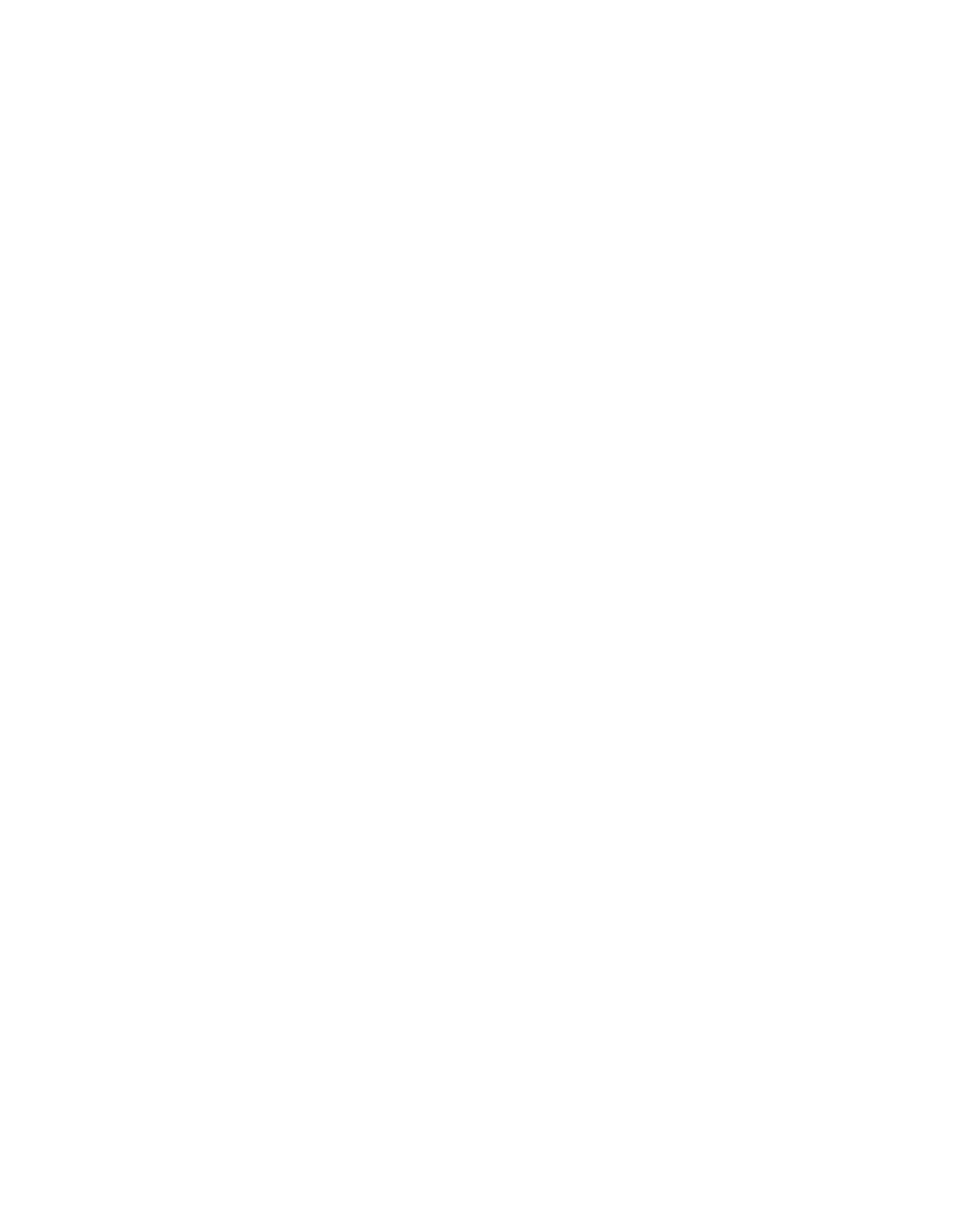**CRITICAL ISSUES IN POLICING SERIES**

# **Police Chiefs Compensation and Career Pathways: PERF's 2021 Survey**

**June 2022**

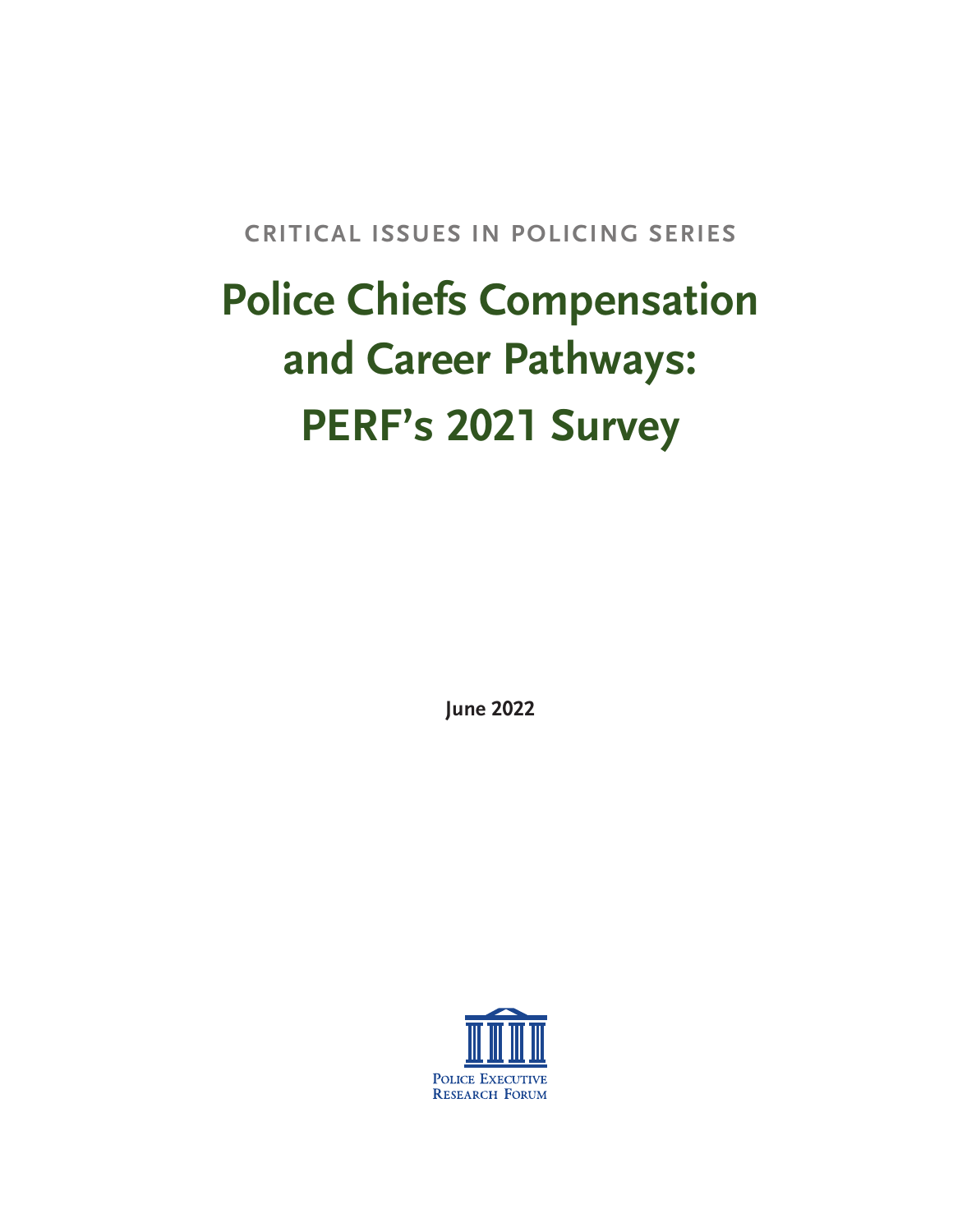This publication was supported by the Motorola Solutions Foundation. The points of view expressed herein are the authors' and do not necessarily represent the opinions of the Motorola Solutions Foundation or all Police Executive Research Forum members.

Police Executive Research Forum, Washington, D.C. 20036 Copyright © 2022 by Police Executive Research Forum

All rights reserved

Printed in the United States of America

ISBN: 978-1-934485-66-8

Graphic design by Dave Williams.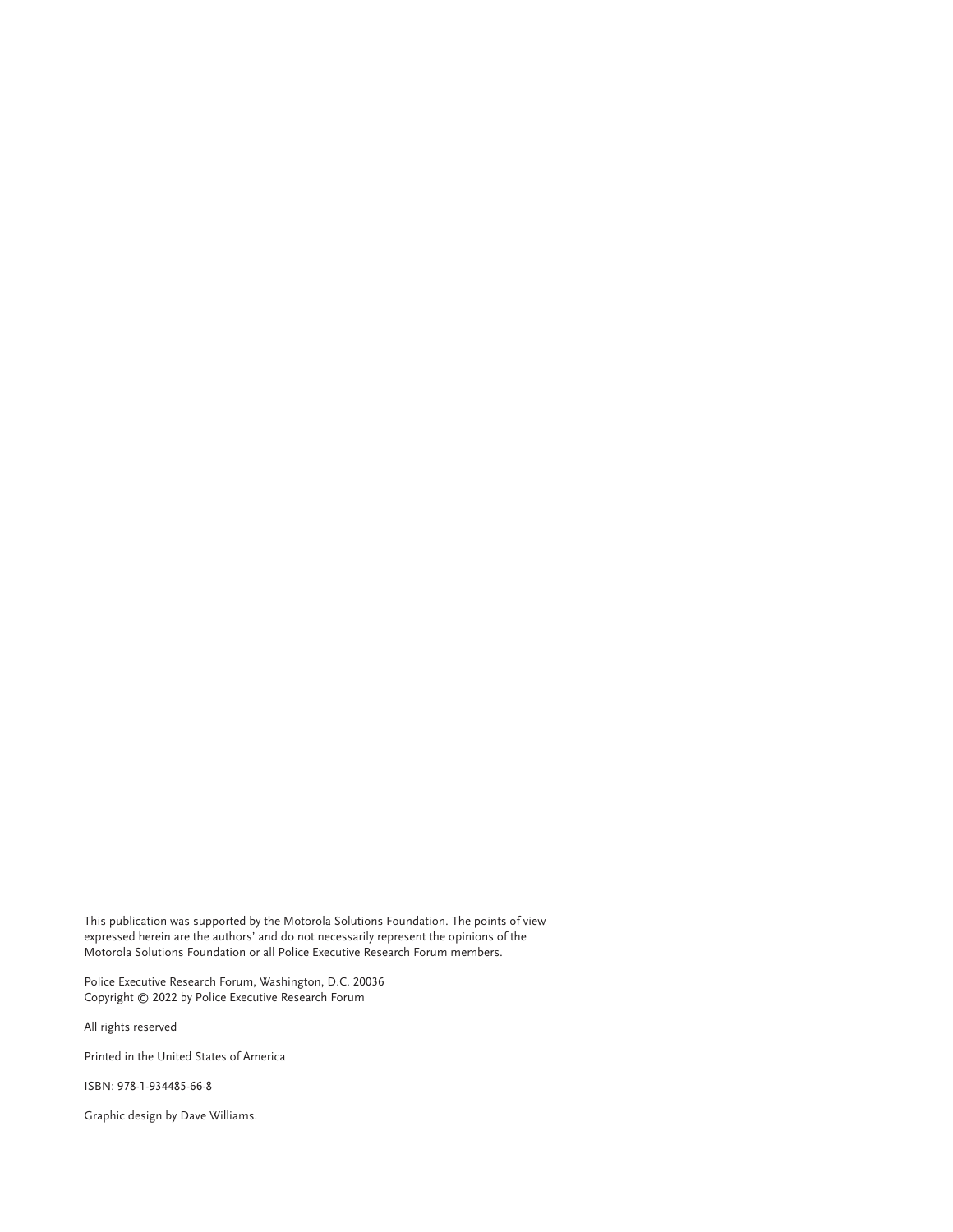# **Contents**

| Executive Summary: As the job becomes more complex,<br>some interesting trends in how police chiefs |  |
|-----------------------------------------------------------------------------------------------------|--|
|                                                                                                     |  |
|                                                                                                     |  |
|                                                                                                     |  |
|                                                                                                     |  |
|                                                                                                     |  |
|                                                                                                     |  |
|                                                                                                     |  |
|                                                                                                     |  |
|                                                                                                     |  |
|                                                                                                     |  |
|                                                                                                     |  |
|                                                                                                     |  |
|                                                                                                     |  |
| Sidebar: Common Elements in Police Chiefs Contracts and Employment Agreements24                     |  |
|                                                                                                     |  |
|                                                                                                     |  |
|                                                                                                     |  |
|                                                                                                     |  |
|                                                                                                     |  |
|                                                                                                     |  |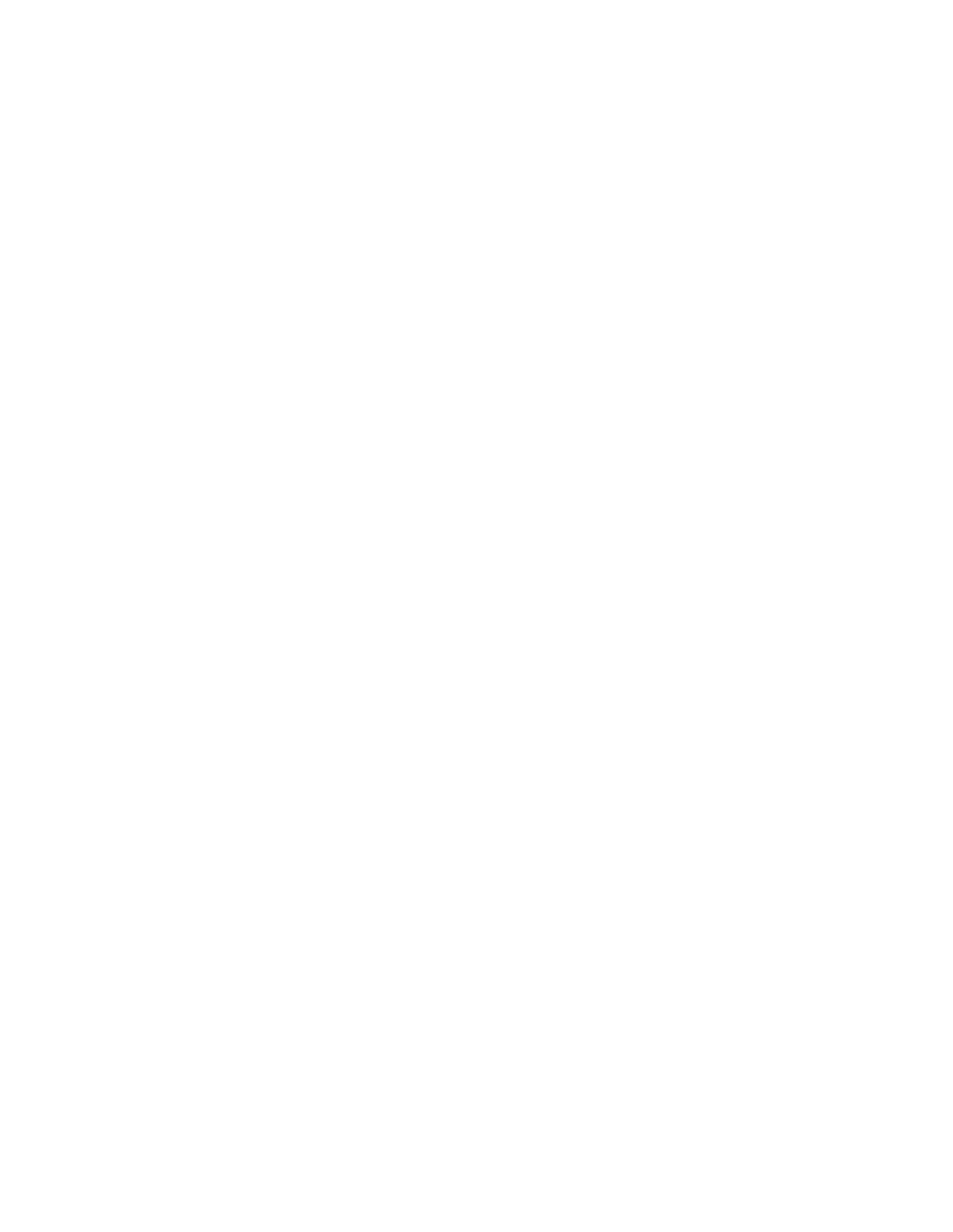# Acknowledgments

PERF IS FREQUENTLY CONTACTED BY CURRENT police executives – as well as would-be chiefs – who are looking for salary, benefits, and hiring process information for use in comparing their cities to other jurisdictions and to national industry standards. For the past 25 years, PERF's surveys on these topics have been one place where police professionals could turn to get accurate and timely information. They have become one of our most sought-after resources.

This report summarizes the results of PERF's fourth survey on police chiefs' compensation and career pathways. The report not only updates the findings of our most recent survey from 2014, but also explores some new areas not covered in previous surveys.

This report would not have been possible without the participation of the nearly 350 PERF members who took the time to complete our survey, which was extensive and detailed. In addition to asking for a range of facts and figures that make up the bulk of this report, the survey also contained open-ended questions asking respondents to reflect on their own careers and to offer advice to those who aspire to become police chiefs. Our members' insights and advice are a valuable addition to this report.

A special thank-you to five PERF members who pilot-tested an early draft of the survey and provided valuable feedback that improved the final product: Metropolitan Nashville Chief John Drake; Baltimore County, MD Chief Melissa Hyatt; Palm Springs, CA Chief Andy Mills (he was chief in Santa Cruz, CA at the time of the survey); Asheville, NC Chief David Zack; and St. Mary's County, MD Sheriff Tim Cameron.

This project was another team effort by staff from a variety of PERF units. Charlotte Lansinger, PERF's long-time Executive Search expert, has overseen past compensation surveys, and she directed the creation and analysis of the 2021 survey as well. Charlotte is one of the most knowledgeable and respected professionals in the field of executive search for police chiefs, having managed more than 100 successful searches over the years. Her insights and experience contributed greatly to this report.

Dr. Danielle Fenimore, PERF Research Associate, performed the bulk of the data analysis and, along with Charlotte, completed an initial draft of the report. Her understanding of statistical analysis and attention to detail were exceptional. Assistant Communications Director James McGinty reviewed and summarized the responses to the open-ended questions, and he also assisted with report production. Research Assistant Rachael Thompson also assisted with report production and proofreading. Senior Research Assistant Nathan Ballard, a master with PERF's survey software, created and loaded the online survey instrument and generated the results for analysis. He was assisted by Research Assistant Adam Kass.

The overall project was led by Chief Program Officer Kevin Morison, who also wrote portions of the report, edited the final document, and managed production of this report. Kevin is an incredibly gifted writer and editor, and he painstakingly made sure that this report came together. Dave Williams did his usual magnificent job in designing and laying out the final report.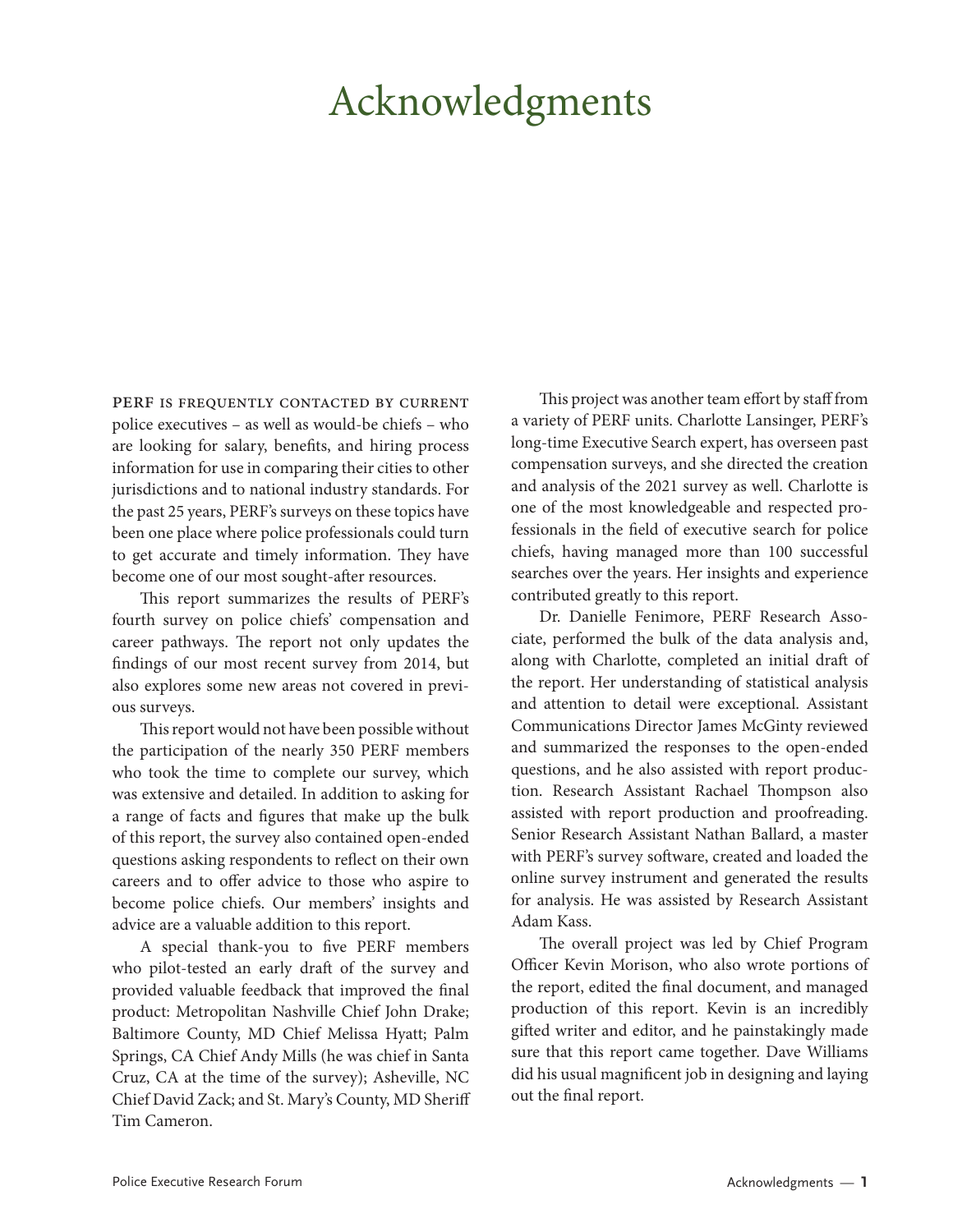This report is part of PERF's *Critical Issues in Policing* series, which is made possible through the longstanding support of the Motorola Solutions Foundation. Over the past two decades, PERF has produced 43 *Critical Issues* reports on a range of topics, including law enforcement leadership development and career pathways, which is one of the focus areas of the foundation's programming.<sup>1</sup> A 2019 *Critical Issues* report looked at the "Chapter 2" experiences of police chiefs and sheriffs who left full-time policing but continued to make an impact.<sup>2</sup> The foundation has also supported PERF's "special reports" on hiring and retention in law enforcement.3 This report adds to the body of knowledge on law enforcement executive career pathways, an area that few other organizations are examining in depth.

PERF extends its appreciation to Greg Brown, Motorola Solutions Chairman and CEO; Jack Molloy, Executive Vice President of Products and Sales; Jason

Winkler, Executive Vice President and Chief Financial Officer; Jim Mears, Senior Vice President; Tracy Kimbo, Chief of Staff, Global Enterprise and Channels; Monica Mueller, Vice President of Government Affairs; Shamik Mukherjee, Chief Marketing Officer; Karem Perez, Executive Director of the Motorola Solutions Foundation; Wesley Anne Barden, Manager of Evaluation and Grantmaking at the Foundation; and Matthew Starr, Director of Government Affairs and Privacy Policy.

Even with all the challenges facing police chiefs today, it is heartening that there are still so many smart, energetic, and dedicated law enforcement professionals who are ready to step forward and tackle those challenges head-on. This report should help both current and future police chiefs better understand and prepare for the rigors of the search process and the job itself.

Chick Wexter

*Chuck Wexler Executive Director*

1. For a list of all *Critical Issues in Policing* reports, see <https://www.policeforum.org/critical-issues-series>, or the back cover of this report.

2. Police Executive Research Forum. "Chapter 2: How Police Chiefs and Sheriffs Are Finding Meaning and Purpose in the Next Stage of Their Careers." (2019) <https://www.policeforum.org/assets/Chapter2.pdf>

3. See "Survey on Police Workforce Trends." (June 11, 2021) <https://www.policeforum.org/workforcesurveyjune2021>. Also, "PERF survey shows steady staffing decrease over the past two years." (March 4, 2022)<https://www.policeforum.org/workforcemarch2022>.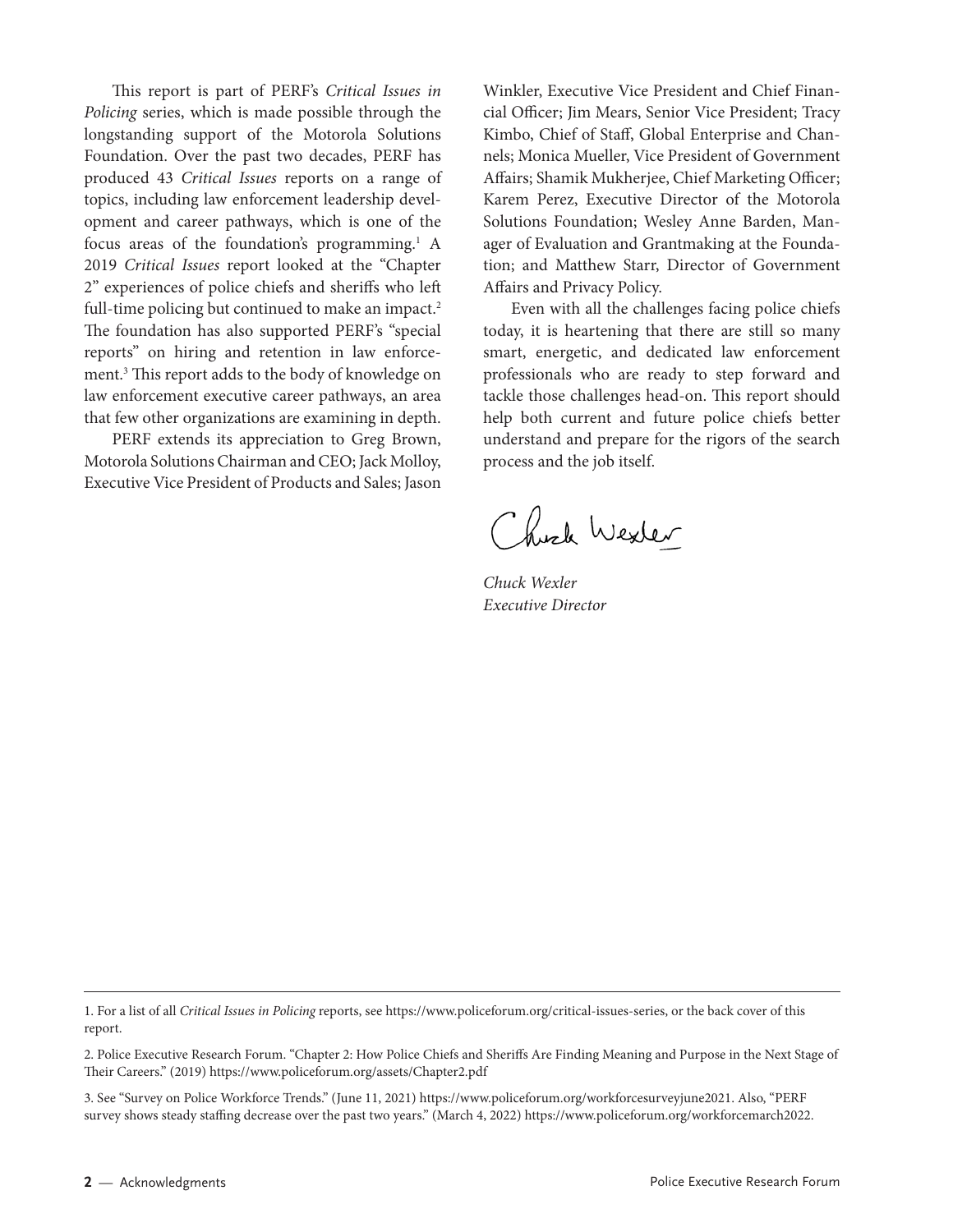# Executive Summary: As the job becomes more complex, some interesting trends in how police chiefs are selected and compensated

Being a chief of police has always been challenging. The demands of the job are relentless – it is one of the few occupations that truly is 24/7/365. Just about anything can happen at any time, and police chiefs need to respond.

The expectations of police chiefs are also enormous. Chiefs are always under the microscope, and their every move is scrutinized by their officers, their bosses in government, the news media, and the public. They are among the most visible local government leaders and someone the public inevitably turns to in times of uncertainty or crisis.

The events of the last two years – the COVID-19 pandemic, demonstrations following the murder of George Floyd, calls for racial justice and police reform, and a spike in homicides and other violent crimes in many cities – have only added to the complexity of being a police chief. Chiefs are facing more pressures than ever before. Many are leaving their positions, either voluntarily or after being forced out by often-impatient political leaders. The current environment for police chiefs is volatile.

*As the job of police chief has become more challenging, the process for hiring chiefs has become more complex.*

At the same time, the process for hiring police chiefs has also become more complex. Many jurisdictions continue to look outside their own agencies for a broader pool of police chief candidates. This is true in major cities as well as other large, mid-sized, and small departments, which may not always have a deep "bench" of candidates to choose from. The hiring process today also involves much more scrutiny of candidates' backgrounds, greater transparency and community involvement, and a continued push for diversity.

#### **PERF Resources for Aspiring Chiefs**

Over the years, PERF has worked to help chiefs – and aspiring chiefs – understand and navigate this complex environment. PERF has published two editions of *Command Performance: A Career Guide for Police Executives* (the latest in 2015), a book that offers both big-picture perspectives and nuts-andbolts guidance for would-be police chiefs.<sup>4</sup> A second book, *Leadership Matters: Police Chiefs Talk About Their Careers,* provides career advice from two dozen experienced police chiefs.5 A 2019 report, *Chapter 2: How Police Chiefs and Sheriffs Are Finding Meaning and Purpose in the Next Stage of their Careers,*

<sup>4.</sup> Police Executive Research Forum. "Command Performance: Career Guide for Police Executives." (2nd Edition, 2015). Available at <https://www.policeforum.org/perf-bookstore>

<sup>5.</sup> Police Executive Research Forum. "Leadership Matters: Police Chiefs Talk About Their Careers." (2009). Available at <https://www.policeforum.org/perf-bookstore>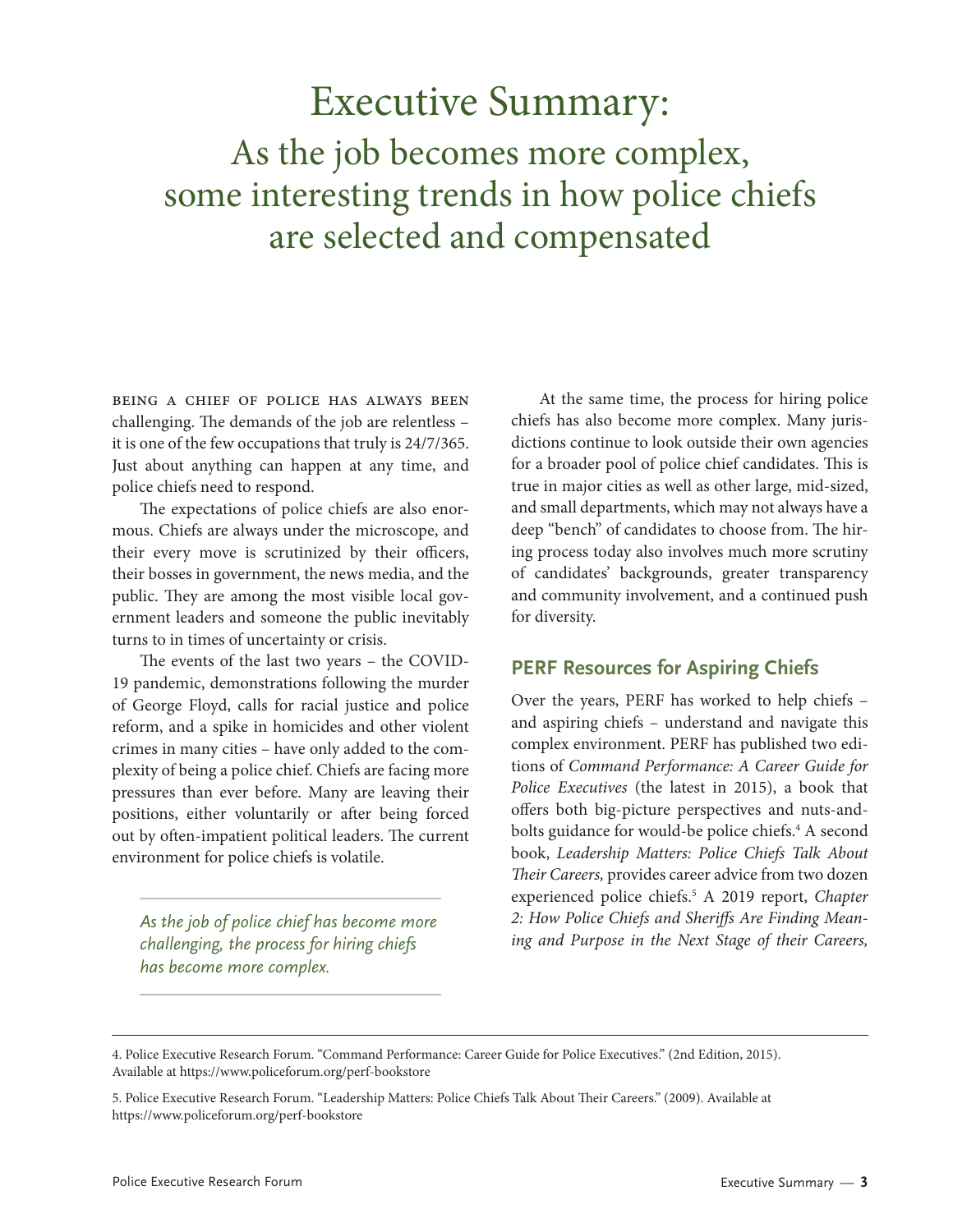examines the transition from full-time policing to other activities that allow police executives to continue to contribute.<sup>6</sup>

To augment these reports, PERF over the past 25 years has fielded surveys of its members, asking about their salaries and other compensation, the hiring process, and aspects of their career development. Previous surveys were conducted in 1997, 2009, and 2014. (The results of the 2014 survey are published in the second edition of *Command Performance,* and the 2009 survey results are published in *Leadership Matters.*) The surveys are designed to help current and aspiring police chiefs better understand the hiring process and recent compensation trends, and they allow police executives to compare their cities to other jurisdictions and to national industry standards.

This report summarizes the results of our latest survey, which was conducted in 2021. This is the most extensive survey on compensation and career pathways that PERF has ever done. It asked most of the same basic questions from previous surveys concerning chiefs' salaries, benefits, the hiring process, and career development. This allowed for the 2021 findings to be easily compared to the results of earlier surveys.

*This is the most extensive survey on compensation and career pathways that PERF has ever conducted.*

The 2021 survey also examined some new issues, such as the use of video interviews in the hiring process, whether the names of finalists were made public during the search, and if chiefs hired from the outside were allowed to bring staff with them for command or specialty positions. Importantly, the 2021 survey also asked a series of open-ended questions that gave chiefs an opportunity to reflect on their own careers and to offer advice to other law enforcement leaders who aspire to become chiefs one day.

#### **Key Takeaways from the 2021 Survey**

Here are some of the key takeaways from the survey:

#### **Salaries and Compensation**

- The majority of police chiefs have an annual salary of \$150,000 or more a year. And nearly 23% earn more than \$200,000 a year, up from about 8% in 2014.
- Chiefs' salaries have generally kept pace with inflation, but just barely. The average salary rose just over 16% between 2014 and 2021, while inflation increased by 15% during this period. Comparing 2009 and 2021, the average chief 's salary rose by nearly 28%, versus a 27% increase in inflation.
- Police chiefs in the Western United States earn more than chiefs in other parts of the country. The Western chiefs' average salary of \$200,912 was 18% higher than the national average. Chiefs in the Midwest earn the least – \$141,308, which is nearly 17% below the national average.

*Dating back to 2009, police chiefs' salaries have generally kept pace with inflation, but just barely.*

- Not surprisingly, police chiefs in larger agencies have higher salaries than chiefs in smaller agencies. Chiefs who lead agencies of 1,000 or more full-time employees earned, on average, \$232,380 a year in 2021, compared to \$134,355 for chiefs in agencies with 50 or fewer full-time staff.
- While most chiefs still participate in a traditional defined benefit retirement plan, there appears to be a slight shift toward greater use of defined contribution plans. In 2014, just over 15% of chiefs participated in a defined contribution plan only; by 2021, that number was nearly 23%.

<sup>6.</sup> Police Executive Research Forum, 2019.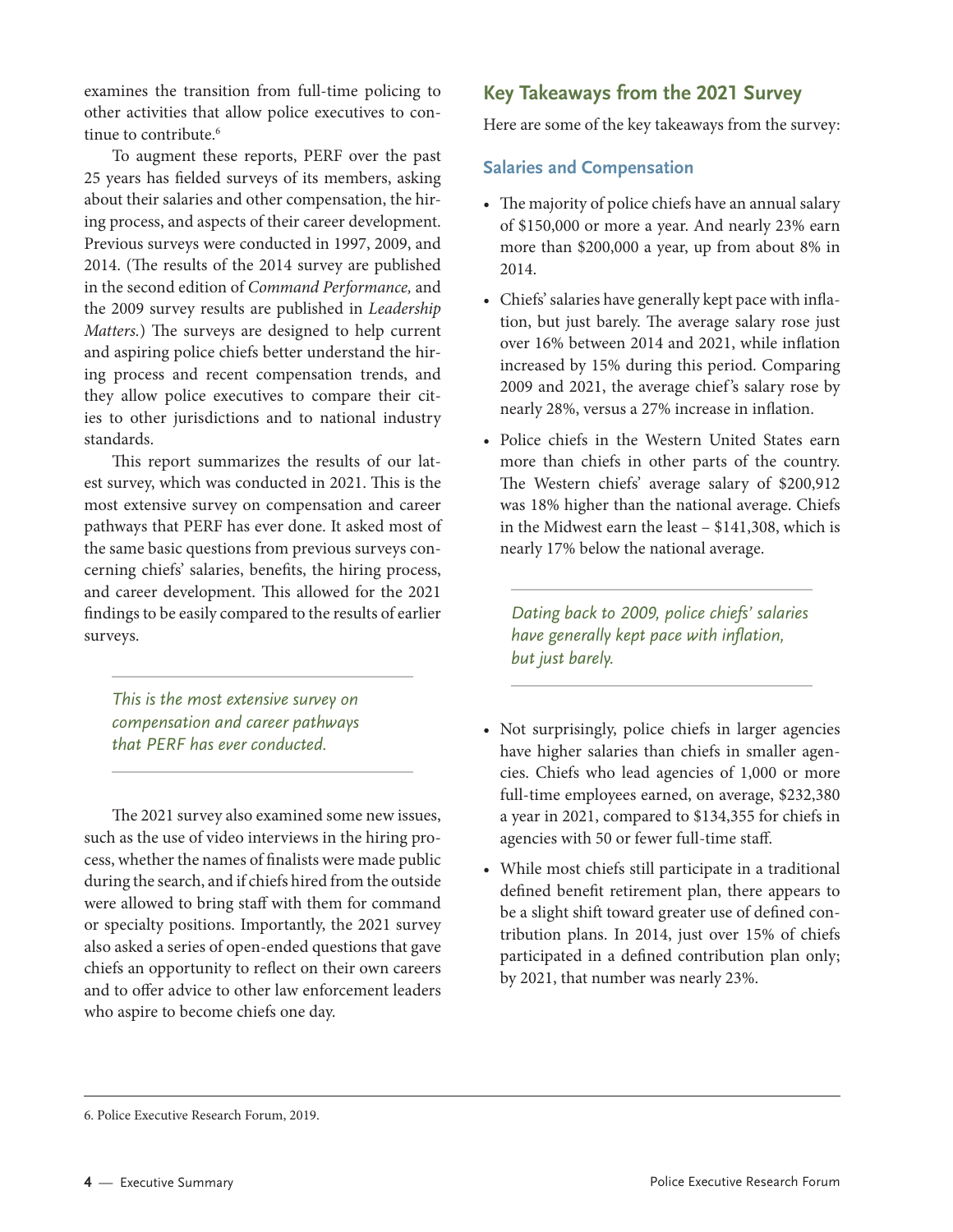### **Insights from the Compensation and Career Pathways Survey**

The survey produced a number of interesting insights about today's police chiefs – their backgrounds, career history, and compensation. For example:

- **Today's chiefs are more diverse. The percentage of chiefs who are Black/African American more than doubled between the 2014 and 2021 surveys, and nearly onequarter of survey respondents in 2021 were people of color. There are also more women chiefs than ever before.**
- **Today's chiefs have had varied careers. Only about 1 in 4 has worked for the same agency throughout their career; 1 in 3 has worked for three or more agencies during their career.**
- **The average tenure of a police chief is longer than many people would assume – about 7.3 years, according to PERF's research.**
- **Police chiefs' salaries have risen steadily over the years and generally kept pace with inflation.**
- **The process of hiring police chiefs is changing. More jurisdictions are conducting national searches and using video interviews as part of the process.**
- **The percentage of chiefs promoted from within their agency (vs. hired from outside) rose from 39% in 2014 to 45% in 2021.**

- The number of people who were vested with a pension *before* they became chief is on the rise, from 86% in 2014 to 95% in 2021. This may indicate that candidates are less willing to take the risk of becoming a chief without the financial security of an existing pension.
- Police chiefs are increasingly eligible for incentive bonuses: more than 36% in 2021, compared with about 19% in 2014. And the bonuses range from 1% to 15% of annual salary.
- There has been a slight increase in the number of chiefs with contracts or employment agreements, from approximately one-third in prior surveys to about 40% in the 2021 survey. In general, chiefs seem to be moving away from fixed-term contracts and in favor of more open-ended agreements.

#### **Police Chief Demographics**

- Police chiefs have become more diverse in terms of race or ethnicity. The percentage of chiefs who are Black/African American more than doubled, from less than 7% in 2014 to more than 14% in 2021. Approximately 6% of chiefs in 2021 identify as Hispanic or Latino, compared to 4% in 2014.
- The number of female chiefs has steadily increased in the years PERF has been conducting this survey. In 1997, just 0.6% of chiefs who responded to the survey were women. That number has risen steadily to 9.3% in 2021. Still, the percentage of female police chiefs is lower than the percentage of women at all ranks in policing, which is 12.8%.7

*The chiefs in the 2021 survey are more diverse in terms of race/ethnicity and gender, and they remain a highly educated group.*

7. Hyland, Shelley and Elizabeth Davis. "Local Police Departments, 2016: Personnel." Washington, DC: Bureau of Justice Statistics (2019). [https://bjs.ojp.gov/content/pub/pdf/lpd16p.pdf.](https://bjs.ojp.gov/content/pub/pdf/lpd16p.pdf)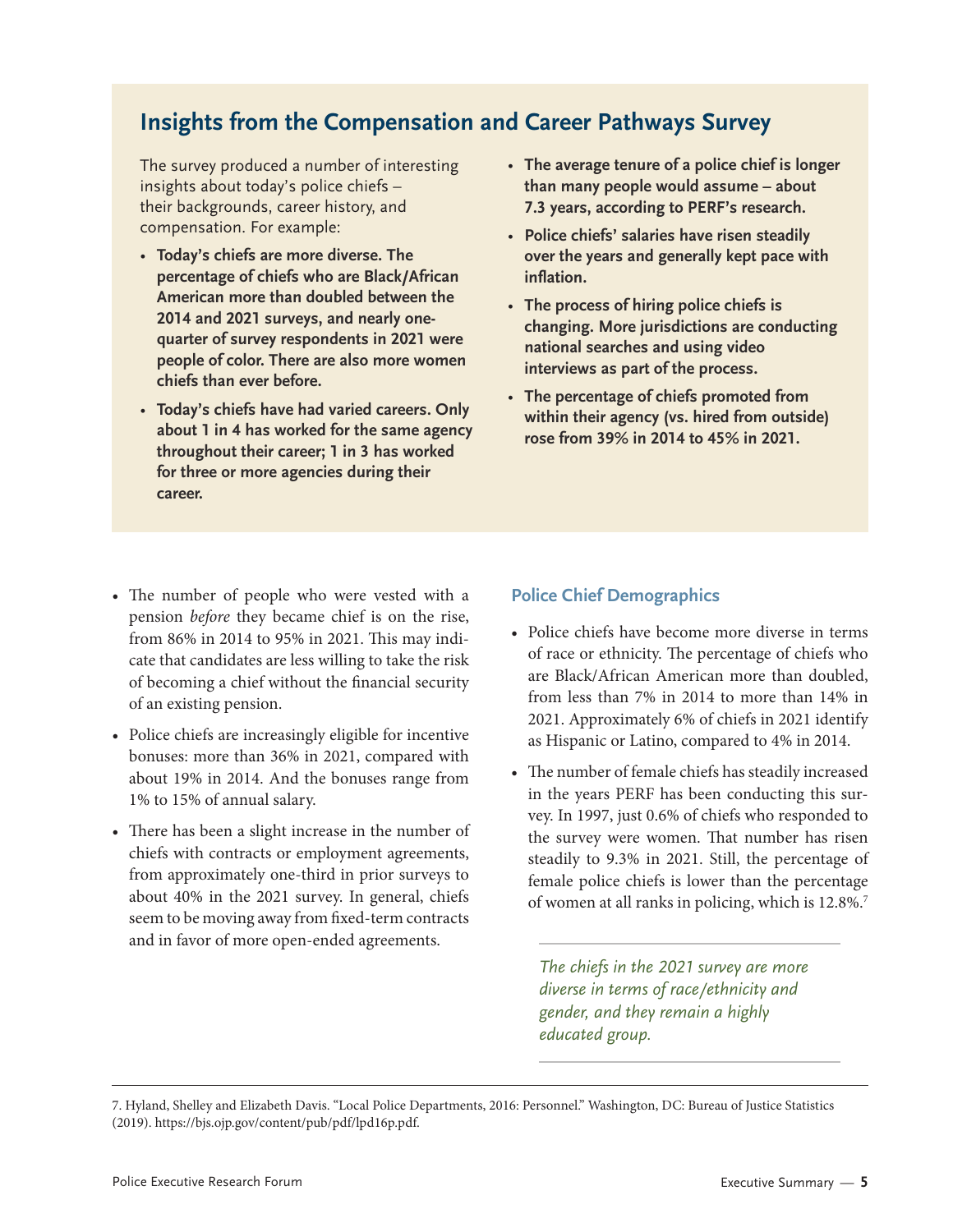- Today's police chiefs who are PERF members remain highly educated. Nearly 4 out of 5 survey respondents possess an advanced degree (master's, law, or Ph.D.), similar to the findings of PERF's 2014 survey.<sup>8</sup>
- More than 7 in 10 police chiefs have an online career profile (LinkedIn being the most popular), but only 20% of those with profiles found them to be beneficial to their careers.

#### **Police Chief Tenure**

- The average length of a police chief's tenure is approximately 7.3 years.<sup>9</sup> But in large agencies with 1,000 or more employees, the average tenure was lower – about 5 years.
- The number of first-time chiefs seems to be on the rise. In PERF's 2021 survey, only about 15% of respondents had previously served as a chief in another agency; 85% were first-time chiefs. In the 2014 survey, about 75% of respondents were firsttime chiefs and 25% had been a chief in another agency.

#### **The Search Process**

- Search committees were used less frequently among respondents to the 2021 survey, compared with 2014. But the number of national searches conducted by executive search firms appears to be on the rise.
- More jurisdictions are using a combination of video and in-person interviews. Using video, especially for preliminary interviews, allows jurisdictions to broaden their pool of candidates geographically, without incurring travel expenses for in-person interviews. Still, only a handful of chiefs reported that only video interviews were used during the process.

*In the interest of transparency, community input is increasingly becoming part of the search process, and the names of finalists are being released more often.*

- Community input is becoming an important part of the search process. More than 35% of chiefs in the 2021 survey said their process included public interviews or presentations.
- It is becoming more common for the identities of the finalists for a police chief 's job to be made public, in the interest of transparency and community involvement in the process. However, many cities still shield finalists' names to protect outsideagency candidates who do not want their current agency or community to know they are looking for another opportunity.
- The percentage of police chiefs who were promoted from within their agencies increased from about 39% in 2014 to nearly 45% in 2021, while the percentage of outside hires declined from 61% to about 55%.

The rest of this report provides detailed information on these and other findings and trends. This information should be of interest to current police chiefs and police leaders who hope to become chiefs one day, as well as researchers and others interested in the policing profession and its leaders.

<sup>8.</sup> Because PERF members are required to have at least a bachelor's degree, there is a greater likelihood that respondents to the survey will have more formal education, including advanced degrees, than the population of police chiefs as a whole.

<sup>9.</sup> This figure is based on information that survey respondents provided about the tenure of their *immediate predecessors*. It was necessary to use predecessors' length of service because, unlike current chiefs, their tenure has concluded.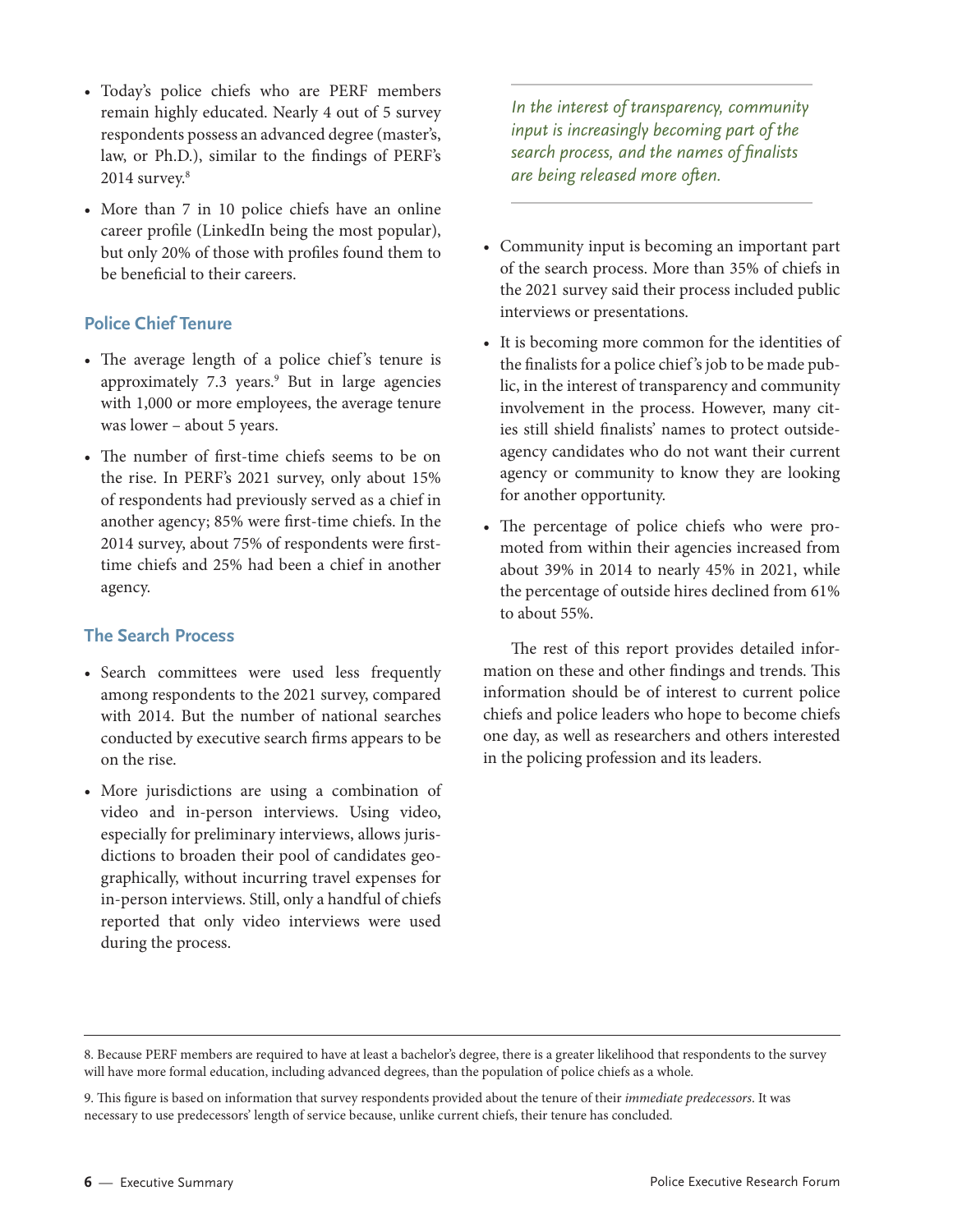# About the Survey

THE 2021 POLICE CHIEFS COMPENSATION AND Career Pathways Survey was designed to capture information from current police chiefs in the United States and Canada about their salaries and compensation packages, the hiring process, and various aspects of their backgrounds and careers.

The survey is a follow-up to previous surveys that PERF fielded in 1997, 2009, and 2014. The 2021 survey asked most of the same questions as the earlier instruments. However, the 2021 survey also included some new questions, including about the use of video interviews in the selection process, whether the names of finalists were made public during the search, if chiefs hired from the outside were allowed to bring staff with them for command or specialty positions, if social profiles such as LinkedIn were advantageous, and whether the chiefs are proficient in a language other than English. The survey also asked a new open-ended question about what attributes or experiences respondents thought would be most important for police chiefs over the next 10 years.

In mid-April 2021, an invitation to complete the electronic survey was emailed to all PERF members who are designated as the chief executives of their police organizations, a total of 823 people.10 The final survey response was received in late June 2021, meaning the survey remained in the field for approximately 2.5 months.

PERF received 347 survey responses.<sup>11</sup> Respondents came from 40 states and the District of Columbia, plus three Canadian provinces. Among the respondents, 18.7% were from the Northeast, 22% from the Midwest, 33.7% from the South, and 25.6% from the West.<sup>12</sup>

#### **Figure 1. Agencies represented in PERF's survey, by region**



<sup>10.</sup> Because elected sheriffs follow a different selection process from police chiefs and their salaries are often set by law, PERF created a customized version of the survey for sheriffs. However, PERF received too few responses from sheriffs to allow for meaningful analysis. As a result, sheriffs are not included in the survey results.

<sup>11.</sup> This total was comparable to the number of responses to the previous surveys. For example, there were 334 responses to the 2014 survey.

<sup>12.</sup> The regional breakdowns in this report follow U.S. Census Bureau regions. See [https://www2.census.gov/geo/pdfs/maps-data/maps/](https://www2.census.gov/geo/pdfs/maps-data/maps/reference/us_regdiv.pdf) [reference/us\\_regdiv.pdf.](https://www2.census.gov/geo/pdfs/maps-data/maps/reference/us_regdiv.pdf) [Appendix B](#page-44-0) shows the breakdown of chiefs' salaries by region and state within each region.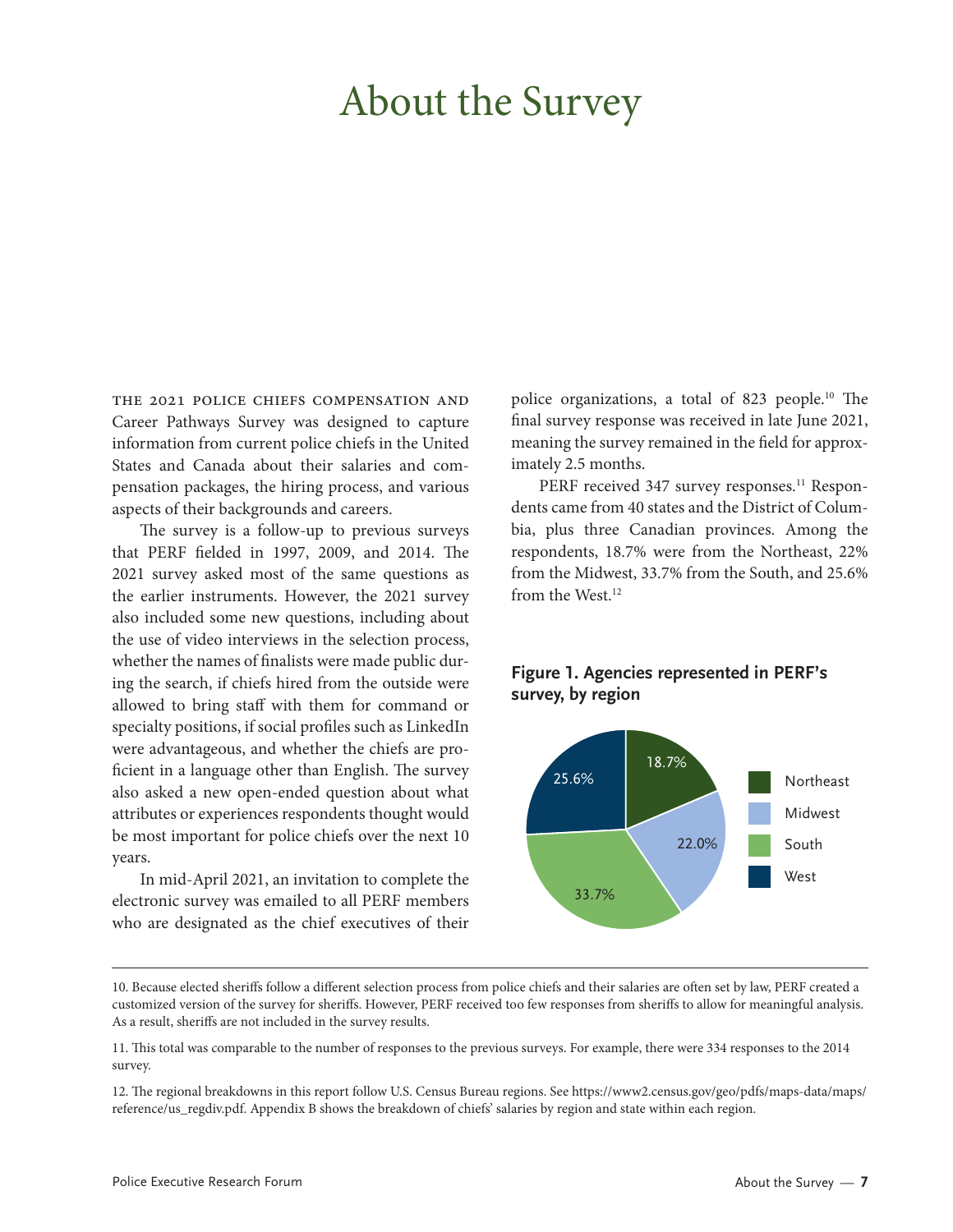The vast majority (85.8%) of chiefs in the survey serve municipal police agencies. The remainder lead campus (7.5%), county (2.3%), state (1.7%), and transportation, park, and other specialized (2.6%) agencies.

Respondents came from agencies of all sizes, from fewer than 50 full-time personnel (both sworn and professional staff) to more than 1,000 total staff. ([See page 11 for a more detailed breakdown.](#page-16-0))

The 347 agencies represented in the sample employ a combined total of approximately 201,000 full-time staff; about 72% are sworn officers and 28% are professional (civilian) employees. In its most recent census of U.S. law enforcement agencies, the Bureau of Justice Statistics reported that local police departments employed roughly 600,000 full-time employees, about 78% sworn officers and 22% professional staff.13 This suggests that the PERF sample, while perhaps not nationally representative, roughly aligns with local law enforcement agencies nationally. In addition, the PERF survey captured data from agencies employing approximately one-third of the total population of local police agency personnel – another indication of how robust the survey sample is.

<sup>13.</sup> Hyland and Davis, 2019.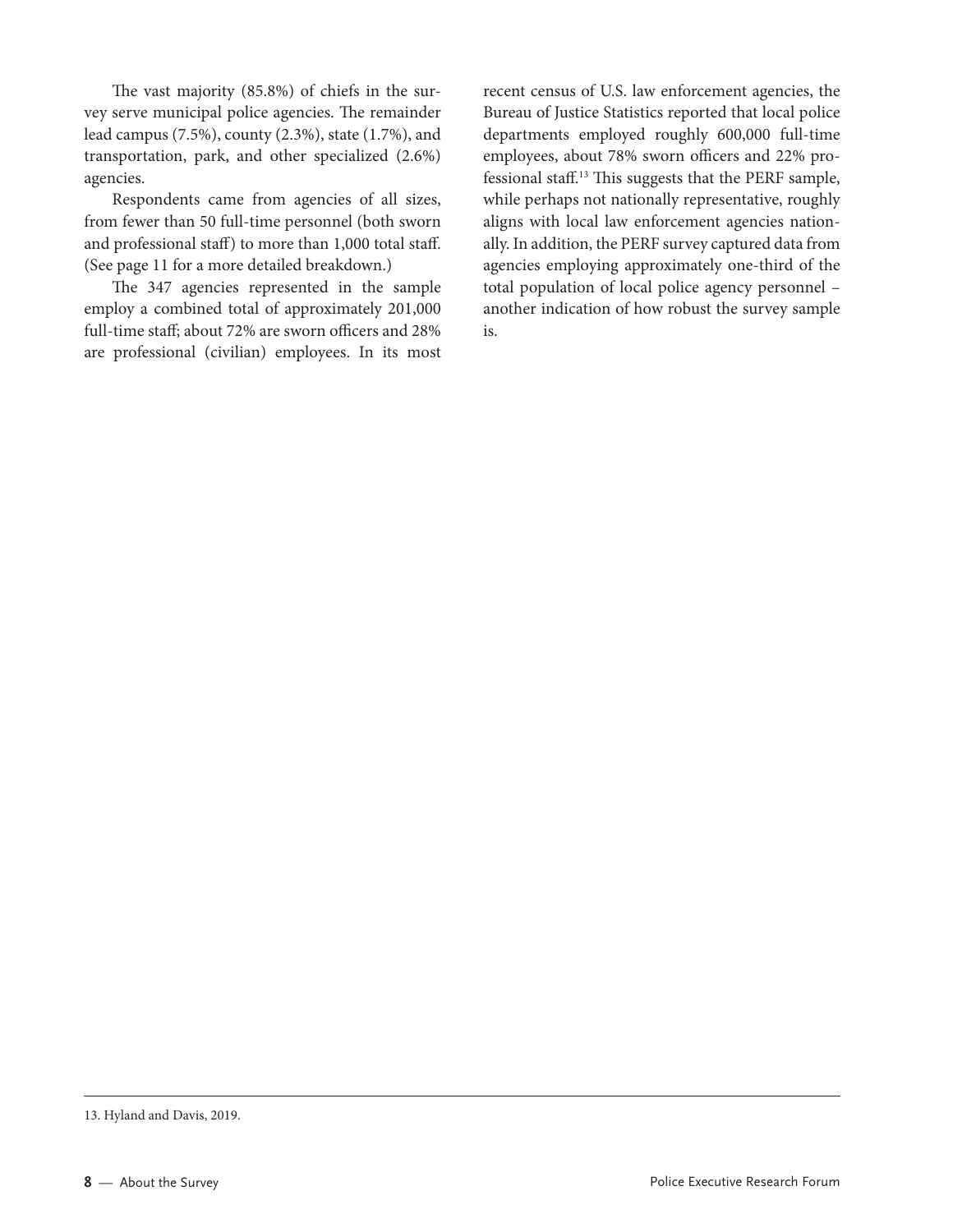# 2021 Survey Results

This chapter provides highlights and analysis of PERF's 2021 Police Chiefs Compensation and Career Pathways Survey.

The survey collected demographic data about the respondents, along with information about their agencies, their salaries and other compensation, their career paths, and other aspects of their backgrounds and professional lives. The responses paint a rich portrait of North American police leaders.

#### **The "Average" Police Chief**

Using the survey data, PERF created a composite description of the "average" police chief among PERF's executive membership.<sup>14</sup> The "average chief" in the PERF survey (Table 1):

- Is a White/Caucasian male, between the ages of 51 and 55.
- Has a current salary of just over \$167,000.
- Was 47 years old when they first became a chief.
- Has served 4 years and 8 months in their current position and experienced a pay increase of about 14% during that time.
- Had close to 24.5 years of law enforcement experience prior to becoming a chief and served at an average of two agencies in their career.
- Has at least one advanced degree, usually a master's degree.

#### **Police Chief Demographics**

While the police chiefs in PERF's 2021 survey are overwhelmingly White/Caucasian and male, the group has become more diverse compared with the respondents to the 2014 survey. However, the age range of the responding chiefs has not changed markedly between the two surveys. (For details, see Table 2.)

**Race/Ethnicity.** Nearly three-quarters (73.4%) of the chiefs in the 2021 survey identified as White/ Caucasian. That is down from nearly 85% in 2014. **The percentage of chiefs who are Black/African American more than doubled, from 6.6% in 2014 to 14.3% in 2021. Approximately 6.4% of chiefs in 2021 identified as Hispanic or Latino, compared to 4.2% in 2014.**

*Over the years, police chiefs responding to the PERF surveys have become more diverse in terms of race/ethnicity and gender.*

**Gender.** Approximately 9.3% of the chiefs in PERF's survey were women. That is an increase from 8.4% in the 2014 survey and the highest percentage since PERF began conducting compensation surveys. *>> continued on page 12*

14. When used throughout this report, the terms "police chief " and "chief " apply to the agency chief executive who responded to the survey, and includes individuals with titles such as commissioner, superintendent, director, colonel, and others.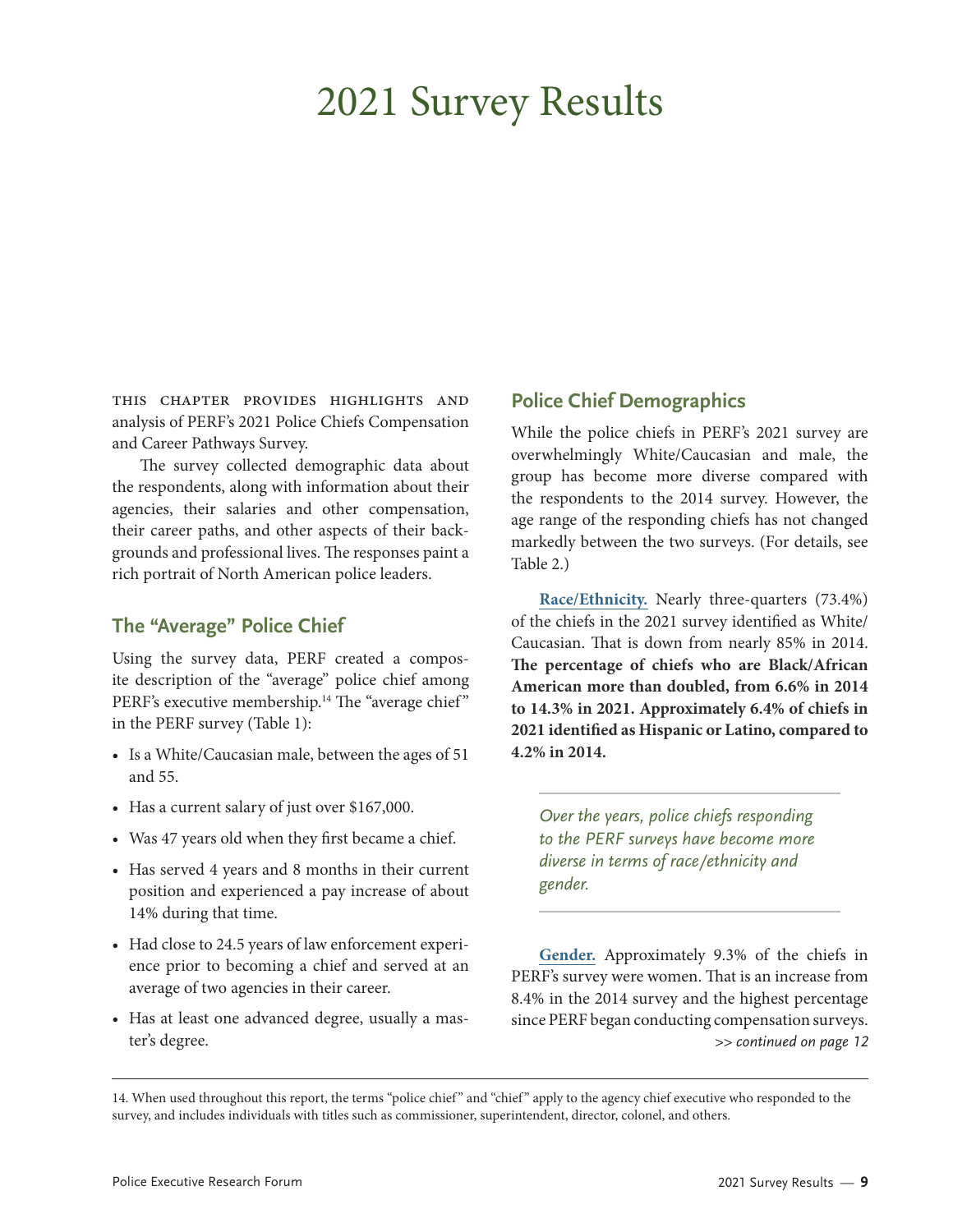### **Table 1. The "average" police chief: Range and average values for career history questions**

| <b>Career History</b>                                  | Range                        | <b>Average</b>    |
|--------------------------------------------------------|------------------------------|-------------------|
| Annual salary when hired                               | $$36,000 - $350,000$         | \$145,843         |
| Current base salary                                    | $$52,000 - $378,000$         | \$167,121         |
| Length of tenure at current agency                     | 1 month - 24 years, 5 months | 4 years, 8 months |
| Agencies served during career                          | $1 - 8$                      | 2.24              |
| Age at first job as chief                              | $32 - 67$                    | 47.5              |
| Years of policing experience before first job as chief | $9 - 43$                     | 24.5              |

### **Table 2. Police chief demographics, PERF surveys 2021 and 2014**

|                                  |                  | 2021       |                  | 2014       |
|----------------------------------|------------------|------------|------------------|------------|
| Demographic                      | <b>Frequency</b> | Percentage | <b>Frequency</b> | Percentage |
| <b>Race or Ethnicity</b>         |                  |            |                  |            |
| Asian/Pacific Islander           | 5                | 1.5%       | $\mathbf{1}$     | 0.6%       |
| Black/African American           | 49               | 14.3       | 22               | 6.6        |
| Hispanic or Latino               | 22               | 6.4        | 14               | 4.2        |
| Native American/Alaskan Native   | $\mathbf{0}$     |            | $\mathbf{1}$     | 0.3        |
| White/Caucasian                  | 251              | 73.4       | 283              | 84.7       |
| Multiracial or Biracial          | 6                | 1.8        | $\mathsf 9$      | 2.7        |
| A race/ethnicity not listed here | $\overline{2}$   | 0.6        | N/A              | N/A        |
| Prefer not to answer             | $\overline{7}$   | 2.0        | $\overline{3}$   | 0.9        |
| Total:                           | 342              | 100.0      | 333              | 100.0      |
| Gender                           |                  |            |                  |            |
| Female                           | 32               | 9.3%       | 28               | 8.4%       |
| Male                             | 310              | 90.1       | 298              | 89.2       |
| Prefer not to answer             | $\overline{2}$   | 0.6        | 8                | 2.4        |
| Total:                           | 344              | 100.0      | 334              | 100.0      |
| Age                              |                  |            |                  |            |
| 40 or younger                    | $\overline{4}$   | 1.2%       | 5                | 1.5%       |
| $41 - 45$                        | 28               | 8.1        | 29               | 8.7        |
| $46 - 50$                        | 73               | 21.2       | 70               | 21.0       |
| $51 - 55$                        | 118              | 34.3       | 82               | 24.6       |
| $56 - 60$                        | 76               | 22.1       | 96               | 28.7       |
| $61 - 65$                        | 32               | 9.3        | 34               | 10.2       |
| Older than 65                    | 13               | 3.8        | 14               | 4.2        |
| Did not answer                   | N/A              | N/A        | $\overline{4}$   | 1.2        |
| Total:                           | 344              | 100.0      | 334              | 100.0      |
| <b>Language Ability</b>          |                  |            |                  |            |
| Proficient in another language   | 42               | 12.2%      | N/A              | N/A        |
| English only                     | 301              | 87.8       | N/A              | N/A        |
| Total:                           | 343              | 100.0      |                  |            |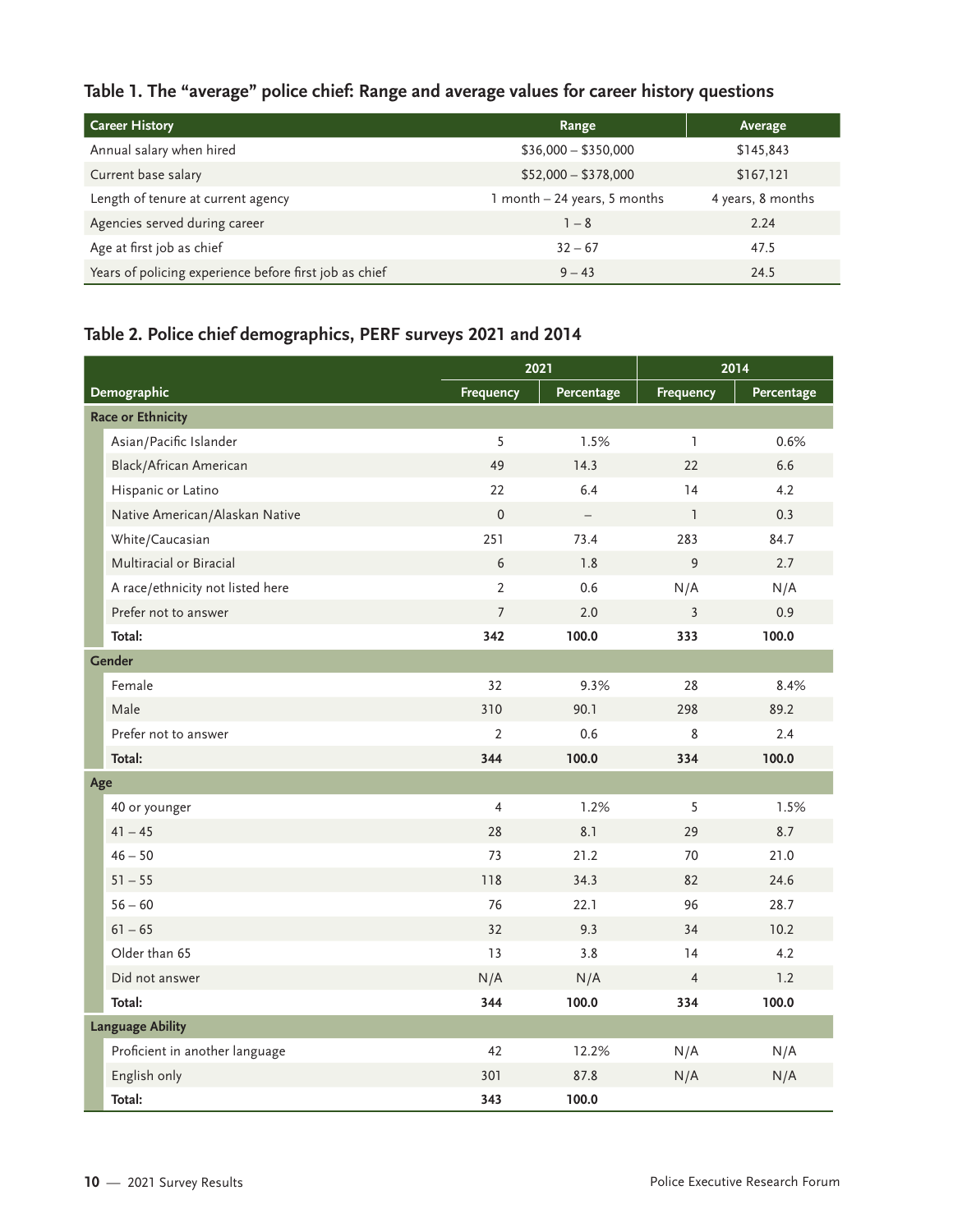### <span id="page-16-0"></span>**About the Agencies Represented in PERF's Survey**

In addition to collecting detailed information about the chiefs who responded to the survey, PERF gathered information about the agencies that the chiefs lead. The "average agency" in the PERF survey (Table 3):

- Employs 585 full-time staff, including both sworn officers and professional (civilian) staff.
- Serves a population of approximately 317,000 people.
- Has an annual operating budget of approximately \$55 million.

The chiefs in PERF's survey come from agencies of all sizes:

- 25.4% are from agencies with 50 or fewer full-time employees (sworn officers and professional staff);
- 47.0% from agencies with 51–250 full-time employees;
- 9.8% from agencies with 251–500 full-time employees;
- 6.9% from agencies with 501–1,000 full-time employees; and
- 11.0% from agencies with more than 1,000 full-time employees.

The chiefs in PERF's survey also manage a range of agency budget sizes. More than half of them lead agencies whose annual budget for the most recent fiscal year was greater than \$10 million. Twenty-one percent of responding chiefs managed an annual budget of more than \$50 million. Nine percent had agency budgets of less than \$1 million a year.

#### **Figure 2. Agencies represented in PERF's survey, by number of full-time employees**



#### **Table 3. The "average" police agency: Range and average values for agency-related questions**

| <b>Agency-Related Questions</b>        | Range                             | Average        |
|----------------------------------------|-----------------------------------|----------------|
| Number of full-time staff              | $9 - 53,000$                      | 584.9          |
| Number of full-time sworn officers     | $8 - 35,000$                      | 417.4          |
| Number of full-time professional staff | $1 - 18,000$                      | 145.6          |
| Size of population served              | $2,500 - 8,600,000$               | 317,083        |
| Agency's Overall Annual Budget         | $$1.4$ million - $$955.8$ million | \$55.4 million |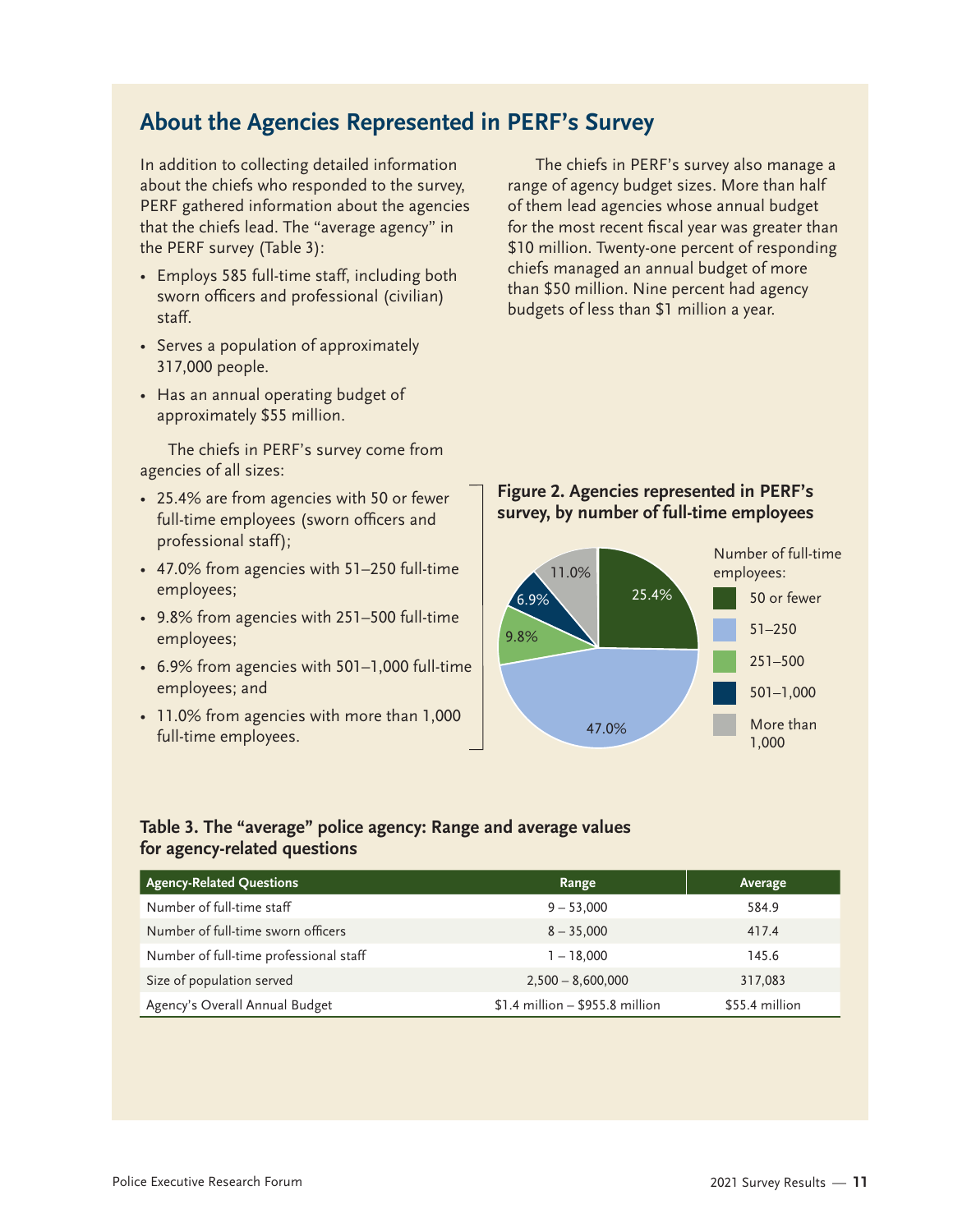#### *continued from page 9*

In the 1997 survey, fewer than 1% of the chiefs were women. The 2021 figure is also substantially higher than what the Bureau of Justice Statistics reported in a 2016 nationwide survey. That year, just 2.9% of police chiefs were women, although the percentage was 8.5% among agencies serving 250,000 or more residents.15

**Age.** More than half (56.4%) of the chiefs in PERF's survey were between the ages of 51 and 60; about 34% were ages 51 to 55. Approximately 30% were age 50 or younger, and about 13% were 61 or older. The age distribution of chiefs in 2021 closely mirrors the ages of chiefs in the 2014 survey.

**Language Proficiency.** The 2021 survey included a new question asking respondents if they are proficient in languages other than English. Nearly 1 in 8 chiefs (12.2%) indicated they are proficient in at least one additional language. Spanish is, by far, the most common language, although at least one chief reported being proficient in each of the following languages: French, Finnish, Greek, Hebrew, Hindi, Hungarian, Italian, Mandarin (Chinese), Portuguese, Punjabi, Swedish, Urdu, and Vietnamese, as well as American Sign Language.

#### **Police Chief Salaries and Other Compensation**

PERF's survey collected data on both the respondents' current salary and their salary at the time they were hired. ([Appendix A](#page-39-0) provides a list of salaries by agency whose chiefs responded to the survey.)

**Annual base salary.** In 2021, the average annual salary among chiefs in the PERF survey was \$167,120. Base salaries ranged from \$52,000 to \$378,000 a year. Approximately 20% of the chiefs earned between \$125,001 and \$150,000 a year, and another 20% earned from \$150,001 to \$175,000. About 5.5% made \$100,000 or less; another 7% earned more than \$250,000 (Table 4).

Salaries, by region.<sup>16</sup> Police chiefs in the Western United States earn, on average, more than their colleagues in other parts of the country (Table 5). The average salary of Western U.S. chiefs was close to \$201,000 in 2021, which was 18.4% higher than the national average of just over \$167,000. Chiefs in the Northeast make close to the national average, while in the South and Midwest, chiefs' salaries are below the national average. (See [Appendix B](#page-44-0) for a detailed breakdown of chiefs' salaries, by region and state.)

#### **Table 4. Current annual base salary, 2021**

| <b>Salary Range</b>   | <b>Frequency</b> | Percentage |
|-----------------------|------------------|------------|
| Up to \$75,000        | $\mathcal{P}$    | 0.6%       |
| $$75,001 - $100,000$  | 17               | 4.9        |
| $$100,001 - $125,000$ | 49               | 14.1       |
| $$125,001 - $150,000$ | 67               | 19.3       |
| $$150,001 - $175,000$ | 69               | 19.9       |
| $$175,001 - $200,000$ | 52               | 15.0       |
| $$200,000 - $225,000$ | 40               | 11.5       |
| $$225,001 - $250,000$ | 15               | 4.3        |
| More than \$250,000   | 23               | 6.6        |
| Total:                | 335              | 100.0      |

#### **Table 5: Average chiefs' salary, by region**

| <b>Region</b> | <b>Average Salary</b> | N   |
|---------------|-----------------------|-----|
| Northeast     | \$166,565             | 65  |
| Midwest       | \$141,308             | 75  |
| South         | \$159,698             | 117 |
| West          | \$200,912             | 87  |

15. Hyland and Davis, 2019.

16. These calculations do not include the three police chiefs from Canadian agencies who responded to PERF's survey.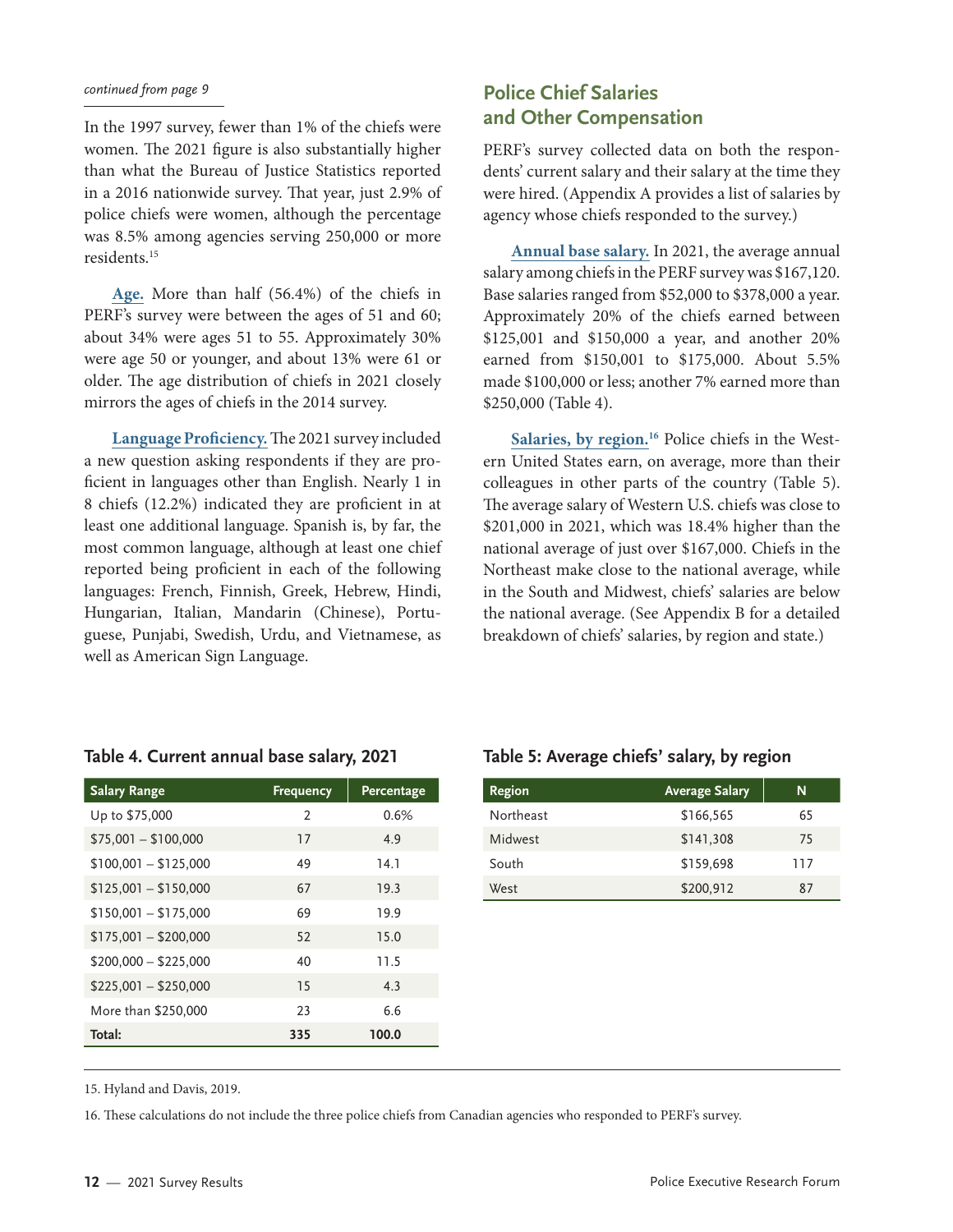**Salaries, by agency size.** Not surprisingly, police chiefs in larger agencies generally earn more than chiefs from smaller agencies (Table 6). In agencies with more than 1,000 full-time employees, the chiefs earned an average of more than \$232,000 in 2021. In agencies with 50 or fewer employees, the average salary was less than \$135,000.

*Comparing average salary data from the 2009, 2014 and 2021 surveys, it appears that police chiefs' salaries have generally kept pace with inflation over the years.*

**Changes in salaries over time.** Comparing the 2021 average salary with data from the 2014 and 2009 surveys, it appears that police chiefs' salaries have just kept pace with inflation.

• In the 2014 survey, the average chief 's salary was \$142,009. By 2021, the average salary had risen to \$167,120, an increase of 16.2%. According to the Bureau of Labor Statistics, inflation rose by 15% between 2014 and 2021.17

• In the 2009 survey, the average salary was \$126,543. The 2021 average salary was 27.6% higher than the 2009 average. Inflation increased by 27% during this time.

The percentage of chiefs earning \$200,000 or more has grown sharply in recent years, from just over 8% in the 2014 survey to nearly 23% in the 2021 survey. The number of chiefs making between \$150,000 and \$200,000 increased from 30.6% in 2014 to 34.9% in 2021. Conversely, the number of chiefs making less than \$100,000 a year decreased from 15% in 2014 to just over 5.5% in 2021.

Nearly one-fourth of the chiefs in PERF's 2021 survey began their current position with an annual salary of between \$100,001 and \$125,000, and more than 17% had an initial salary of \$100,000 or less (Table 7). Currently, only about 5.5% of chiefs earn \$100,000 or less (see Table 4). Just under 14% of survey respondents made \$200,000 or more at the time of their current hire. Today, close to 23% of chiefs earn that much.

PERF calculated that the chiefs in the survey received an average salary increase of \$7,083.84 per year in their current positions.

#### **Table 6: Average chiefs' salary, by agency size**

| Number of<br><b>Full-Time Employees</b> | <b>Average Salary</b> | N   |
|-----------------------------------------|-----------------------|-----|
| Up to $50$                              | \$134,355             | 88  |
| $51 - 250$                              | \$164,852             | 163 |
| $251 - 500$                             | \$193,991             | 34  |
| $501 - 1,000$                           | \$181,994             | 24  |
| More than 1,000                         | \$232,380             | 38  |

#### **Table 7. Annual salary when hired as the head of current agency**

| <b>Salary Range</b>   | <b>Frequency</b> | Percentage |
|-----------------------|------------------|------------|
| Up to \$75,000        | 15               | 4.6%       |
| $$75,001 - $100,000$  | 42               | 12.8       |
| $$100,001 - $125,000$ | 78               | 23.8       |
| $$125,001 - $150,000$ | 59               | 18.0       |
| $$150,001 - $175,000$ | 57               | 17.4       |
| $$175,001 - $200,000$ | 32               | 9.8        |
| $$200,000 - $225,000$ | 26               | 7.9        |
| $$225,001 - $250,000$ | 7                | 2.1        |
| More than \$250,000   | 12               | 3.7        |
| Total:                | 328              | 100.0      |

17. Inflation rates were determined using the Consumer Price Index Calculator from the U.S. Department of Labor, Bureau of Labor Statistics: [https://www.bls.gov/data/inflation\\_calculator.htm](https://www.bls.gov/data/inflation_calculator.htm).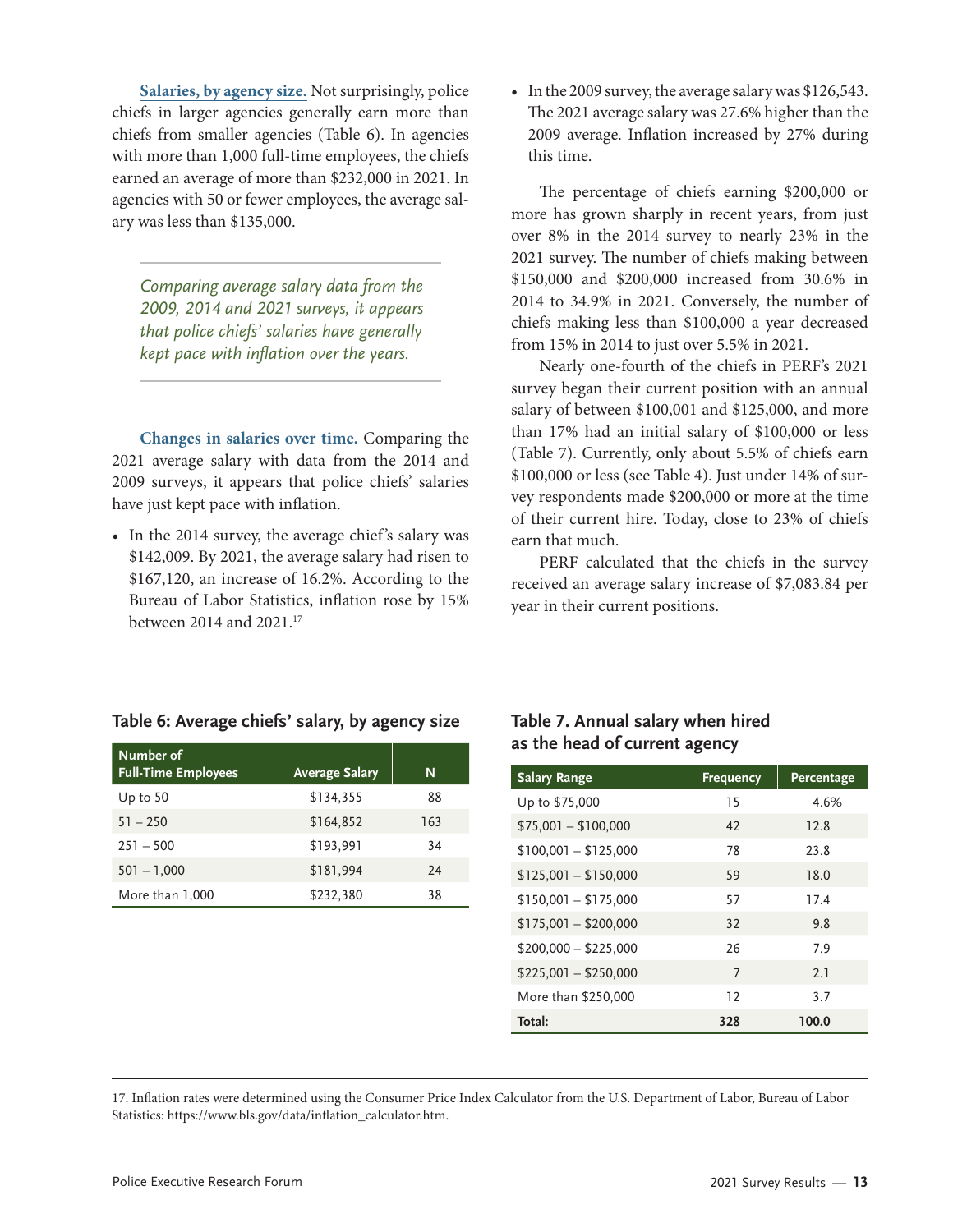**Retirement plans.** Nearly three-quarters of chiefs participate in a defined benefit plan, either alone or in combination with a defined contribution plan.18

*Almost 95% of chiefs in the 2021 survey said that prior to becoming chief, they were already fully vested in a pension plan which guaranteed retirement income.*

Comparing the 2014 and 2021 PERF surveys, there appears to be a slight shift toward chiefs having defined contribution plans (Table 8). In 2021, nearly 23% of chiefs participated in a defined contribution

plan only. That was up from 15.6% in 2014. The number of chiefs participating in both types of retirement plans declined from almost 21% in 2014 to 11.5% in 2021. In both surveys, about 4% of chiefs reported they did not participate in either type of retirement plan.

This shift toward defined contribution plans reflects a broader trend in the public and private sectors. Many organizations are grandfathering in their more senior employees who were hired under defined benefit plans, but are phasing them out for new hires and moving them to defined contribution plans. Police chiefs promoted from within their agencies can typically keep their defined benefit plan, but those hired from the outside often need to negotiate retirement benefits.

#### **Table 8. Type of retirement plan**

|                                | 2021      |            | 2014      |            |  |
|--------------------------------|-----------|------------|-----------|------------|--|
|                                | Frequency | Percentage | Frequency | Percentage |  |
| Defined benefit plan only      | 214       | 61.7%      | 198       | 59.2%      |  |
| Defined contribution plan only | 79        | 22.8       | 52        | 15.6       |  |
| Both types of plans            | 40        | 11.5       | 69        | 20.7       |  |
| Neither type of plan           | 14        | 4.0        | 15        | 4.5        |  |
| Total                          | 347       | 100.0      | 334       | 100.0      |  |

#### **Table 9. Portability of pension plans**

|                                            | Yes              |            | <b>No</b> |            |              |
|--------------------------------------------|------------------|------------|-----------|------------|--------------|
|                                            | <b>Frequency</b> | Percentage | Frequency | Percentage | <b>Total</b> |
| Defined benefit with portable pension plan | 139              | 57.4%      | 103       | 42.6%      | 242          |
| Portable out of state                      | 18               | 12.9       |           | 87.0       | 139          |

#### **Table 10. Incentive bonuses**

|                                | <b>Yes</b> |            | <b>No</b> |            |       |
|--------------------------------|------------|------------|-----------|------------|-------|
|                                | Frequency  | Percentage | Frequency | Percentage | Total |
| Eligible for incentive bonuses | 123        | 36.2%      | 217       | 63.8%      | 340   |
| Tied to performance measures   | 37         | 30.3       | 85        | 69.7       | 122   |

18. A defined benefit plan promises a specified monthly benefit at retirement. A defined contribution plan does not promise a specific benefit amount at retirement. In these plans, the employee or employer (or both) contribute to the employee's individual account under the plan. These contributions generally are invested on the employee's behalf. For more information, visit the U.S. Department of Labor website: <https://www.dol.gov/general/topic/retirement/typesofplans>.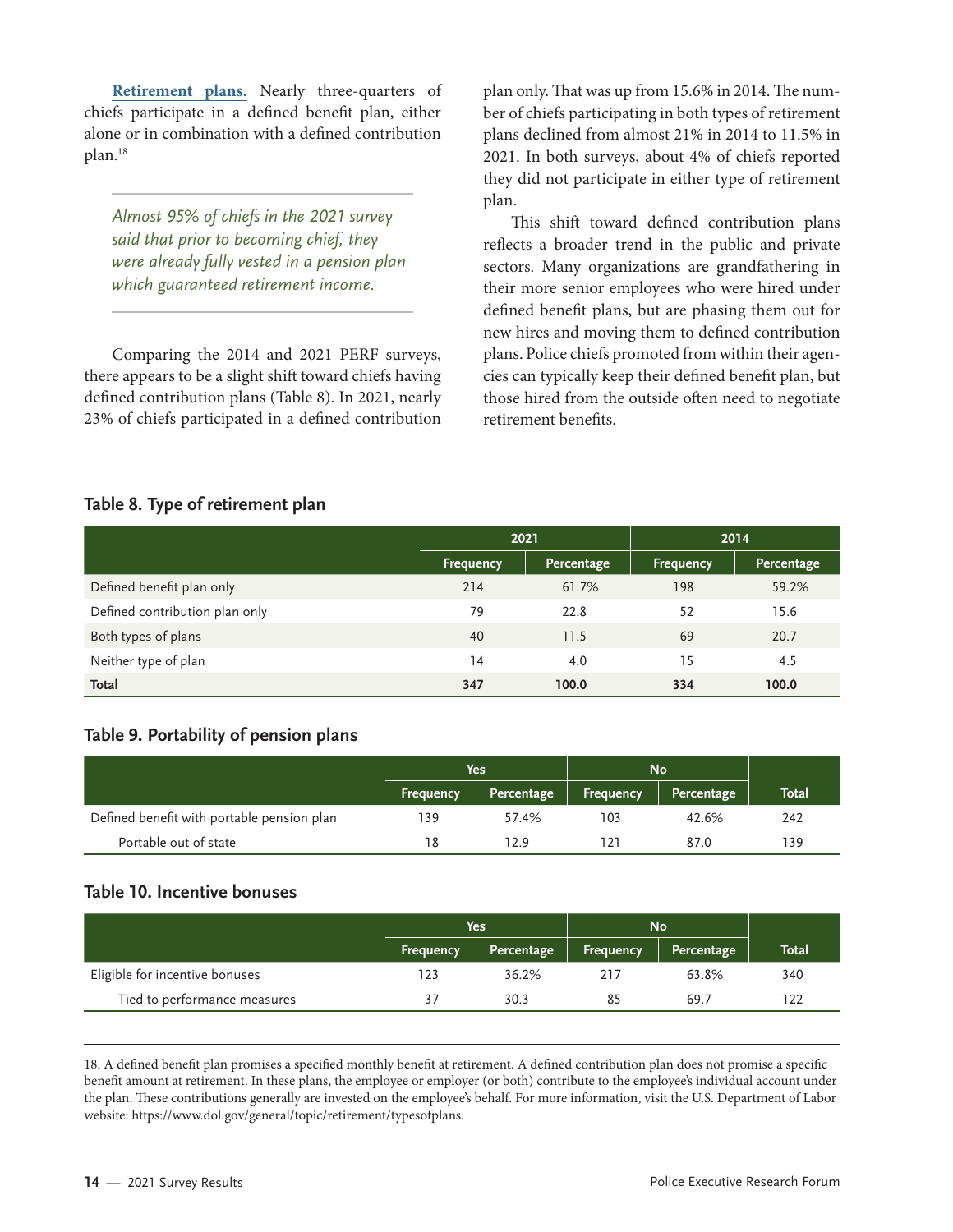### **About Incentive Bonuses for Police Chiefs**

In the 2021 survey, PERF asked chiefs who received incentive bonuses to provide additional information about their bonuses. Here's a summary of what they reported:

- Bonus amounts ranged from 1% to 15% of annual salary.
- Most bonuses were offered annually.
- Some merit bonuses were given based on overall performance; others were based on the achievement of specific goals and objectives.
- Some of the most common objectives that chiefs said they were evaluated on include the following (in alphabetical order):
	- − Change management
- − Communications and interpersonal skills
- − Cost savings
- − Customer service
- − Diversity, equity and inclusion
- − Employee empowerment
- − Innovation
- − Integrity
- − Leadership and teamwork
- − Operational improvements (e.g., create a traffic enforcement unit, onboard a mental health provider)
- − Resource use efficiency and effectiveness
- − Risk management
- − Workplace safety

Interestingly, almost 95% of chiefs in the 2021 survey said that prior to becoming chief, they were already fully vested in a pension plan which guaranteed retirement income. This may suggest that candidates are willing to consider becoming a police chief once they have the financial security of an existing pension.

More than 57% of the chiefs with a defined benefit plan reported that their pension was portable to another agency (Table 9). In the 2014 survey, fewer than half of the chiefs (48.5%) said their pensions were portable. In 2021, just 13% reported that their pension plan was portable out of state.

**Incentive bonuses.** More police chiefs seem to be eligible for incentive bonuses. In the 2021 survey, more than 36% of chiefs reported being eligible for bonuses, which was nearly double the number (18.6%) in the 2014 survey. About 30% of the chiefs eligible for bonuses said they were tied to specific performance measures (Table 10).

#### **Career Pathways and Leadership Development**

PERF's survey explored the career journeys of respondents prior to becoming chief. While the majority of chiefs had been in their current positions for three years or less, they are an experienced group overall. Nearly half had more than 25 years of law enforcement experience prior to becoming a chief for the first time, and nearly three-quarters had served in more than one agency during their careers.

*More than 42% of chiefs have been in their current position for less than three years – 15% for less than one year.*

Length of tenure as a chief. The "average chief" in the 2021 survey has served in their current position for 4 years and 8 months. However, the chiefs' tenure ranged from less than a year (for nearly 15% of respondents) to more than 20 years (for two respondents). More than 42% have been in their current position for less than three years, and 61% have fewer than five years in their current job (Table 11).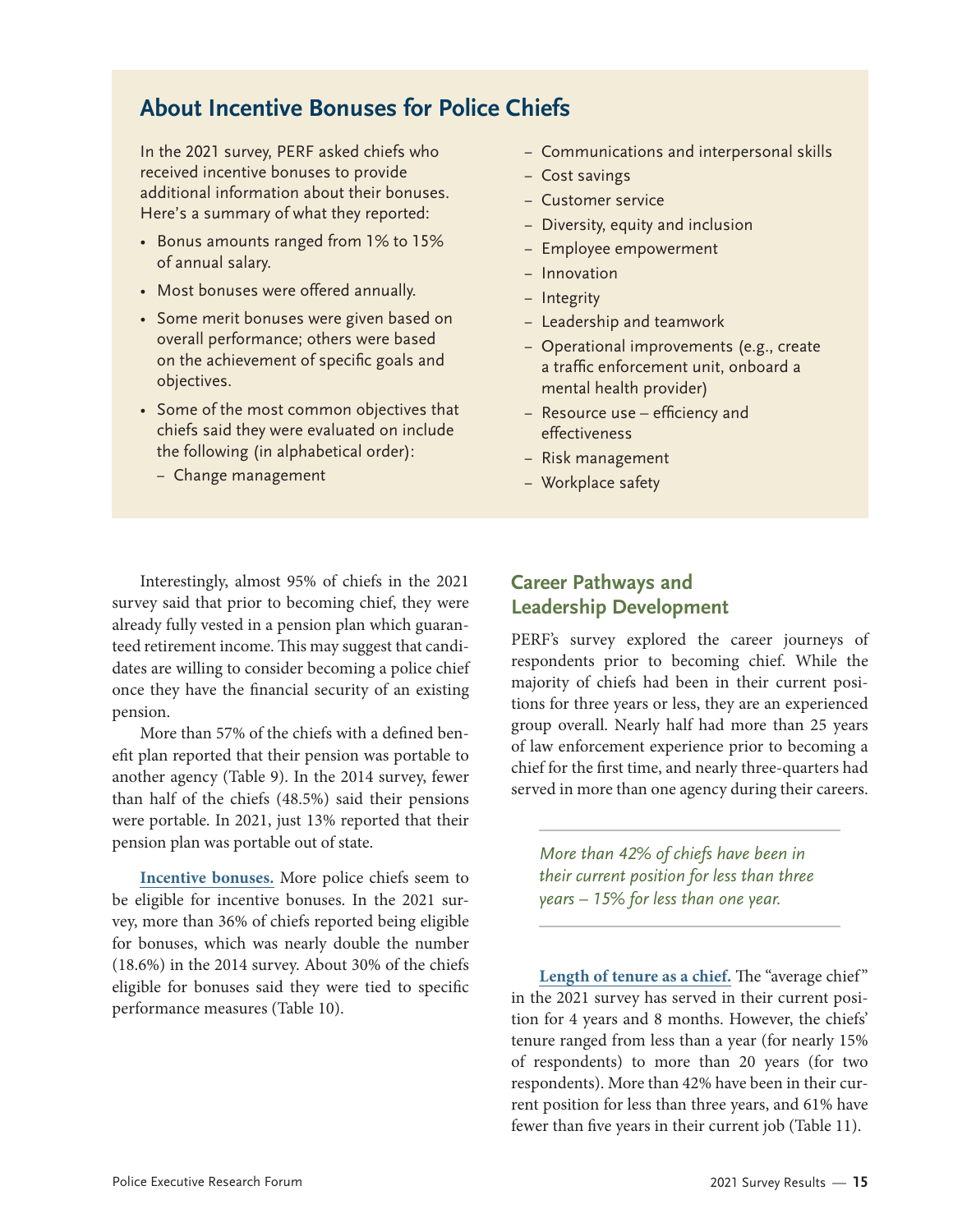In the 2014 survey, by comparison, 10% of chiefs had been in their current position for less than a year, and 36% had fewer than three years in their current position.

**Number of agencies worked for.** Just over 27% of the chiefs have worked in the same agency throughout their career. By comparison, the number in the 2014 survey was approximately 23%. More than 4 in 10 chiefs have worked for two agencies during their career, and very few have worked for five or more agencies (Table 12).

(For information on the breakdown of chiefs who were promoted from within their agencies versus those who were hired from outside agencies, see pp. 22–23.)

**Age on becoming chief.** More than half of the respondents were between the ages of 41 and 50 when they first became a chief. Only about 13% were age 40 or younger (Table 13). In the 2014 survey, 20.4% were age 40 and under, which suggests that first-time chiefs are getting slightly older.

**Experience levels.** Nearly two-thirds of the chiefs in the 2021 survey had between 21 and 30 years of experience prior to becoming a chief for the

#### **Table 11. Length of time as chief of current agency**

| <b>Tenure Length</b> | <b>Frequency</b> | Percentage |
|----------------------|------------------|------------|
| Less than 1 year     | 51               | 14.7%      |
| 1 year               | 52               | 15.0       |
| 2 years              | 44               | 12.7       |
| 3 years              | 31               | 8.9        |
| 4 years              | 34               | 9.8        |
| 5 years              | 33               | 9.5        |
| 6 years              | 26               | 7.5        |
| 7 years              | 15               | 4.3        |
| 8 years              | 16               | 4.6        |
| 9 years              | 7                | 2.0        |
| 10 years             | 7                | 2.0        |
| $11 - 15$ years      | 20               | 5.8        |
| $16 - 20$ years      | 9                | 2.6        |
| More than 20 years   | $\overline{2}$   | 0.6        |
| Total:               | 347              | 100.0      |

first time. Almost 1 in 8 had more than 30 years of experience. Only a handful of first-time chiefs had 10 or fewer years of prior experience (Table 14). These numbers are comparable to what PERF found in the 2014 survey.

*>> continued on page 18*

### **Table 12. Number of agencies served during career**

| <b>Number of Agencies</b> | <b>Frequency</b> | Percentage |
|---------------------------|------------------|------------|
| 1 agency                  | 92               | 27.1%      |
| 2 agencies                | 141              | 41.5       |
| 3 agencies                | 62               | 18.2       |
| 4 agencies                | 32               | 9.4        |
| 5 agencies                | 7                | 2.1        |
| 6 agencies                | 4                | 1.2        |
| 7 agencies                | $\Omega$         | 0.0        |
| 8 agencies                | $\mathfrak{D}$   | 0.6        |
| Total:                    | 340              | 100.0      |

#### **Table 13. Age when first became a chief**

| Age at Hire   | <b>Frequency</b> | Percentage |
|---------------|------------------|------------|
| 40 or younger | 44               | 13.2%      |
| $41 - 45$     | 78               | 23.4       |
| $46 - 50$     | 113              | 33.8       |
| $51 - 55$     | 73               | 21.9       |
| $56 - 60$     | 22               | 6.6        |
| $61 - 65$     | 3                | 0.9        |
| Older than 65 | 1                | 0.3        |
| Total:        | 334              | 100.0      |

#### **Table 14. Number of years of police experience prior to first job as chief**

| <b>Years of Experience</b> | <b>Frequency</b> | Percentage |
|----------------------------|------------------|------------|
| 5 years or fewer           | 1                | 0.3%       |
| Between 6 and 10 years     | 4                | 1.2        |
| Between 11 and 15 years    | 16               | 4.8        |
| Between 16 and 20 years    | 61               | 18.3       |
| Between 21 and 25 years    | 97               | 29.0       |
| Between 26 and 30 years    | 117              | 35.0       |
| More than 30 Years         | 38               | 11.4       |
| Total:                     | 334              | 100.0      |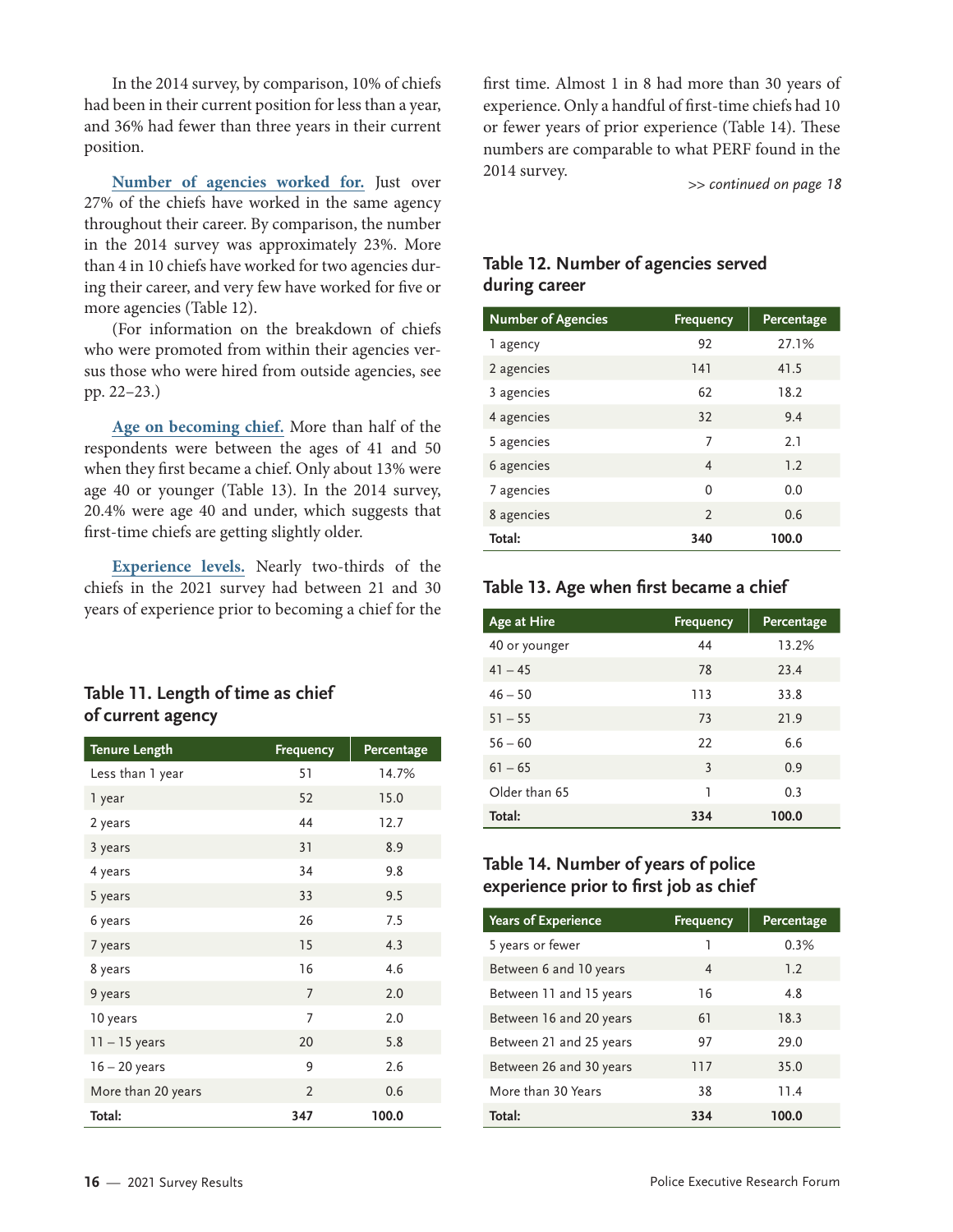### **What Is the Average Tenure of a Police Chief?**

When considering the career pathways of police chiefs, one question frequently asked is, *What is the average tenure of a chief?* To help answer that question, PERF asked survey respondents for information about their *immediate predecessors'* length in the position the chiefs currently hold.

Table 15 shows how long the current chiefs' predecessors served. While many of the responses were clustered in the 2- to 5-year range, nearly 47% had served 6 years or more, and well over one-quarter had served 10 years or more.

*Based on these responses, PERF calculated that the average length of a police chief's tenure is approximately 7.3 years.* While this number may not fully reflect police chiefs' tenure in the last few years, this is the most appropriate measurement for this information, because unlike the current chiefs, the predecessors had completed their tenures as

#### **Table 15. Length of immediate predecessor's tenure**

| <b>Predecessor's Tenure</b> | <b>Frequency</b> | <b>Percentage</b> |
|-----------------------------|------------------|-------------------|
| Less than one year          | 25               | 7.2%              |
| 1 year                      | 22               | 6.3               |
| 2 years                     | 32               | 9.2               |
| 3 years                     | 36               | 10.4              |
| 4 years                     | 36               | 10.4              |
| 5 years                     | 33               | 9.5               |
| 6 years                     | 16               | 4.6               |
| 7 years                     | 23               | 6.6               |
| 8 years                     | 14               | 4.0               |
| 9 years                     | 15               | 4.3               |
| 10 years                    | 27               | 7.8               |
| $11 - 15$ years             | 31               | 8.9               |
| $16 - 20$ years             | 21               | 6.1               |
| More than 20 years          | 16               | 4.6               |
| Total:                      | 347              | 100.0             |

chief. (The average tenure among still-active chiefs who responded to PERF's survey was 4.7 years.)

In general, the larger the agency, the shorter the average tenure of the police chief (Table 16). Among survey respondents' predecessors, the average tenure was more than 8 years in agencies with 50 or fewer fulltime employees (both sworn and professional staff), but it was only about 5 years in agencies with more than 1,000 employees.

This may be the result of the political dynamics that tend to impact police chiefs in larger agencies. Big cities commonly have a mayor as chief executive, and a police chief's tenure can be tied to the mayor remaining popular and winning reelection every four years. Smaller jurisdictions are more likely to have a city manager as chief executive, who serves without a defined term of office. The tenure of the chief in these smaller jurisdictions may be longer because of greater stability and less political pressure in a city manager form of government.

The average tenure of a police chief seems to be longest in the Midwest (8.7 years) and shortest in the West (5.6 years). Chiefs in the Northeast (7.7 years) and South (7.2 years) serve close to the national average number of years in office.

#### **Table 16. Average length of predecessor's tenure, by agency size**

| Number of<br><b>Full-Time Employees</b> | <b>Average Tenure of</b><br>Predecessor (in years) |
|-----------------------------------------|----------------------------------------------------|
| Up to $50$                              | 8.2 years                                          |
| $51 - 250$                              | 7.7                                                |
| $251 - 500$                             | 6.2                                                |
| $501 - 1,000$                           | 6.5                                                |
| More than 1,000                         | 5.3                                                |
| Overall Average                         | 7.3                                                |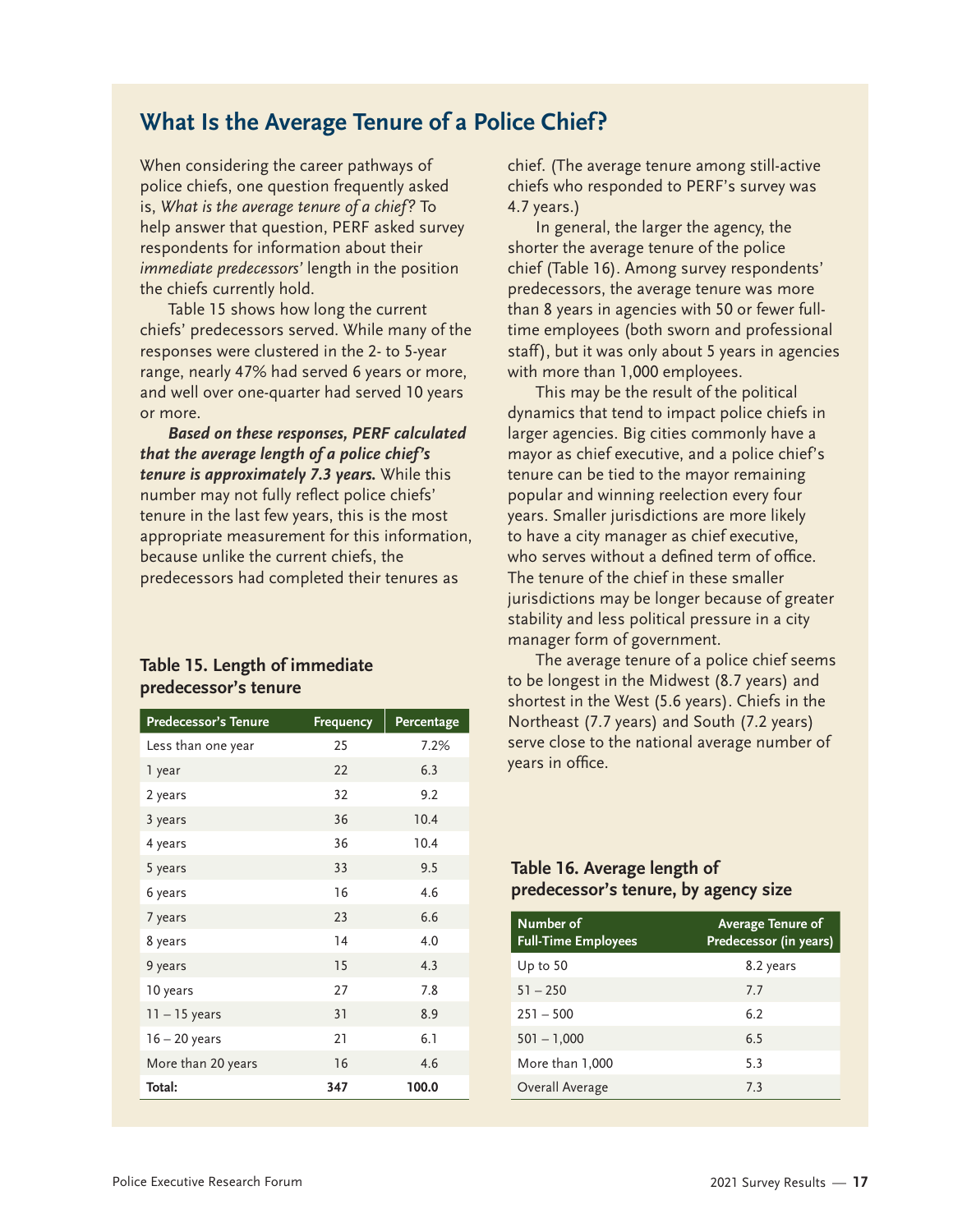#### *continued from page 16*

**Previous positions.** Just over 15% of the chiefs in PERF's 2021 survey had served as a police chief in another agency prior to obtaining their current position. In the 2014 survey, 24% of respondents had previously served as chief, indicating that the number of first-time chiefs is somewhat higher today. In both surveys, the majority of chiefs had previously served as an assistant or deputy chief or as a captain or commander (Table 17).

*The number of first-time chiefs appears to be higher in 2021 than in the 2014 survey.*

More than two-thirds of the chiefs in the 2021 survey had served for 5 years or less in their previous position. Most of the rest had 6 to 10 years of experience in the previous position.

**Table 17. Rank held prior to obtaining current position**

| <b>Previous Title</b>     | <b>Frequency</b> | Percentage |
|---------------------------|------------------|------------|
| Assistant or Deputy Chief | 127              | 37.8%      |
| Captain/Commander         | 79               | 23.5       |
| Police Chief              | 51               | 15.2       |
| Lieutenant                | 24               | 7.1        |
| Major                     | 20               | 5.9        |
| Other                     | 13               | 3.9        |
| Inspector                 | 7                | 2.1        |
| Sergeant                  | 6                | 2.0        |
| Director of Public Safety | 4                | 1.2        |
| Federal law enforcement   | $\overline{4}$   | 1.2        |
| Undersheriff              | 1                | 1.8        |
| Total:                    | 336              | 100.0      |

**Education and training.** The police chiefs who responded to PERF's 2021 survey are highly educated. Nearly 4 out of 5 chiefs possess an advanced degree, either a master's degree, law degree, or Ph.D. (Table 19). These numbers are similar to what PERF found in the 2014 survey.

It should be noted that the educational levels among survey respondents, who are all PERF members, are likely much higher than among the national population of police chiefs. PERF members are required to have at least a bachelor's degree. This requirement not only raises the overall educational level among survey respondents but also makes it more likely that they will have formal education beyond an undergraduate degree.

While a sizeable percentage of the chiefs earned their degrees in criminal justice, law enforcement, and public administration, many others studied business administration, social sciences, education, organizational management, information technology, and the humanities.

#### **Table 18. Length of time in previous position**

| <b>Years in Previous Position</b> | <b>Frequency</b> | Percentage |
|-----------------------------------|------------------|------------|
| 5 years or less                   | 237              | 68.3%      |
| Between 6 and 10 years            | 86               | 24.8       |
| Between 11 and 15 years           | 18               | 5.2        |
| Between 16 and 20 years           | 3                | 0.8        |
| More than 20 Years                | 3                | 0.8        |
| Total                             | 347              | 100.0      |

#### **Table 19. Highest academic degree earned**

| <b>Degree</b>        | <b>Frequency</b> | Percentage |
|----------------------|------------------|------------|
| Bachelor's Degree    | 69               | 20.1%      |
| Master's Degree      | 248              | 72.3       |
| Law Degree           | 11               | 3.2        |
| Ph.D.                | 8                | 2.3        |
| Other                | 3                | 0.9        |
| Prefer not to answer | 3                | 0.9        |
| Total:               | 342              | 100.0      |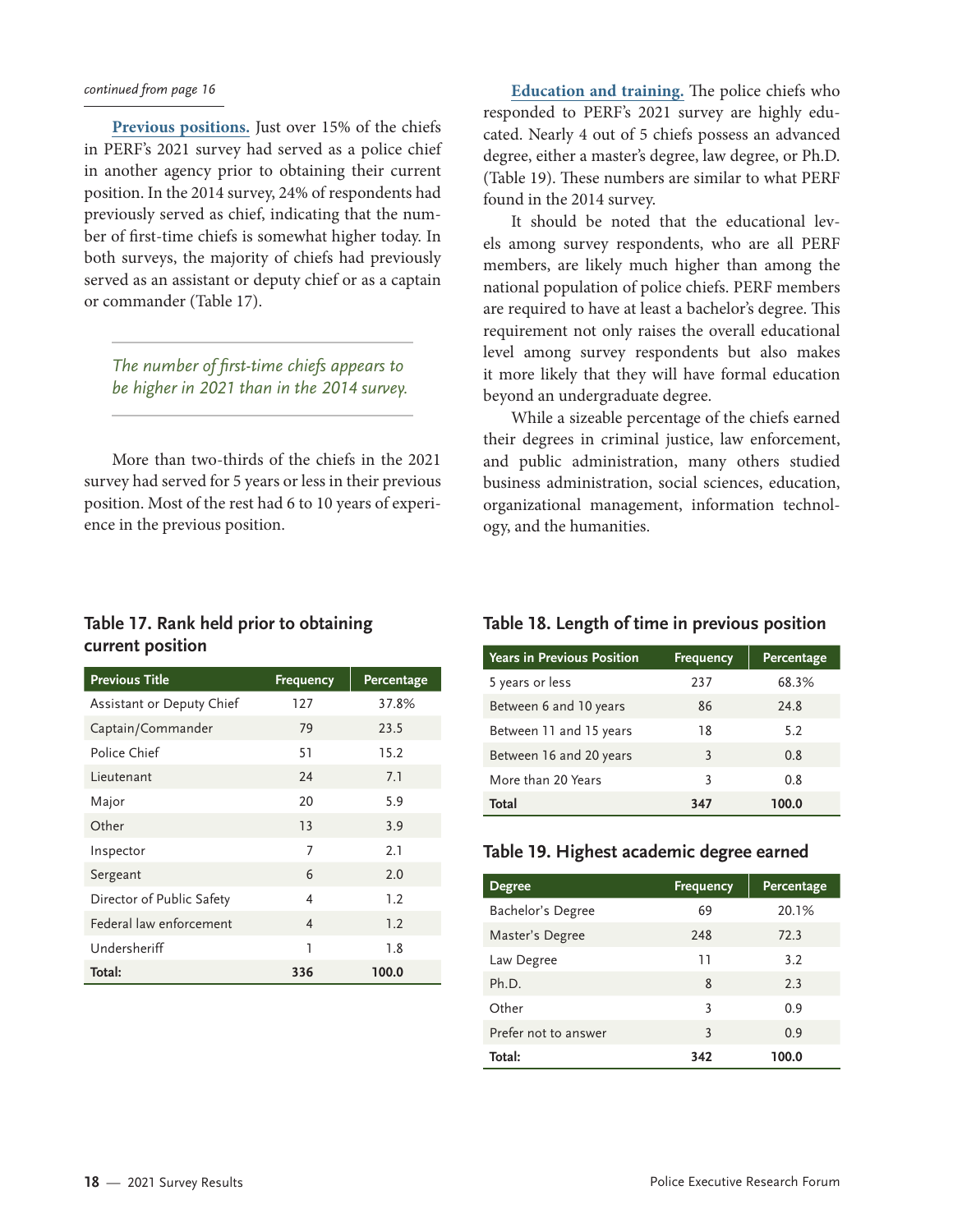#### **Table 20. Executive development training programs attended**

| <b>Executive Program</b>                                                     | Frequency | Percentage* |
|------------------------------------------------------------------------------|-----------|-------------|
| FBI National Academy                                                         | 190       | 54.8%       |
| PERF Senior Management Institute for Police (SMIP)                           | 161       | 46.4        |
| <b>FBI-LEEDA</b>                                                             | 117       | 33.7        |
| Other                                                                        | 86        | 24.8        |
| <b>FBI National Executive Institute</b>                                      | 56        | 16.1        |
| Northwestern University School of Police Staff and Command                   | 39        | 11.2        |
| Harvard Kennedy School Senior Executives in State and Local Government       | 28        | 8.1         |
| Southern Police Institute Administrative Officers Course                     | 13        | 3.8         |
| Major Cities Chiefs Association Police Executive Leadership Institute (PELI) | 12        | 3.5         |
| National Command and Staff College                                           | 9         | 2.6         |
| NIJ LEADS (Law Enforcement Advancing Data and Science)                       | 2         | 0.6         |

\* Percent is calculated based on the total number of respondents (n = 347). Because respondents could have attended multiple programs, the total frequency does not equal N, and total percent does not equal 100%.

Many of the chiefs also attended executive development training programs during their careers (Table 20). These included the FBI National Academy19 (54.8%), PERF's Senior Management Institute for Police<sup>20</sup> (46.4%), and the FBI-LEEDA (Law Enforcement Executive Development Association) program<sup>21</sup> (33.7%).

**Career profiles and coaches.** More than 7 in 10 police chiefs in the 2021 survey reported having an online career profile, with LinkedIn being by far the most popular. However, only about 20% of those with online profiles said they have found them to be beneficial to their careers. Fewer than 1 in 10 chiefs said they have ever worked with a career coach or a reputation management expert.

#### **The Hiring Process**

The process for hiring police chiefs has become more complex in recent years, in part because many jurisdictions are demanding greater transparency in how the search and selection process is carried out. PERF's 2021 survey provides interesting insights into how the hiring process is being managed.

**Elements of the search process.** In the majority of police chief searches, the hiring authority considered both personnel within the agency and candidates from outside (Table 21).

*A growing number of police chief hirings appear to involve a national search conducted by an executive search firm.*

In nearly 59% of the processes, a *national search* was conducted. That's a slight increase from the 2014 survey, when just under 53% of the processes involved a national search. A *search committee* was used in about 28% of the processes reported in the 2021 survey, compared with 38% in the 2014 survey. The number of processes in which an *executive search firm* was used increased from 32% in 2014 to more than 38% in 2021.

<sup>19.</sup> For more information, see [https://www.fbi.gov/services/training-academy/national-academy.](https://www.fbi.gov/services/training-academy/national-academy)

<sup>20.</sup> For more information, see [https://www.policeforum.org/smip.](https://www.policeforum.org/smip)

<sup>21.</sup> For more information, see <https://fbileeda.org/>.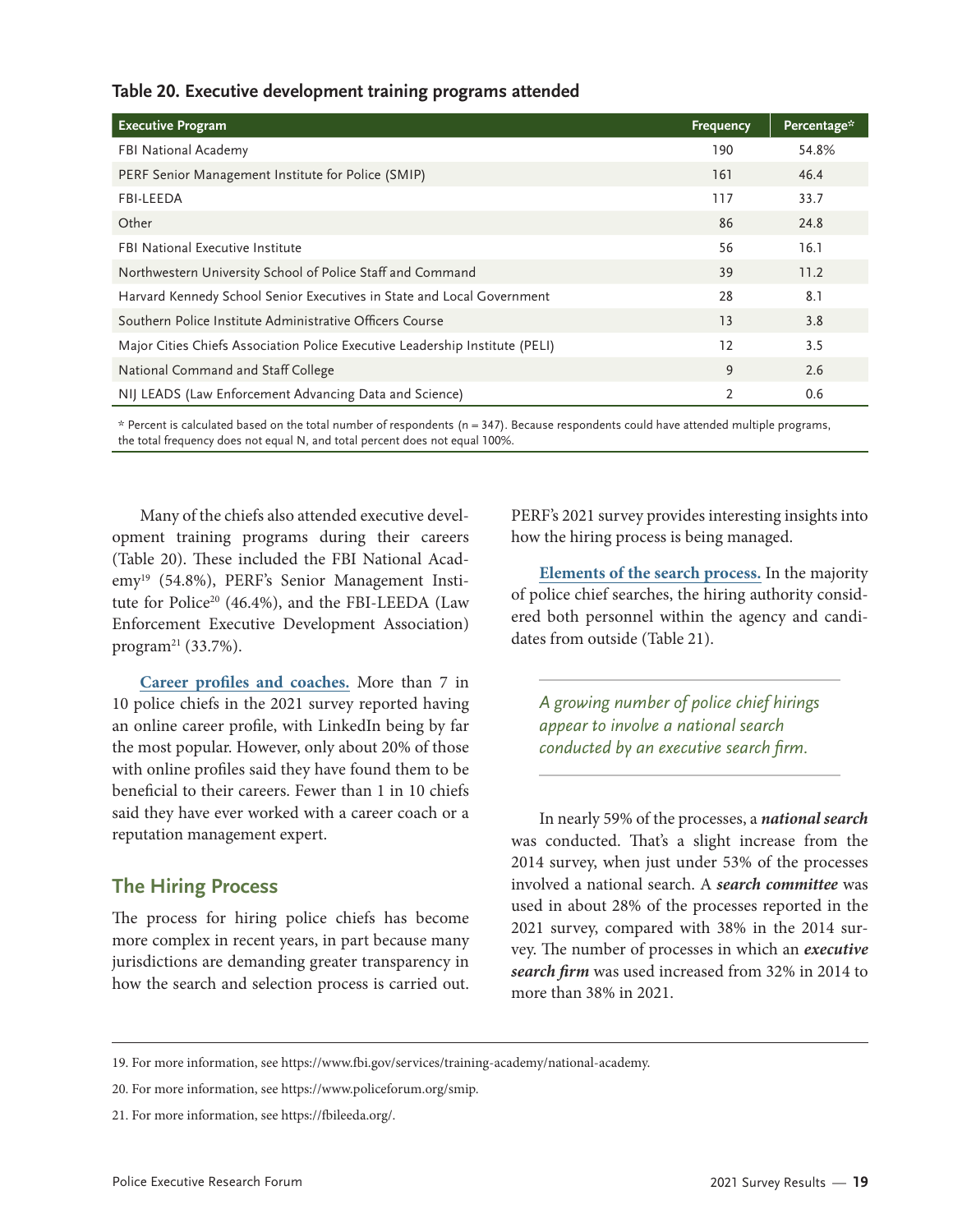A *background investigation* was used in nearly 6 in 10 searches. Assessment centers, psychological or management style tests, and other written tests or exercises were used less frequently. *Civil service examinations* were given in only 4% of the searches.

Chiefs in both the 2014 and 2021 surveys reported that *community input* was included in about half of the search processes. *Public interviews or presentations* were part of the process in more than one-third of the searches in the 2021 survey. (This question was not asked in 2014.)

About 15% of the chiefs in the 2021 survey reported having other types of tests or interviews that were not listed in Table 21. These included meetings and interviews with local government officials, polygraph testing, presentations to union members, and discussions with chiefs' associations.

**Interview format.** For the 2021 survey, PERF added a question about the interview formats that police chiefs experienced. Nearly 3 in 4 chiefs said they had only in-person interviews for their current position (Table 22). Close to one-quarter had a combination of in-person and video conference interviews, and only a handful of chiefs had video interviews exclusively.

*Video interviews of police chief candidates are becoming more common, but they are almost always combined with in-person interviews.*

However, when those numbers were analyzed based on how long the chiefs have been in their current position, an interesting finding emerged. More than 36% of the chiefs hired in the last two years participated in a video interview, either exclusively or (more often) in combination with an in-person interview (Table 23). Among chiefs hired more than two years ago, fewer than 20% participated in a video interview. With safety concerns and travel restrictions related to the COVID-19 pandemic, plus the increased sophistication and use of video conferencing technology, video interviews seem to be more common.

**Number of applicants.** The competition for police chiefs' jobs remains strong. Among the chiefs who responded to the question about how many other applicants there were when they got their current position, more than 47% said there were more

|                                                                      | 2021             |             | 2014             |             |
|----------------------------------------------------------------------|------------------|-------------|------------------|-------------|
| Search Type                                                          | <b>Frequency</b> | Percentage* | <b>Frequency</b> | Percentage* |
| Candidates within agency considered                                  | 242              | 69.7%       | 244              | 73.1%       |
| Candidates outside agency considered                                 | 219              | 63.1        | 227              | 68.0        |
| National search                                                      | 204              | 58.8        | 176              | 52.7        |
| Search conducted by executive search firm                            | 133              | 38.3        | 107              | 32.0        |
| Search committee utilized                                            | 97               | 27.9        | 127              | 38.0        |
| Community input solicited                                            | 166              | 47.8        | 160              | 47.9        |
| Public interviews/presentations                                      | 123              | 35.4        | N/A              | N/A         |
| Background investigation conducted                                   | 201              | 57.9        | 208              | 62.3        |
| Psychological or management style testing or<br>assessments utilized | 97               | 27.9        | 107              | 32.0        |
| Assessment center utilized                                           | 82               | 23.6        | 103              | 30.8        |
| Other written testing or exercise                                    | 82               | 23.6        | 64               | 19.2        |
| Civil service examination                                            | 15               | 4.3         | 8                | 2.4         |

#### **Table 21. Elements of the search and hiring process**

\* Percent is calculated based on the total number of respondents. Total frequency does not equal N, and total percent does not equal 100.00%. The question about public interviews/presentations was not asked in the 2014 survey.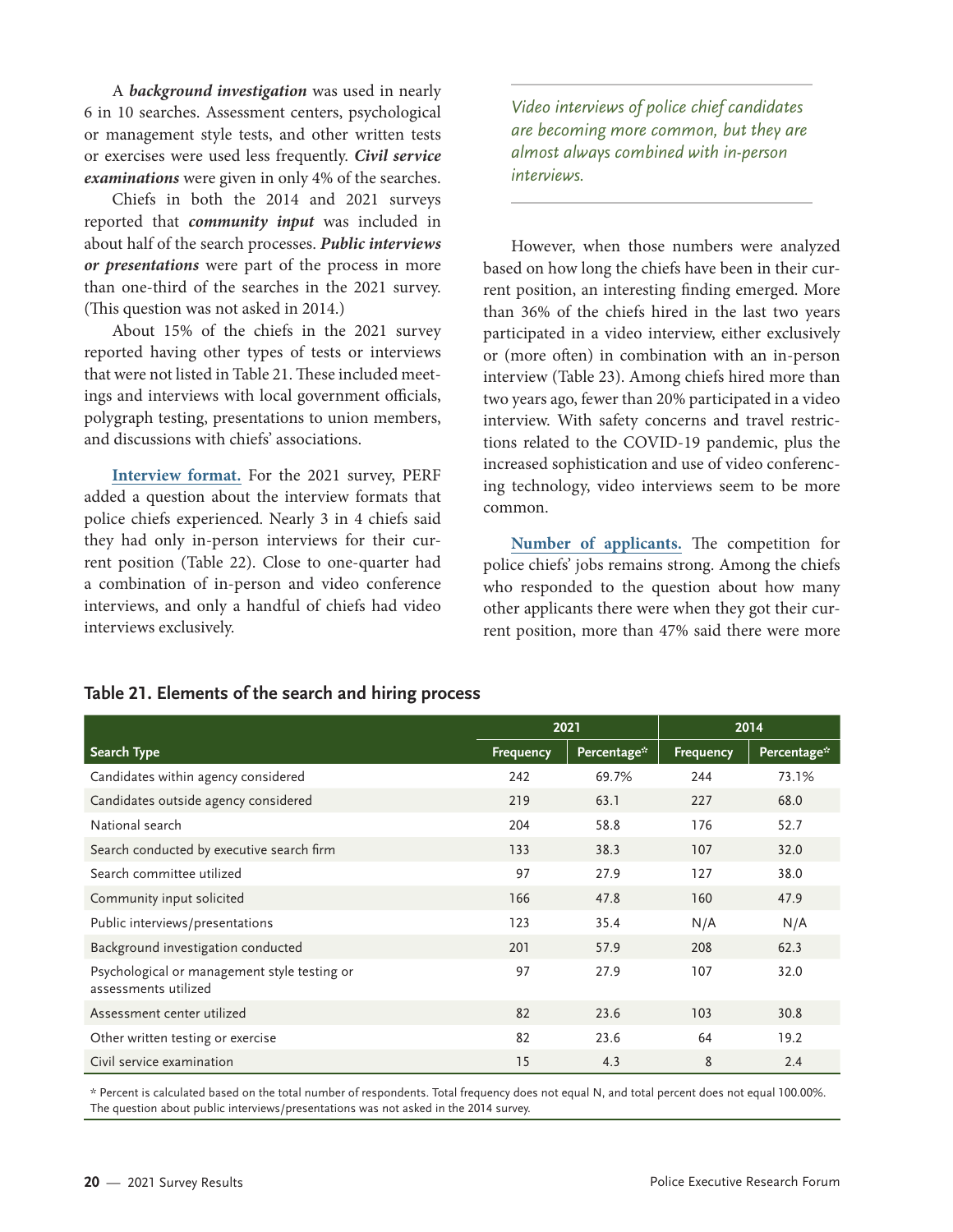#### **Table 22. Format of interviews for current position**

| Interview Type                                           | <b>Frequency</b> | Percentage |
|----------------------------------------------------------|------------------|------------|
| In-person interviews only                                | 242              | 73.6%      |
| Video conference interviews only                         |                  | 2.4        |
| Combination of in person and video conference interviews | 79               | 24.0       |
| Total:                                                   | 329              | 100.0      |

#### **Table 23. Format of interviews for current position, by number of years in the job**

|                                                          | <b>Hired More Than 2 Years Prior</b> |            | <b>Hired within Last 2 Years</b> |            |
|----------------------------------------------------------|--------------------------------------|------------|----------------------------------|------------|
|                                                          | <b>Frequency</b>                     | Percentage | Frequency                        | Percentage |
| In-person interviews only                                | 156                                  | 80.4%      | 86                               | 63.7%      |
| Video conference interviews only                         |                                      | 0.5        |                                  | 5.2        |
| Combination of in-person and video conference interviews | 37                                   | 19.1       | 42                               | 31.1       |
| Total                                                    | 194                                  | 100.0      | 135                              | 100.0      |

than 30 applicants; 28% said there were more than 50 applicants (Table 24). 12% of the respondents to the question said they were the only candidate considered; this almost always occurs when a current agency member is elevated to chief. In the 2014 survey, by contrast, only 6.6% said there were no other applicants.

**Release of candidates' names.** An increasingly thorny issue in many police chief searches is whether the names of the finalists are released to the public. Transparency advocates argue that the public has a

#### **Table 24. Number of other applicants for current position**

| <b>Number of Applicants</b> | <b>Frequency</b> | Percentage |
|-----------------------------|------------------|------------|
| 0                           | 28               | 12.0%      |
| $1 - 10$                    | 45               | 19.2       |
| $11 - 30$                   | 48               | 20.5       |
| $31 - 50$                   | 44               | 18.8       |
| More than 50                | 69               | 28.5       |
| Total:                      | 234              | 100.0      |

right to know who is under consideration to become their next police chief. On the other hand, releasing candidates' names can create problems for applicants from outside agencies who may want to keep their job search private from their current employer and community.

Oftentimes, applicants who are chiefs in another agency don't want to risk the support and trust they have earned in their current agencies by having their interest in another position revealed. It is not uncommon for some external candidates to drop out of consideration because they don't want to be publicly identified.

*Applicants who are chiefs in another agency often don't want to risk the support and trust they have earned by having their name released as a finalist for another chief's job.*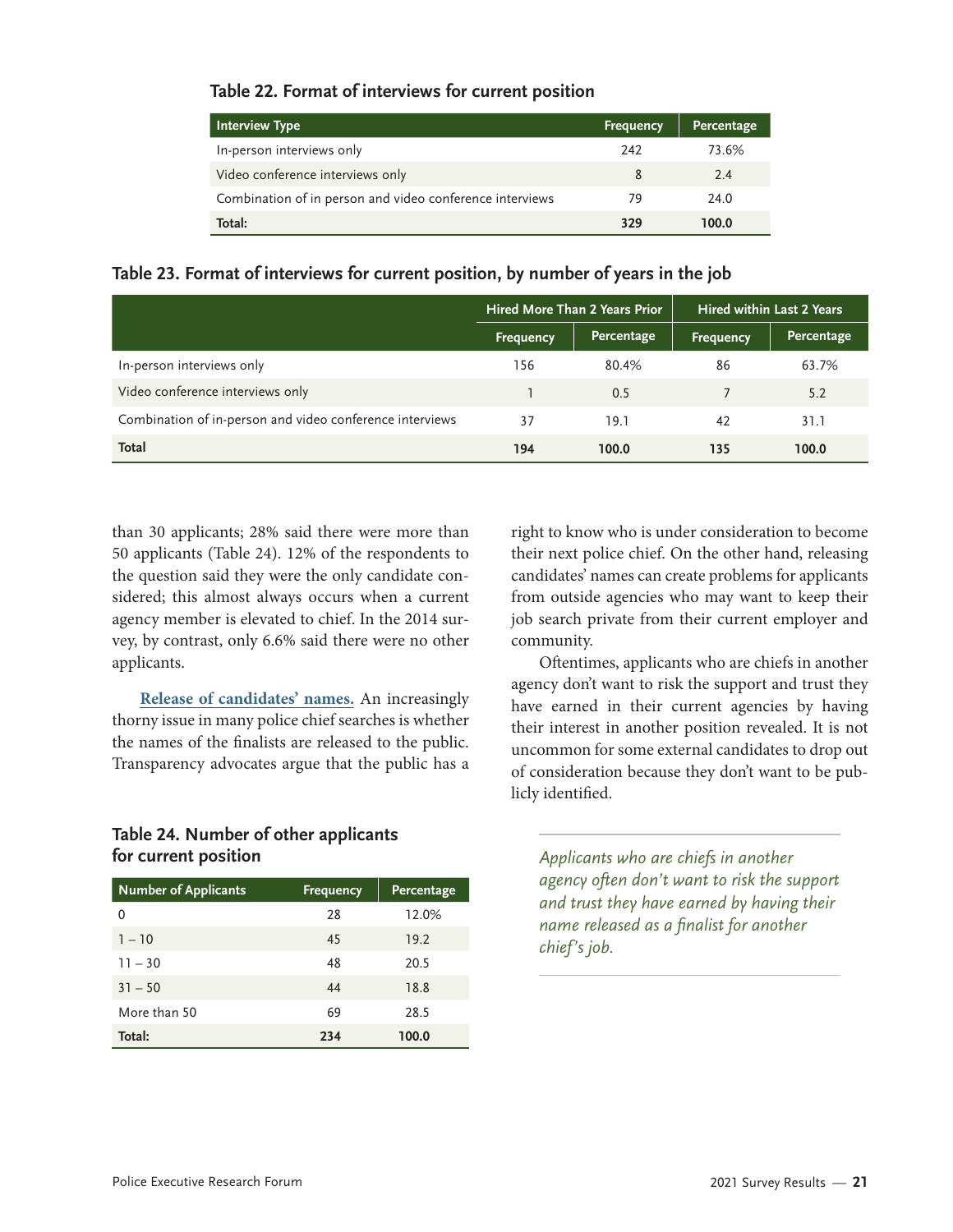Chiefs who responded to PERF's 2021 survey were nearly evenly split on whether the names of finalists were released during the search that resulted in their selection. Just over 44% said the names were not released, and 42% said they were. The remainder did not know (Table 25).

The names of finalists are more likely to be released in the South. This may be due, in part, to the strong sunshine laws in Florida, where candidates' names are required to be released. Release of identities is less likely in the Northeast (Table 26). In addition, finalists' identities are much more likely to be revealed in smaller jurisdictions than in large cities (Table 27).

**Hired from within or outside.** Among the chiefs who responded to PERF's 2021 survey, 55.4% were hired from outside the agency, and the remaining 44.6% were promoted from within their departments (Table 28). That marks a slight shift from the 2014 survey toward internal promotions. In 2014, about 39% of chiefs were promoted from within, while 61% were hired from the outside.

The 2021 survey found that the smaller the agency, the greater the likelihood that the chief would be hired from outside (Table 29). Nearly 7 out of 10 chiefs hired by agencies with less than 50 full-time employees were hired from another agency, while 3 in 10 were promoted from within. The numbers were

#### **Table 25. Finalist candidates' identities made public**

|            | <b>List Made Public</b> | <b>Percentage</b> |
|------------|-------------------------|-------------------|
| Yes        | 139                     | 42.0%             |
| No         | 147                     | 44.4              |
| Don't know | 45                      | 13.6              |
| Total:     | 331                     | 100.0             |

#### **Table 26. Finalist candidates' identities made public, by region**

| Region    | List Made Public | Percentage* |
|-----------|------------------|-------------|
| Northeast | 20               | 7.0%        |
| Midwest   | 35               | 12.2        |
| South     | 52               | 18.2        |
| West      | 32               | 11.2        |

\*Calculated based on number of respondents to this question (N=286) but will not equal 100%.

#### **Table 27. Finalist candidates' identities made public, by size of jurisdiction**

| Population           | List Made Public | Percentage* |
|----------------------|------------------|-------------|
| Up to 50,000         | 62               | 22.1%       |
| 50,001 to 250,000    | 55               | 19.6        |
| 250,001 to 500,000   | 14               | 5.0         |
| 500,001 to 1,000,000 | 2                | 0.7         |
| More than 1,000,000  | 6                | 21          |

\*Calculated based on number of respondents to this question (N=281) but will not equal 100%.

#### **Table 28. Chiefs promoted from within agency vs. hired from outside**

|                        | 2021      |            | 2014      |            |
|------------------------|-----------|------------|-----------|------------|
|                        | Frequency | Percentage | Frequency | Percentage |
| Promoted from within   | 153       | 44.6%      | 129       | 39.1%      |
| Hired from the outside | 190       | 55.4       | 201       | 60.9       |
| <b>Total</b>           | 343       | 100.0      | 330       | 100.0      |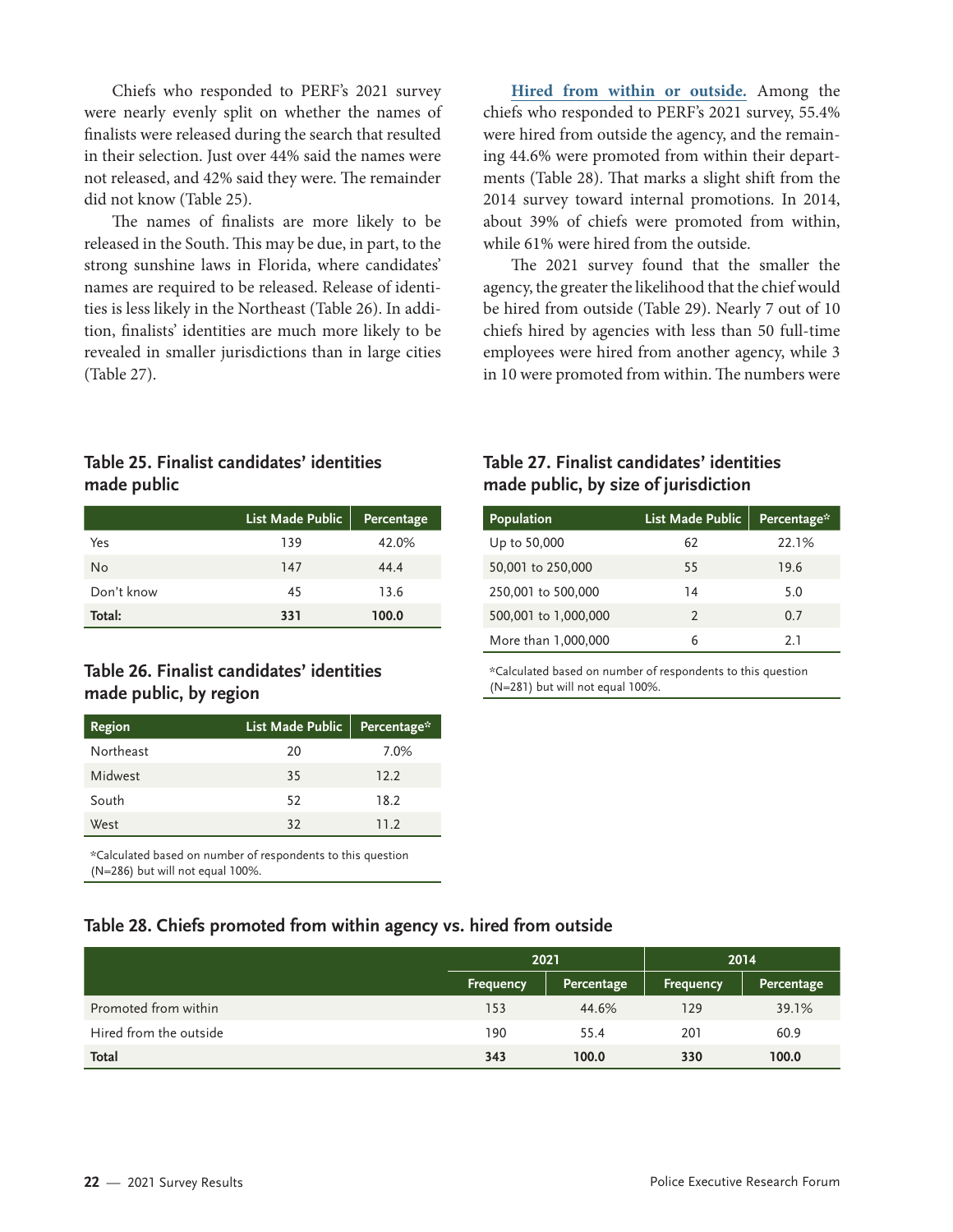almost reverse among the largest agencies with more than 1,000 full-time staff. Nearly 64% of the chiefs in those agencies were promoted from within, while just 36% were hired from the outside.

Outside hires may be more common in smaller agencies because, unlike larger departments, they may not have a deep "bench" of law enforcement leaders who are ready to step into the role of chief. In addition, many of the largest departments have a long history of promoting chiefs from within their ranks.

#### **Table 29. Chiefs promoted from within agency vs. hired from outside, by agency size**

| <b>Full-time staff</b> | <b>Hired from</b><br>Outside | Promoted<br>from Within |
|------------------------|------------------------------|-------------------------|
| Up to $50$             | 69.3%                        | 30.7%                   |
| $51 - 250$             | 53.5%                        | 46.5%                   |
| $251 - 500$            | 47.1%                        | 52.9%                   |
| $501 - 1,000$          | 58.3%                        | 41.7%                   |
| More than 1,000        | 36.1%                        | 63.9%                   |

**Employment contracts.** Approximately 4 in 10 chiefs in PERF's 2021 survey reported having a contract or other formal employment agreement (Table 30). Of those chiefs with a contract, more than half had a severance agreement as part of the arrangement. Only about 11% had statutory tenure protection, meaning that by law the chiefs are appointed to a set term or can keep their positions for as long as they like. Chiefs with statutory tenure protection were primarily from Connecticut, Massachusetts, Missouri, Nebraska, New Jersey, Pennsylvania, and Wisconsin.

Employment contracts were most common in the Northeast and the West (Table 31), and among agencies with 250 or fewer full-time employees (Table 32). Among the largest agencies with more than 1,000 employees, contracts were offered less than 5% of the time.

*>> continued on page 26*

#### **Table 30. Prevalence and conditions of employment contracts**

|                               | Yes              |            | <b>No</b>        |            |              |
|-------------------------------|------------------|------------|------------------|------------|--------------|
|                               | <b>Frequency</b> | Percentage | <b>Frequency</b> | Percentage | <b>Total</b> |
| Contract/employment agreement | 135              | 40.1%      | 202              | 59.9%      | 337          |
| Severance agreement           | 70               | 54.7       | 58               | 45.3       | 128          |
| Statutory tenure protection   | 38               | 11.2       | 302              | 88.8       | 340          |

#### **Table 31. Agencies in which contracts were offered, by region**

| Region    | <b>Contracts</b><br><b>Offered</b> | Percentage* |
|-----------|------------------------------------|-------------|
| Northeast | 42                                 | 12.6%       |
| Midwest   | 24                                 | 7.2         |
| South     | 27                                 | 8.2         |
| West      | 39                                 | 11 7        |

\*Calculated based on number of respondents to this question (N=334) but will not equal 100%.

#### **Table 32. Agencies in which contracts were offered, by agency size**

| <b>Full-Time Staff</b> | Contract<br><b>Offered</b> | Percentage* |
|------------------------|----------------------------|-------------|
| Up to $50$             | 33                         | 9.85%       |
| $51 - 250$             | 66                         | 19.70       |
| $251 - 500$            | 9                          | 2.69        |
| $501 - 1,000$          | 10                         | 2.99        |
| More than 1,000        | 15                         | 4.48        |

\*Calculated based on number of respondents to this question (N=335) but will not equal 100%.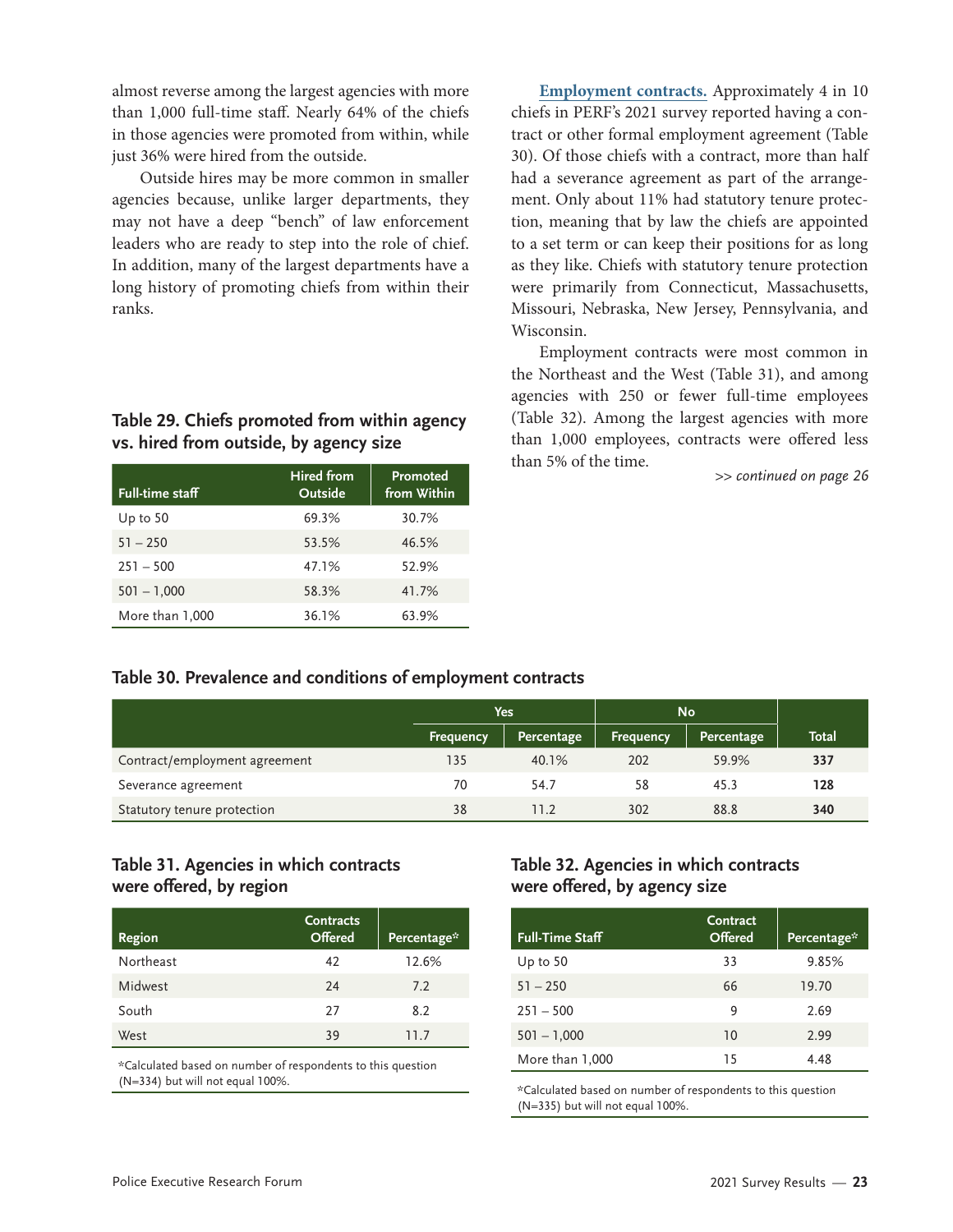### **Common Elements in Police Chiefs Contracts and Employment Agreements**

As part of its Police Chiefs Compensation and Career Pathways Survey, PERF invited chiefs who have a formal contract or employment agreement to submit those documents for review. Thirty respondents submitted documents. The contracts and letters of agreement ranged from a simple, one-page document to a detailed agreement spanning 22 pages.

PERF staff reviewed the contracts and found some common elements that were included:

#### **Salary and Benefits**

- Starting salary and schedule for salary increases, including cost of living increases (COLAs), step increases, merit pay increases, and performance reviews (schedule and terms)
- Education stipend paid annually or added to salary as a specified percentage
- Detailed list of benefits, including the establishment of leave accruals and the definition of paid holidays
- Provision for accruing management/ administrative leave each year to compensate for after-hours work
- Establishment of sick leave buy-back terms and maximum leave balances
- Details on the employer and employee contributions to the pension plan, including any deferred compensation plan
- Tuition reimbursement details
- Uniform allowance and provision of equipment such as firearm, badge, body armor, cell phone, laptop computer, etc.
- Allowance for no reduction in pay and benefits unless applied across-the-board
- Pay and benefit increase parity with changes in labor agreement for officers
- Annual longevity bonus after specified period of years
- Employer-paid childcare

#### **Pre-Employment Provisions**

- Establishment of a start date
- Establishment of a probationary period
- Provision for advance credit for annual and sick leave
- Credit given for total years of service to establish leave accruals
- Moving expenses and temporary housing
- Requirements for state certification
- Employment conditional on preemployment physical, drug test, psychological exam, background checks
- Residency requirement

#### **Duties and Work Conditions**

- A list of duties and responsibilities of the chief from the job description
- Expectation of a specific number of working hours per week including meeting attendance and response to emergencies – use of comp time when working more than 40 hours per week
- Provision for a vehicle with stipulation of either professional use only or to include personal use
- Stipulation of ethical conduct by the chief
- Exclusive employment provision which indicates no outside work or limiting outside work to teaching, writing, speaking engagements and consulting, with hiring authority's approval and resulting in no conflict of interest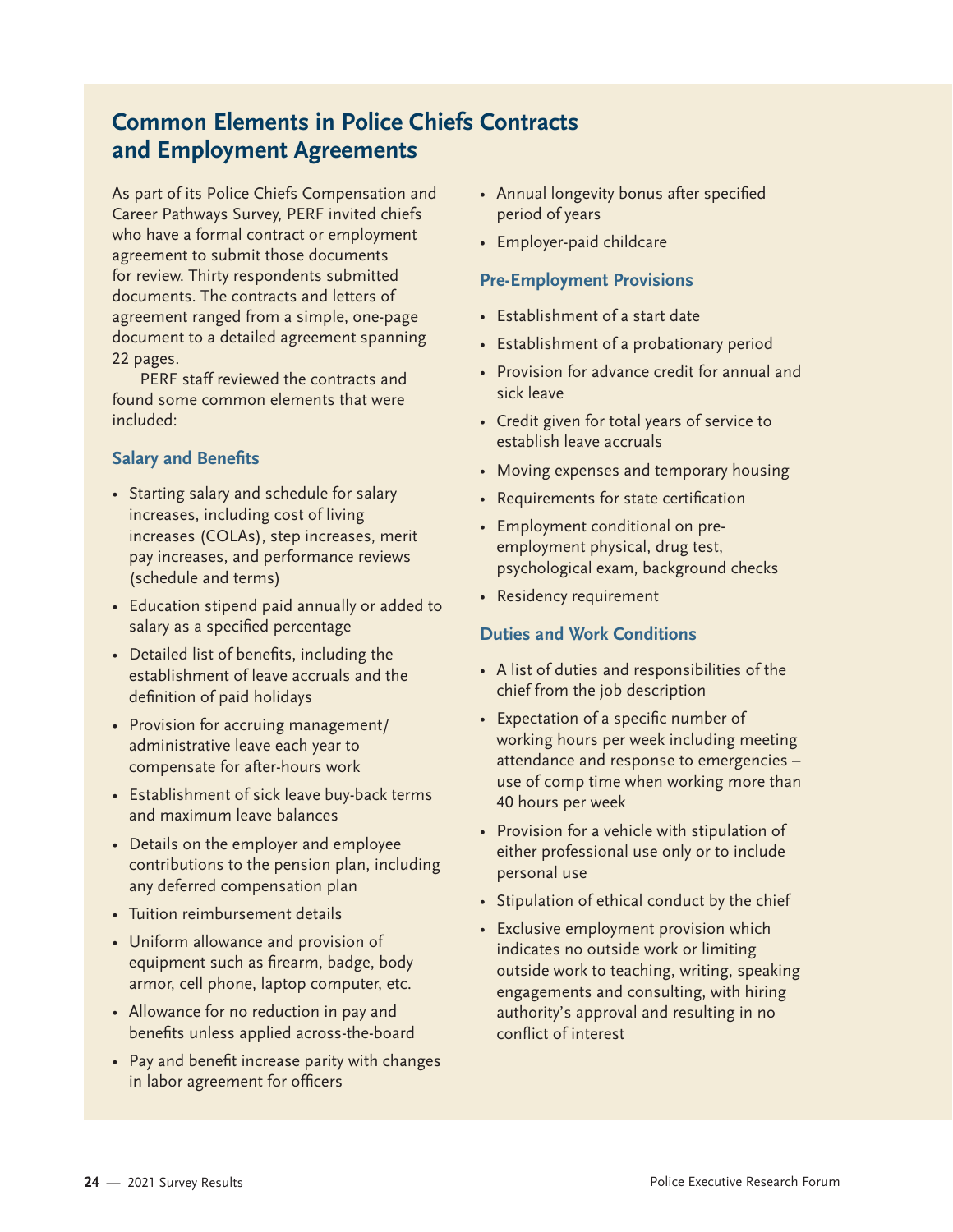#### **Termination and Severance Provisions**

- Provision for severance payments that provide for continuation of salary and benefits for a set period (frequently 6 months), if chief is terminated without just cause (some contracts established severance pay on either an escalating or de-escalating basis based on length of service)
- Definition of "just causes" for termination
- Stipulation that chief is an "at will" employee
- Establishing due process and dispute resolution for discipline, suspension, or termination of chief – these may include public hearings or use of arbitration services
- Contract terms either fixed-term or open-ended
- Terms for renewal of contract
- For chiefs who are promoted from within that department, a stipulation that, in lieu of termination, the chief can revert to prior rank (reversionary rights) to earn time necessary to vest in retirement plan (alternatively, some jurisdictions will agree

to purchase credit in the pension plan necessary for the chief to collect a pension)

- Establishment of minimum notice of intent for chief to resign/retire or intent for employer to either not renew contract or to terminate employment – with the latter providing a period of time for the chief to find other suitable work
- Stipulation that, in the event of death, the chief's survivors would receive benefits, such as leave balances and pension, that would be payable as of the date of death

#### **Other Provisions**

- Indemnification protection and professional liability insurance
- Indemnification protection that survives beyond the termination of the employment contract
- Employer reimbursement for professional association dues, subscriptions, conference attendance, etc.
- Annual stipend to maintain department accreditation
- Stipend for chief to act as "transitional advisor" for next chief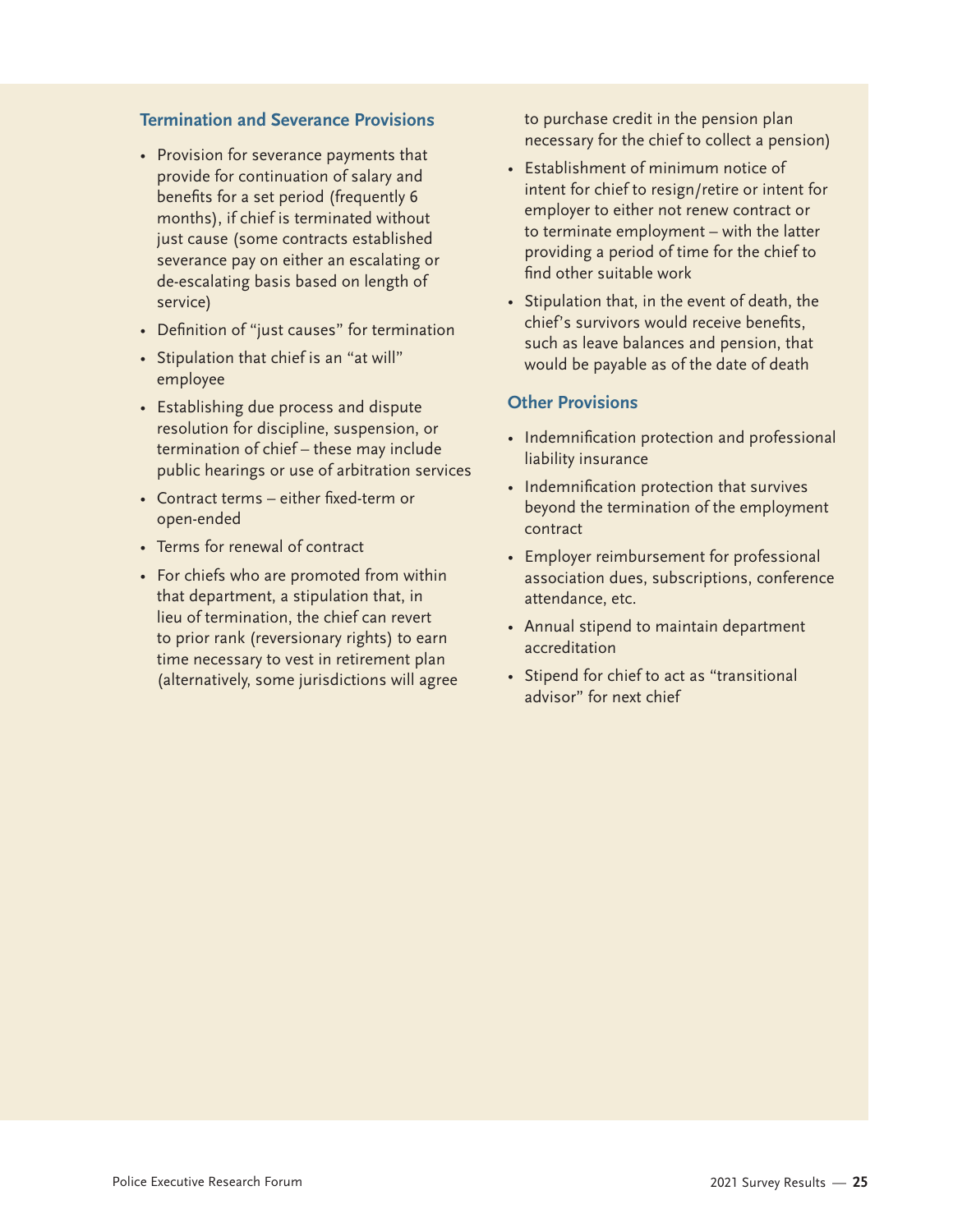#### *continued from page 23*

**Conditions of employment.** Some survey respondents reported that their agencies required various conditions of employment prior to their being hired and certified as chief. The most common were a medical exam, a drug screen, and a psychological evaluation. Relatively few chiefs had to complete a polygraph or physical agility test (Table 33).

**Just over 30% of the chiefs who responded to the 2021 survey said they were required to establish residency in the jurisdiction they serve.** That was down slightly from the 2014 survey, when 37.5% said they were subject to a residency requirement (Table 34).

Of the 96 chiefs who reported being hired from out of state, 74 (77.1%) said they had to obtain state certification in their new jurisdiction. That is identical to the percentage in the 2014 survey.

#### **Table 33. Agency-required conditions of employment**

| <b>Condition of Employment</b> | <b>Frequency</b> |
|--------------------------------|------------------|
| Medical exam                   | 176              |
| Physical agility test          | 35               |
| Psychological evaluation       | 133              |
| Drug testing                   | 166              |
| Polygraph                      | 64               |

Total is greater than sample size (347), because more than one condition may have been required for individual candidates.

For those chiefs who were hired from out of state and required to obtain certification in their new state, the survey asked them to describe the certification process. Sixty-one chiefs provided a written description of the process. While there were some variations among their answers, the responses could be classified into five broad categories:

- Many chiefs were required to attend abbreviated training academies or to complete a minimum number of hours of coursework.
- Other chiefs were required to complete state-specific certifications for their respective state's Police Officers Standards and Training (POST) board.
- Some chiefs were permitted to "test out" of certifications by submitting a resume of previous activities.
- Some agencies required that chiefs go through testing and other certifications.
- A few chiefs were able to achieve certification through reciprocity training from another jurisdiction.

#### **Table 34. Residency and certification requirements**

|                                                  |                              | 2021             |            |                  | 2014       |  |  |
|--------------------------------------------------|------------------------------|------------------|------------|------------------|------------|--|--|
|                                                  |                              | <b>Frequency</b> | Percentage | <b>Frequency</b> | Percentage |  |  |
|                                                  | <b>Residency Requirement</b> |                  |            |                  |            |  |  |
|                                                  | Yes                          | 103              | 30.3%      | 123              | 37.5%      |  |  |
|                                                  | <b>No</b>                    | 237              | 69.7       | 205              | 62.5       |  |  |
|                                                  | Total:                       | 340              | 100.0      | 228              | 100.0      |  |  |
| State Certification (if hired from out of state) |                              |                  |            |                  |            |  |  |
|                                                  | Yes                          | 74               | 77.1%      | 81               | 77.1%      |  |  |
|                                                  | No                           | 22               | 22.9       | 24               | 22.9       |  |  |
|                                                  | Total:                       | 96               | 100.0      | 105              | 100.0      |  |  |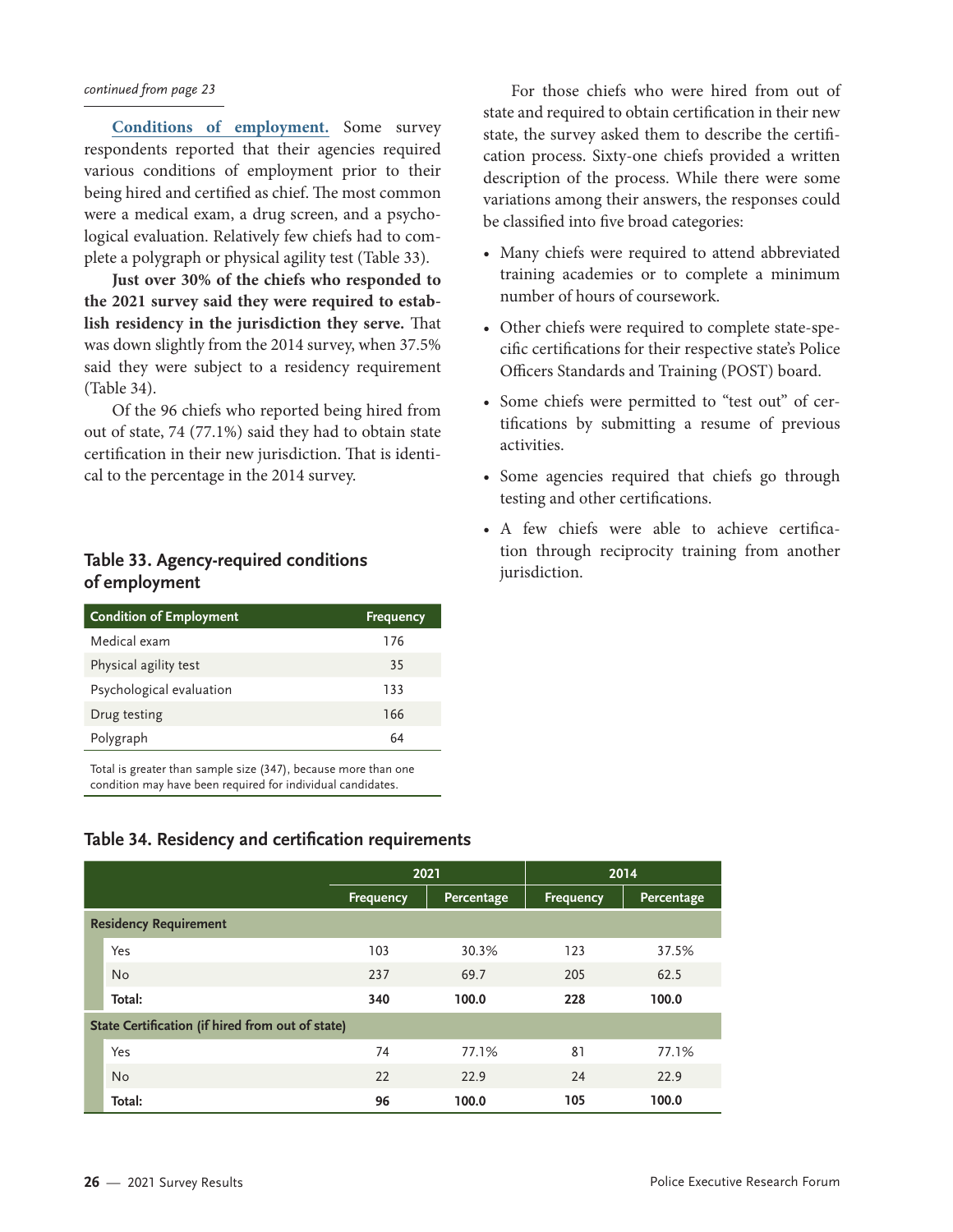**Pre-employment allowances.** For those chiefs who were hired from outside the agency they currently serve, PERF's survey asked about the availability of various pre-employment allowances or benefits. Fewer than half of the chiefs reported receiving any one benefit, although more than 48% said they received reimbursement for moving expenses (Table 35).

*Relatively few chiefs hired from the outside reported being able to bring other personnel to fill command-level or specialized positions.*

One question added to the 2021 survey asked whether newly hired chiefs from the outside were able to bring other personnel to the agency to fill command-level or specialized positions. In recent years, some chiefs have found it highly beneficial to fill some key roles in their new agencies with staff they already know and trust. However, only 15% of the respondents to the 2021 survey said they could bring their own high-level or specialized personnel.

Twelve chiefs responded to an open-ended question asking about any additional benefits they negotiated upon hiring. These included vacation and leave packages, severance agreements, use of department vehicles, and travel expenses related to moving.

#### **Table 35. Pre-employment allowances**

| <b>Pre-Employment Benefits</b>                                           | <b>Frequency</b> | Percentage* |
|--------------------------------------------------------------------------|------------------|-------------|
| Moving expenses<br>when hired                                            | 92               | 48.4%       |
| Ability to bring people<br>for command-level or<br>specialized positions | 29               | 15.3        |
| House hunting trips                                                      | 24               | 12.6        |
| Temporary living quarters                                                | 19               | 10.0        |
| Other                                                                    | 12               | 6.3         |

\*Percent is based on the number of respondents who indicated they were hired externally (N=190)

#### **Career Reflections and Advice**

In addition to collecting information on their compensation, hiring process, and leadership development and career pathways, PERF's 2021 survey asked police chiefs three open-ended questions about 1) the experiences that prepared them to be chief, 2) their thoughts on the attributes that future police chiefs should possess, and 3) advice they would give to those who aspire to become chiefs.

Some of the most common responses are summarized below. To promote openness and candor in responding to these questions, PERF guaranteed that responses would not be attributed to individual chiefs. Therefore, the responses summarized below are anonymous.

#### **What were the most significant experiences/achievements that prepared you for your present position?**

#### **Education**

"I took many courses during my career and continued to advance my education to the post-graduate degree level, even as I worked in increasingly responsible policing positions. This helped me to develop a large, diverse network in policing, public safety, and academic circles."

"I think my undergrad degree in Speech Communication has been at the root of all success I have had. In addition, I obtained my law degree, served in incident command for a tornado incident, and served as a public information officer for a number of years."

#### **Executive Training**

"The Naval Postgraduate School and SMIP (PERF's Senior Management Institute for Police) were both great experiences. NPS gave me rigorous academic preparation and is by far the best experience I have had in academia. SMIP gave me a good idea that I could compete and that I could contribute in a larger leadership role."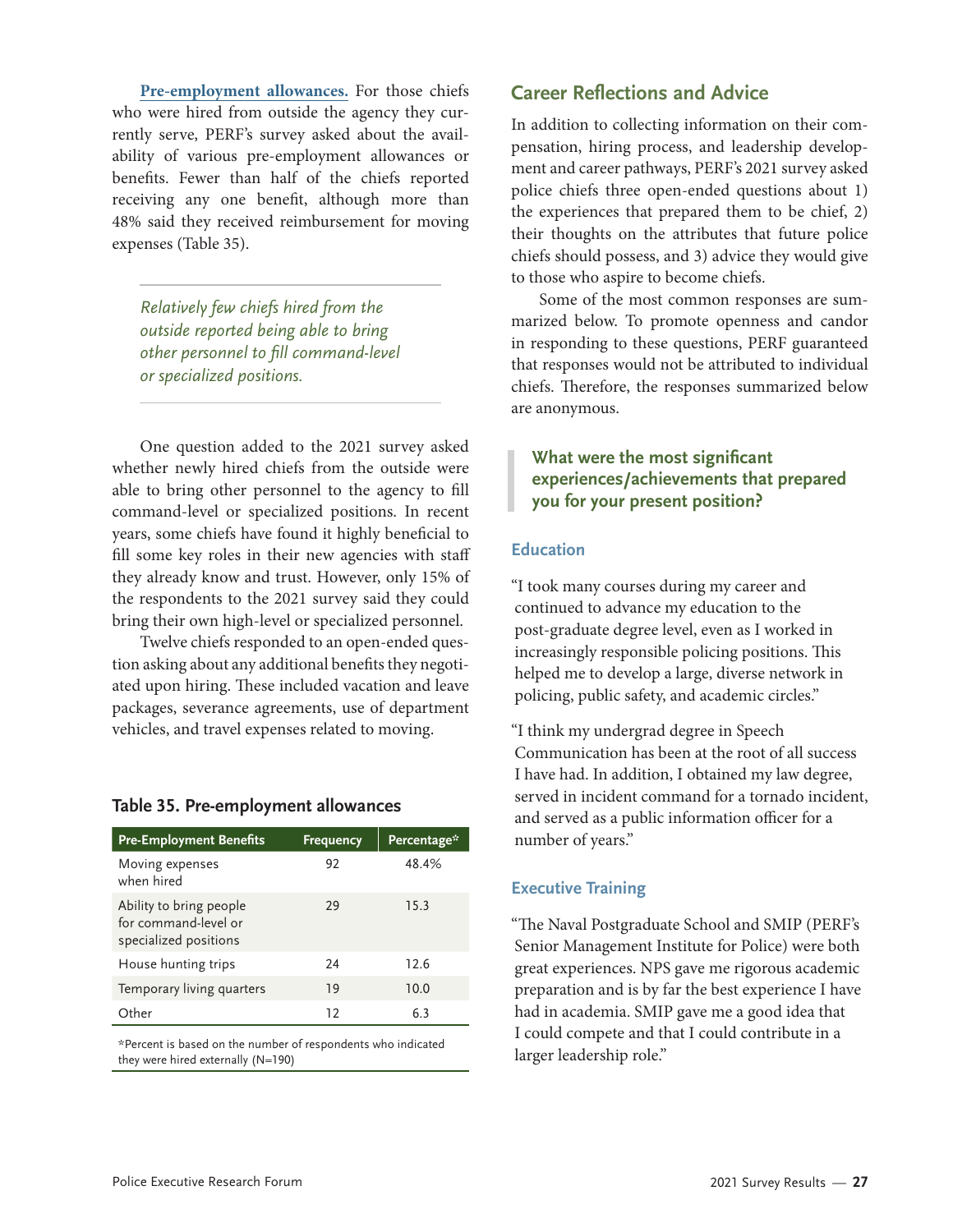"Senior management schools (SMIP and FBI National Academy) provided the foundation, and the variety of experience at my police department was the best preparation."

#### **Military Experience**

"Following 9/11, I was called back to active duty in the U.S. Coast Guard. My final assignment was as operations officer for the busiest maritime point protection unit in the country. It gave me the opportunity to interact with multiple military and civilian law enforcement agencies at all levels – city, county, state, and federal. It also afforded me significant leadership training opportunities and courses, as well as technical training."

"My non-criminal justice college focus and my military background fully supported the nontraditional approaches necessary to change the culture and trajectory of this department."

#### **Extensive and Varied Law Enforcement Experience**

"Working in different command capacities in my police department. The most beneficial experience was working in community-oriented policing and human resources command positions. These two positions helped the most with emphasis on collaboration, development of personnel, and the ability to recruit and retain officers."

"Seeking a wide variety of supervisory assignments best prepared me for the position. Especially those involving civilian units and work with municipal teams outside of the police department."

"Prior to becoming chief, I worked in and supervised just about every unit in our police department. This gave me a good understanding of both sworn and non-sworn police department responsibilities. I also had the opportunity to work on a temporary assignment within our city manager's office, which gave me a great understanding of city hall priorities."

#### **Community Relations and Community Policing**

"While my entire career served to prepare me for advancement, the most significant experiences were those that involved working with community organizations, city leadership, and other agencies at a command level. This perspective provides an understanding of the interaction necessary to serve the community, where compromise is often necessary to accomplish overall goals."

"Knowledge of the community, and relationships that were already established with key stakeholders in the community and the county."

#### **Managing Major Events**

"My previous agency was a very large metropolitan police department. I was exposed to and managed many large-scale critical incidents, special events, and the day-to-day operations of a large entity."

"Management of major special events and incidents while in a police leadership role."

#### **Being Aware and Engaged on National Issues**

"My predecessor was a member of PERF, and his advice to me on my first day as a new chief was to join PERF. Be engaged at the local, state, and national level, and pay attention to national events. His mantra is that you have to stay engaged, get comfortable being uncomfortable, and be a change agent."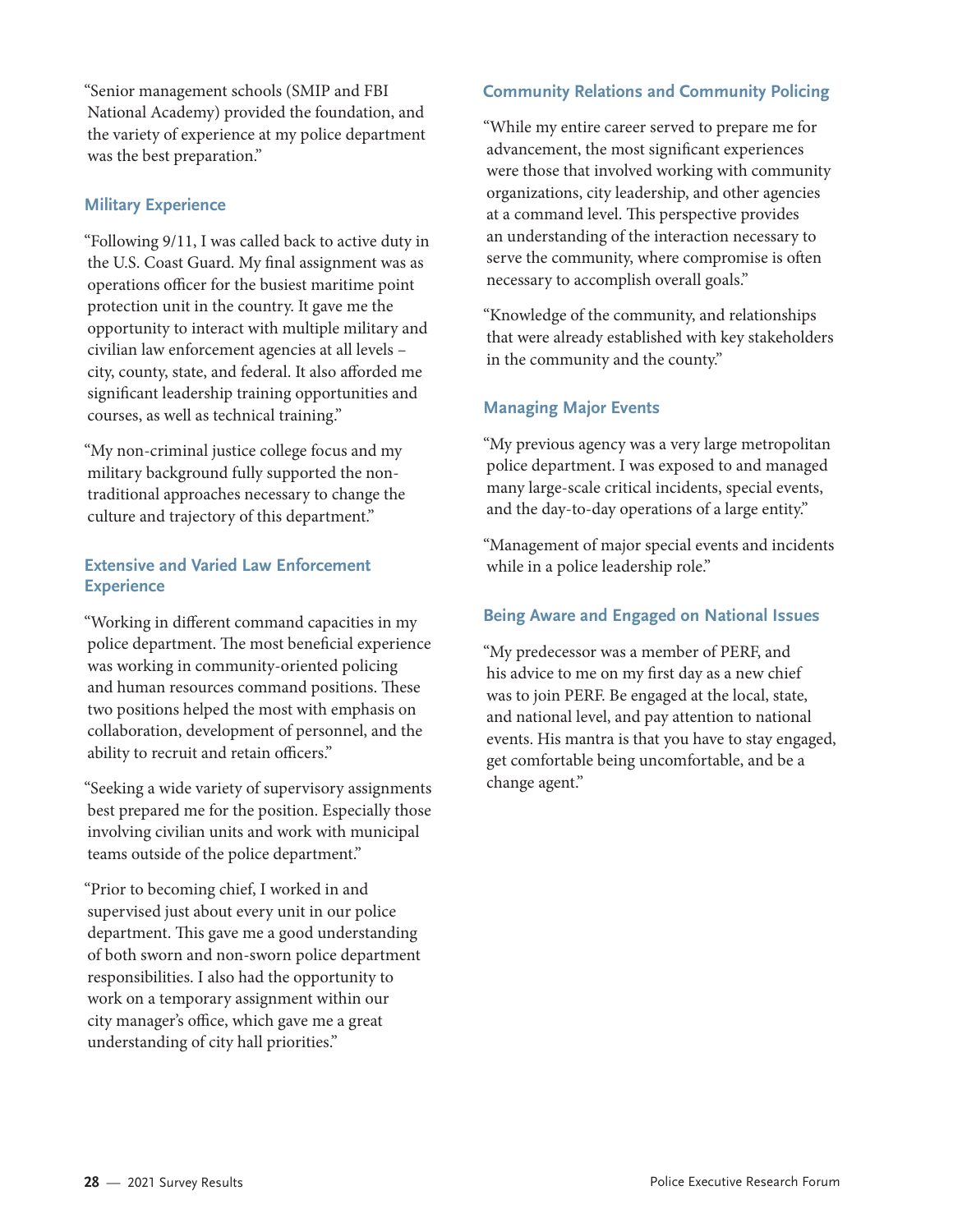**What attributes and/or experiences do you think will be most important for police chiefs over the next ten years?**

#### **Adaptability, Flexibility, and Openness to Change**

"Chiefs need an adaptive leadership mindset and to create the same within the organization. The pace of crisis and change has increased exponentially in the profession. Fixed-minded leaders and organizations will find themselves flat-footed and unprepared, whereas adaptive leaders and organizations can quickly pivot and stay ahead of the changes."

"Current and future chiefs need to understand that changes come a lot faster than in the past. The ability to quickly adapt and pivot on critical policing issues is crucial. Chiefs need to keep themselves informed and stay on top of a range of societal issues. It is not enough to know your craft, because the world has become more interconnected and complex. What happens in a large city can easily happen in a small town – and the issues will be looked at with the same lens."

"A chief will need to have the ability to adapt, motivate, and lead under rapidly changing conditions while providing hope to the public and fellow police."

#### **Be Forward-Thinking**

"In this era, there isn't a place for a 'caretaker chief.' Chiefs must be open to considering a reformminded approach and be willing to lead their agencies ahead of where public expectations and conversations are taking us. A chief will need to be flexible, vulnerable, and authentic in their thoughts, words, and deeds. Chiefs will need to be wellstudied in where policing has been to lead their agency towards a better future for the community."

"A chief will need to work to create a healthy culture within the police department. He or she should be forward-thinking, progressive, and understand the importance of connecting with people both inside and outside the organization."

#### **Have Humility and Be Open to Feedback**

"I would recommend leading with humility. Don't be afraid to apologize if you make a mistake. It is okay that chiefs don't know everything and we fail at times. People will appreciate the honesty and hopefully reflect the same behavior."

"A chief must be open-minded, approachable, willing to accept feedback from staff without creating a fear of retribution. A chief must drop his or her ego and accept that sometimes his or her staff may have a better idea or plan."

#### **Ability to Balance Competing Interests**

"A chief needs the ability to effectively balance and manage the many competing interests and evolving expectations and demands a chief faces (from the city manager and council, the community, the department, etc.)."

"Chiefs should have the ability to set a tone and oversee a large organization, with an understanding of the various competing interests – the media, unions, the public, etc."

#### **Expansive Training and Education**

"Training cannot be narrowly focused on criminal justice issues. Contemporary chiefs must have competencies in business, management, organizational development, and social sciences, and should encourage the same from their staff."

"Chiefs need training, such as mental health awareness, implicit bias, social justice, use of force, de-escalation, etc."

#### **Be Transparent**

"Chiefs need transparency to both the public *and* their officers."

"A chief should be prepared to implement mechanisms to quickly share information with the public, in order to maintain public trust and support."

"Police chiefs must be open, transparent, engaging, and willing to think outside the box."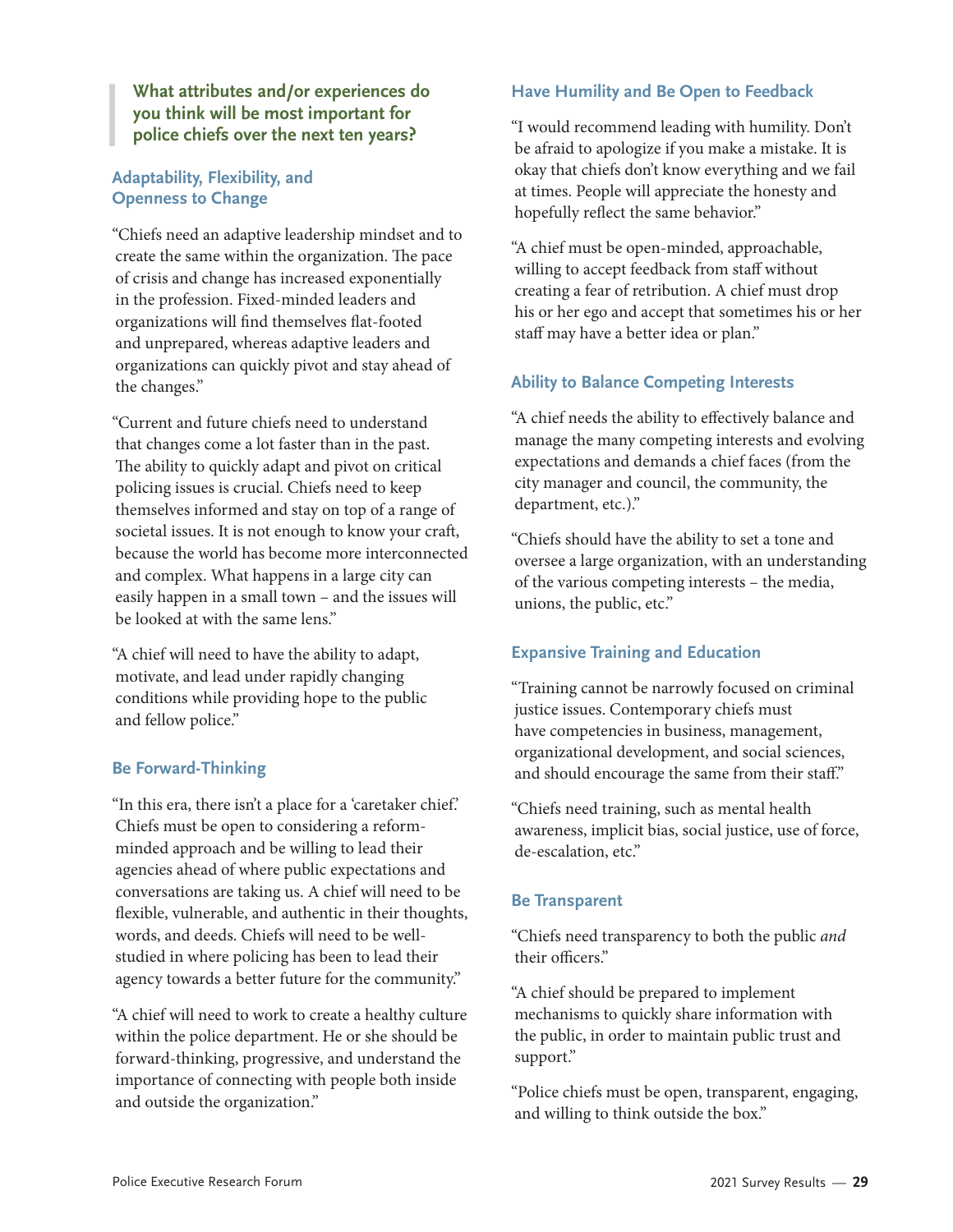#### **Develop a Healthy Culture**

"Police chiefs need to create a healthy workplace culture centered on the police mission and how procedure and practice affect outcomes."

"Chiefs should have a commitment to member wellness and service."

#### **Communication Skills and Emotional Intelligence**

"I would recommend chiefs be empathetic to the struggles of others, regardless of whether you agree with their opinions. Give people (community members and employees) a voice during encounters. At the end of the day, people want to feel that they have been heard and they matter."

"A chief needs to have the ability to communicate effectively, especially when discussing controversial matters."

"Chiefs need to have the ability to communicate effectively with different constituency groups, internally and externally."

#### **Community Engagement and Building Community Trust**

"Today's leaders need to understand the social environment. It requires a very strong commitment to, and connection with, the community in order to understand the concerns of an increasingly diverse population."

"A chief needs to have the ability to effectively engage with the community one is charged with serving. He or she needs the ability to understand that, as great a country as we are, we have a checkered past with certain segments of our society, and we must understand why certain communities have distrust issues with our profession."

#### **Build and Maintain Relationships**

"Chiefs must be able to develop meaningful and genuine relationships with key stakeholders."

"A chief should have the ability to build and maintain key relationships within the communities they serve."

#### **Avoid Opinions Driven by Politics**

"Chiefs must stand firm on their convictions. They cannot sacrifice their own morals or ethics to further a political agenda."

"Chiefs should have honesty, integrity, moral courage, and servant leadership. Be patient and do the right thing, not the politically easy thing."

"Chiefs need to be straightforward and honest, while also understanding the political issues."

#### **Research Best Practices**

"Craft and implement sustainable policies and procedures based on nationally recognized best practices in policing."

#### **Be Aware of Changing Trends in Technology**

"A chief will need an understanding of cybersecurity operations and how to leverage various technological advances to support community engagement, crime prevention, employee development, and overall agency efficiencies."

#### **Critical Thinking Skills**

"Chiefs need critical thinking, emotional intelligence, adaptability, and the capacity for empathy."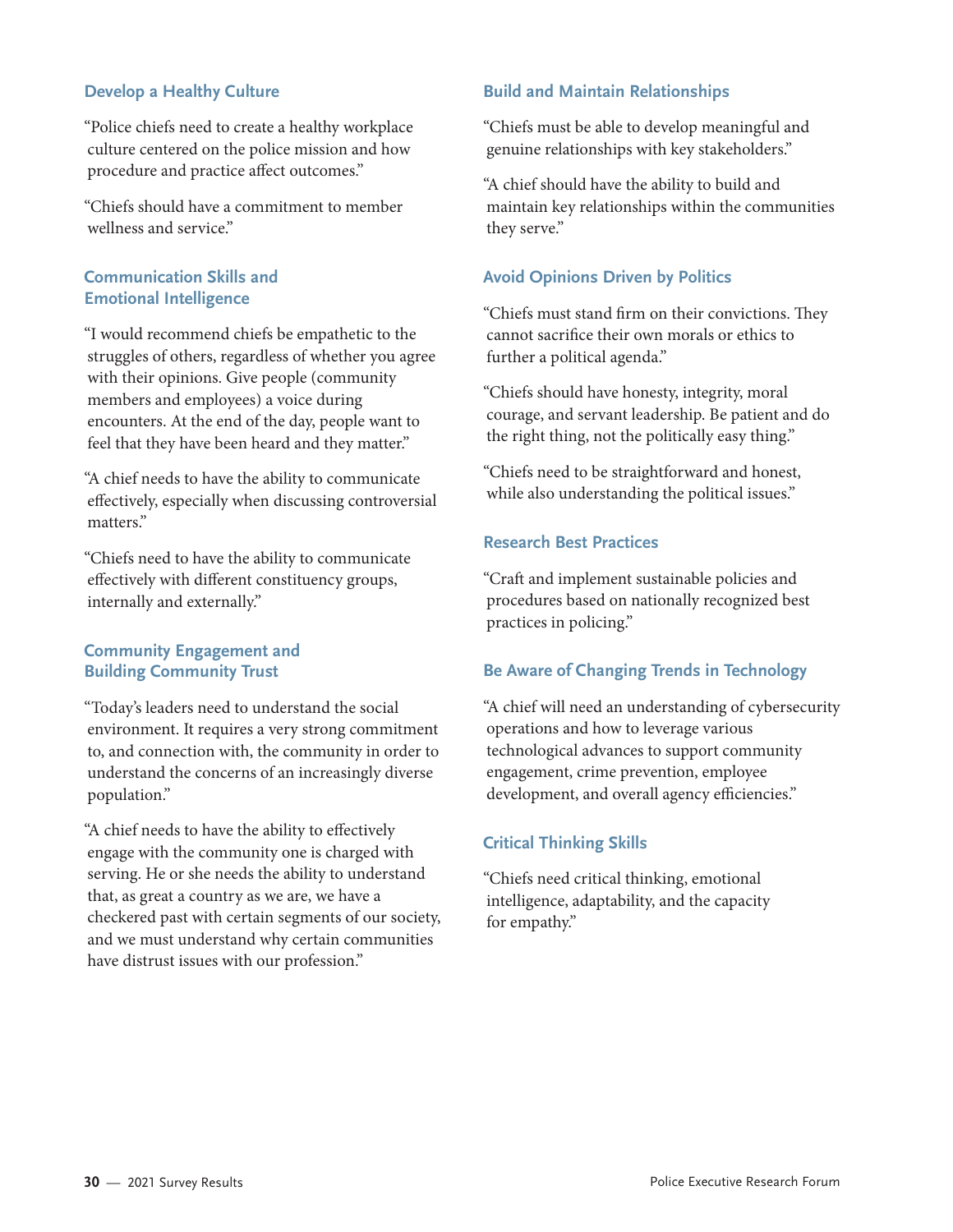#### **Media Relations Experience**

"Chiefs should have media relations training."

"Media and public relations experience is important."

#### **Internal Affairs Experience**

"Chiefs have to have internal affairs/use of force experience. How and when law enforcement uses force is not going to stop being a major source of controversy in the next 10 years."

#### **Budget Management Experience**

"It's important for future chiefs to receive budgeting and fiscal management training."

#### **Critical Incident Management Experience**

"I would suggest every chief needs to be prepared to ready the workforce for critical incident response and recovery."

#### **Patience**

"Patience and patience and more patience. This job will never look the way it does today or 10 years ago."

#### **What advice would you offer to an individual who aspires to a chief's position?**

#### **Be Well-Rounded about All Aspects of Policing**

"Become as well-rounded as possible. As a matter of routine, police work provides many opportunities for one to sharpen their criminal justice skills. This exposure is almost forced by way of in-service trainings, advanced law enforcement trainings, and other closely related dimensions. I highly recommend gaining exposure to other non-law enforcement areas in order to keep pace with the higher expectations of our employees, employers, and society."

"Prepare, prepare, prepare for not 'if ' but 'when' you will have to deal with major issues and controversial issues. Do your homework on police reform, community issues, training, best national practices on policy/procedure. Be well rounded yourself, and have a total understanding of every aspect of a department. Work in each area if possible."

#### **Gain as Much Experience as Possible**

"Do not be in a hurry to rise to the top. Take as many positions as you can to develop your firsthand knowledge of policing. Maximize your interpersonal skills, and study organizations and best police practices beyond your own department. Attend seminars, schools, etc., to expand your knowledge and stay abreast of new methodologies and technologies."

"Get training and experience in people management, media relations, public speaking, and employment law."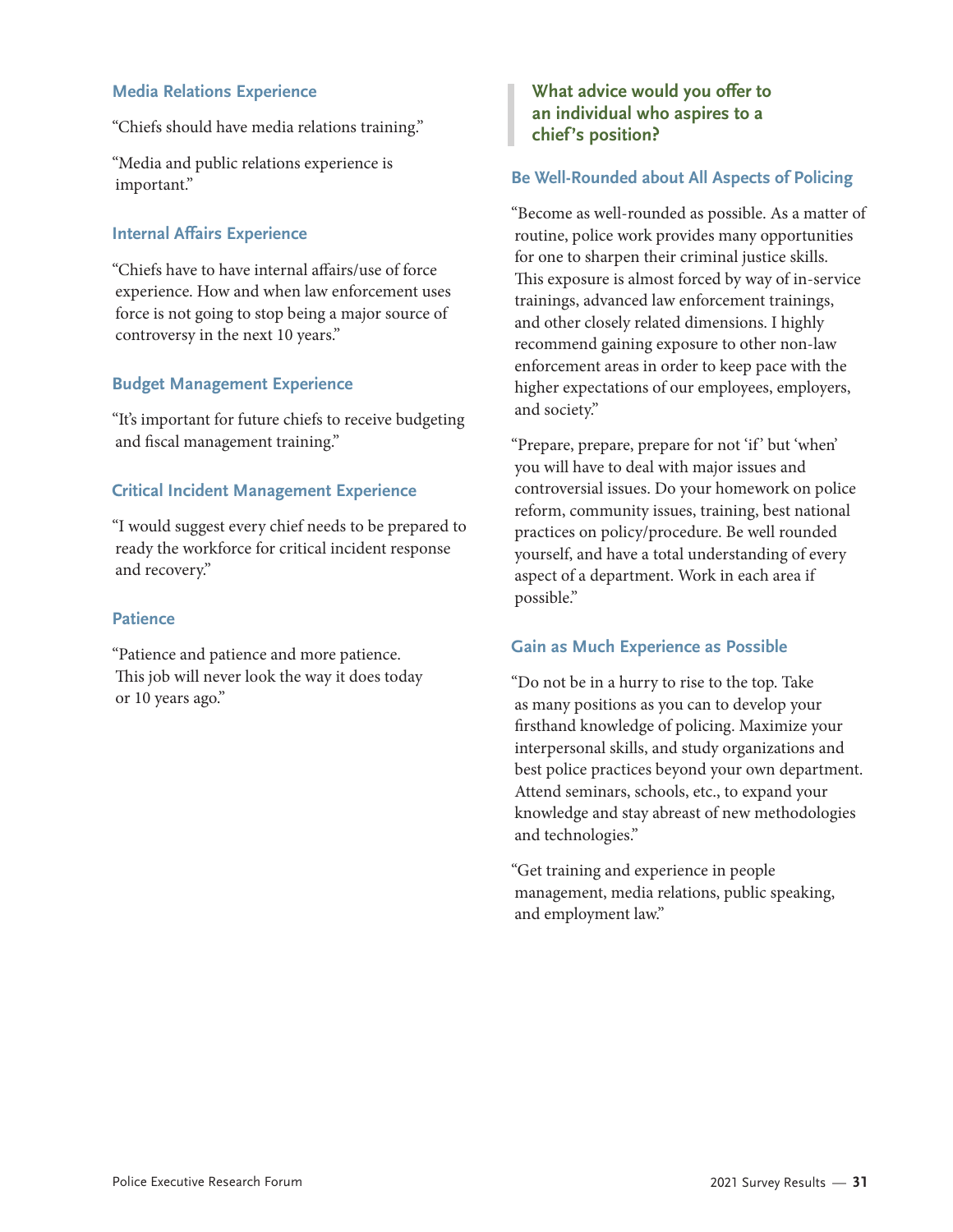#### **Be Humble, Genuine, and Patient**

"Be humble, take advantage of opportunities to expand your knowledge, experience and network, and be humble. There is always more to learn."

"Be patient and recognize that this is a marathon and not a sprint. Be patient, strategic, focused and committed to achieving progress, change, and reform."

"Don't let your personal aspirations affect the way you lead. At the end of the day, the people who get the work done know whether you are genuine in your approach to leadership and their wellbeing. If they get even a hint that you are in the business of wanting to promote for your own gain, title, or ego, you will only ever have positional authority and will lack the ability to move your organization forward. Show that the profession and your people are more important than your own ambition."

#### **Be Flexible and Adaptable**

"It is a marathon. You must have the ability to adapt and handle the constant ups and downs."

"Be flexible, adaptable and well-versed in current trends and methods."

#### **Learn Continuously**

"Always seek to learn a new skill. Take on responsibilities, especially those outside of typical police work. Get comfortable doing things outside your comfort zone."

"Continue to seek professional development opportunities and develop leadership strategies that allow you to see or lead an organization at a high level, knowing the operational side as well."

"Start the learning process now and don't wait. Even if you never apply to be a chief, learning about management and leadership will make you a better police officer. It will give you a basic understanding of why the chief makes difficult decisions. It also prepares you to understand that you cannot, and will not, please everyone in your department, or outside of the department. It comes down to doing the right thing for the right reasons."

#### **Network**

"Look for networking opportunities at the local, state, and national level."

"Build a strong network of police executives that you can collaborate with, vet ideas, and vent with."

#### **Find a Good Mentor**

"Identify a mentor who is a current chief of police and devote time to job shadowing."

"Find a good mentor and learn as much as you can."

"Spend time with police chiefs and develop mentors within police administration, the business community, non-profits, and community activists."

#### **Attend Conferences**

"Attend conferences – PERF Town Halls, Major Cities Chiefs conferences (even if you're not from a major city), and IACP conferences – and be a sponge. Absorb as much as possible, take it home, and implement ideas that fit your department and community."

#### **Anticipate Political Pressure**

"Remain apolitical. Support your police officers, regardless of the political environment. Stand for what you believe is right, even if it is in opposition to your mayor."

"Understand the pressures that come from every angle – from the community, internally, within the city organization, and political pressure. Be an adept communicator with your staff, city council, the community, and others."

#### **Understand This Is Not a 9-to-5 Position**

"Understand it's a 24/7/365 job that never stops, even on vacation."

"Do not think that this job can be done in a 9-to-5 fashion. As the chief, you have NO off-switch. Embrace that, and if you cannot commit the time, don't aspire to be a chief."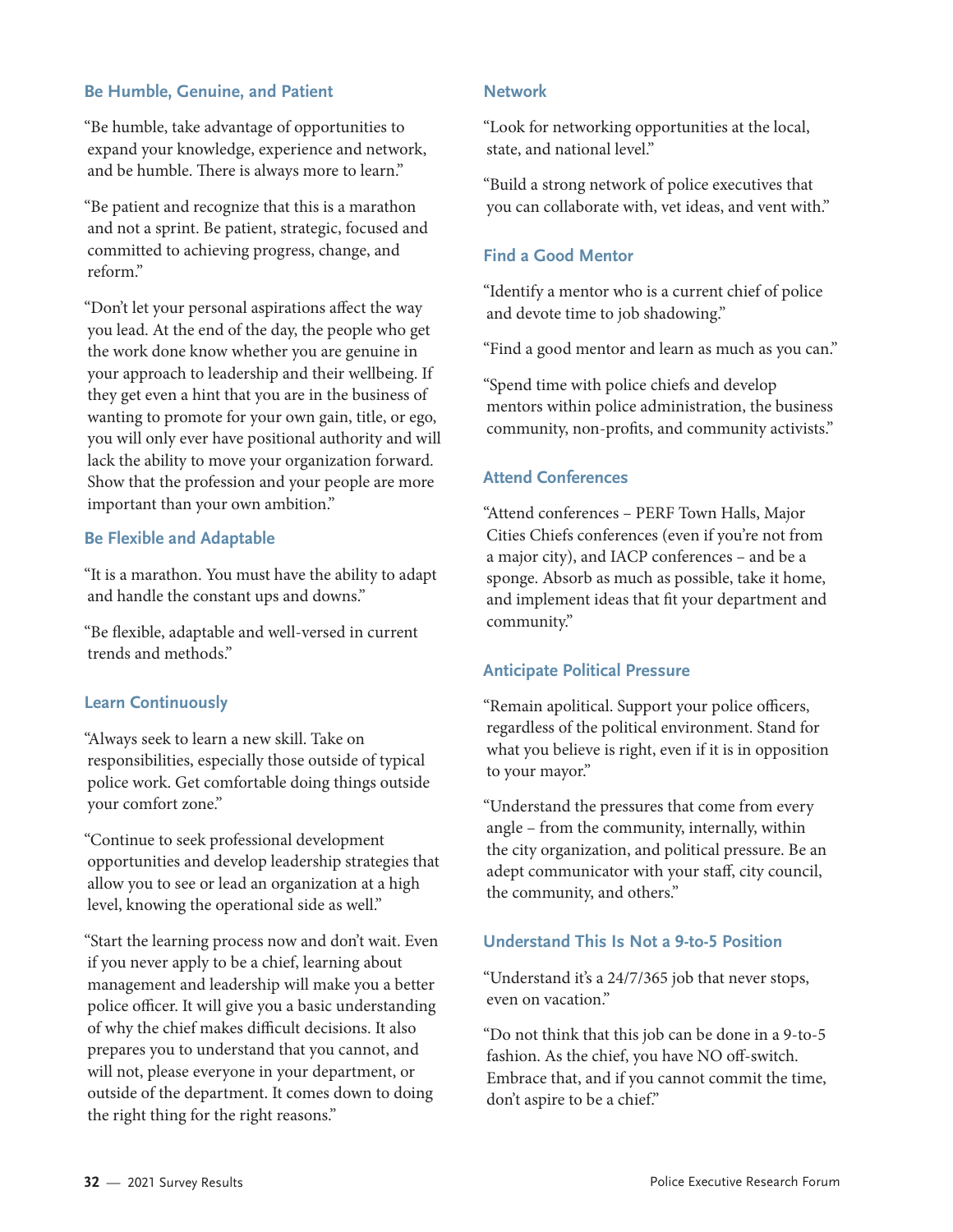"Be certain you really want to do this, because it's a bigger commitment than you think."

#### **Learn from Failure**

"Be brave enough to fail. Learn from the failure and use it to propel forward."

#### **Prepare for Multiple Scenarios – and Have a Backup Plan**

"Be prepared to exit the position, whether you want to or not, and try to have a fallback option."

"Have a plan B. Ensure you do your homework as best you can about the situation you are entering in to and negotiate the best terms of your contract to protect yourself and family."

#### **Know your Community**

"Know the community you are applying to, including its needs, desires, challenges, opportunities."

"Know your community. Know the leaders within the community and build relationships. Understanding the perspectives of others within the community, whether you agree or disagree, helps inform decisions that impact your department and your community."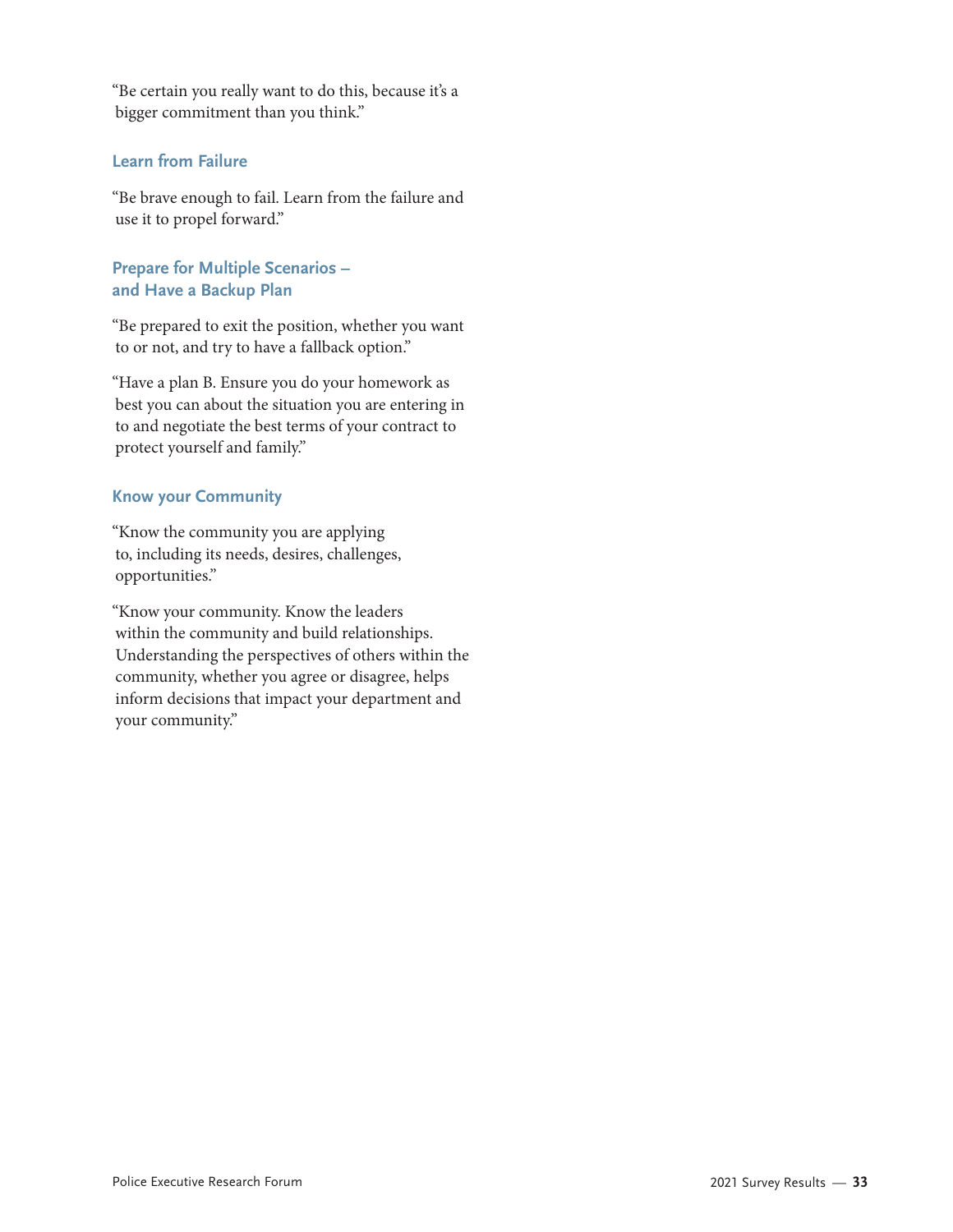## <span id="page-39-0"></span>APPENDIX A: Chiefs Salaries, by Agency

*Note: Salaries reflect data reported by agency chiefs at the time of the survey in April–June, 2021. The table includes agencies that responded to the survey but did not provide salary information.*

| <b>Department</b>                              | Chief's Salary,<br>2021 |
|------------------------------------------------|-------------------------|
| Abilene (KS) Police Department                 | \$75,000                |
| Alamo Colleges District (TX)                   | \$176,000               |
| Albany (NY) Police Department                  | \$147,000               |
| Alexandria (VA) Police Department              | \$198,000               |
| Algonquin (IL) Police Department               | \$164,000               |
| Ames (IA) Police Department                    | \$132,000               |
| Ann Arbor (MI) Police Department               | \$160,000               |
| Antioch (CA) Police Department                 | \$250,020               |
| Apache Junction (AZ) Police Department         | \$145,000               |
| Arlington (MA) Police Department               | \$165,000               |
| Athens-Clarke County (GA)<br>Police Department | \$127,877               |
| Atlanta (GA) Police Department                 | \$206,418               |
| Auburn (WA) Police Department                  | \$191,950               |
| Augusta University (GA)<br>Police Department   | \$160,000               |
| Austin ISD (TX) Police Department              | \$157,145               |
| Bainbridge Island (WA)<br>Police Department    | \$164,070               |
| Baltimore County (MD)<br>Police Department     | \$278,000               |
| Battle Creek (MI) Police Department            | \$118,546               |
| Bedford (NH) Police Department                 | \$120,288               |
| Bellevue (NE) Police Department                | \$129,500               |
| Beloit (WI) Police Department                  | \$138,000               |

| <b>Department</b>                                               | Chief's Salary,<br>2021 |
|-----------------------------------------------------------------|-------------------------|
| Belton (SC) Police Department                                   | \$52,000                |
| Birmingham (AL) Police Department                               | \$171,000               |
| Boca Raton (FL) Police Department                               | \$199,597               |
| Boston University (MA)<br>Police Department                     | \$212,000               |
| Boulder City (NV) Police Department                             | \$145,000               |
| Boxborough (MA) Police Department                               | \$163,851               |
| Boynton Beach (FL) Police Department                            | \$150,000               |
| Branson (MO) Police Department                                  | \$114,000               |
| Brookline (MA) Police Department                                | \$215,365               |
| Bryan (TX) Police Department                                    | \$178,000               |
| Buena Vista (VA) Police Department                              | \$81,000                |
| Burlington (MA) Police Department                               | \$134,006               |
| Burlington (VT) Police Department                               | \$114,000               |
| California State University,<br>Los Angeles Police Department   | \$170,000               |
| California State University,<br>Santa Barbara Police Department | \$156,350               |
| Calgary (AB) Police Service                                     | \$340,000               |
| Cambridge (MA) Police Department                                | \$303,000               |
| Carlisle (PA) Police Department                                 | \$115,000               |
| Carrollton (TX) Police Department                               | \$200,000               |
| Casa Grande (AZ) Police Department                              | \$165,000               |
| Castle Rock (CO) Police Department                              | \$180,000               |
| Cedar Hill (TX) Police Department                               | \$165,000               |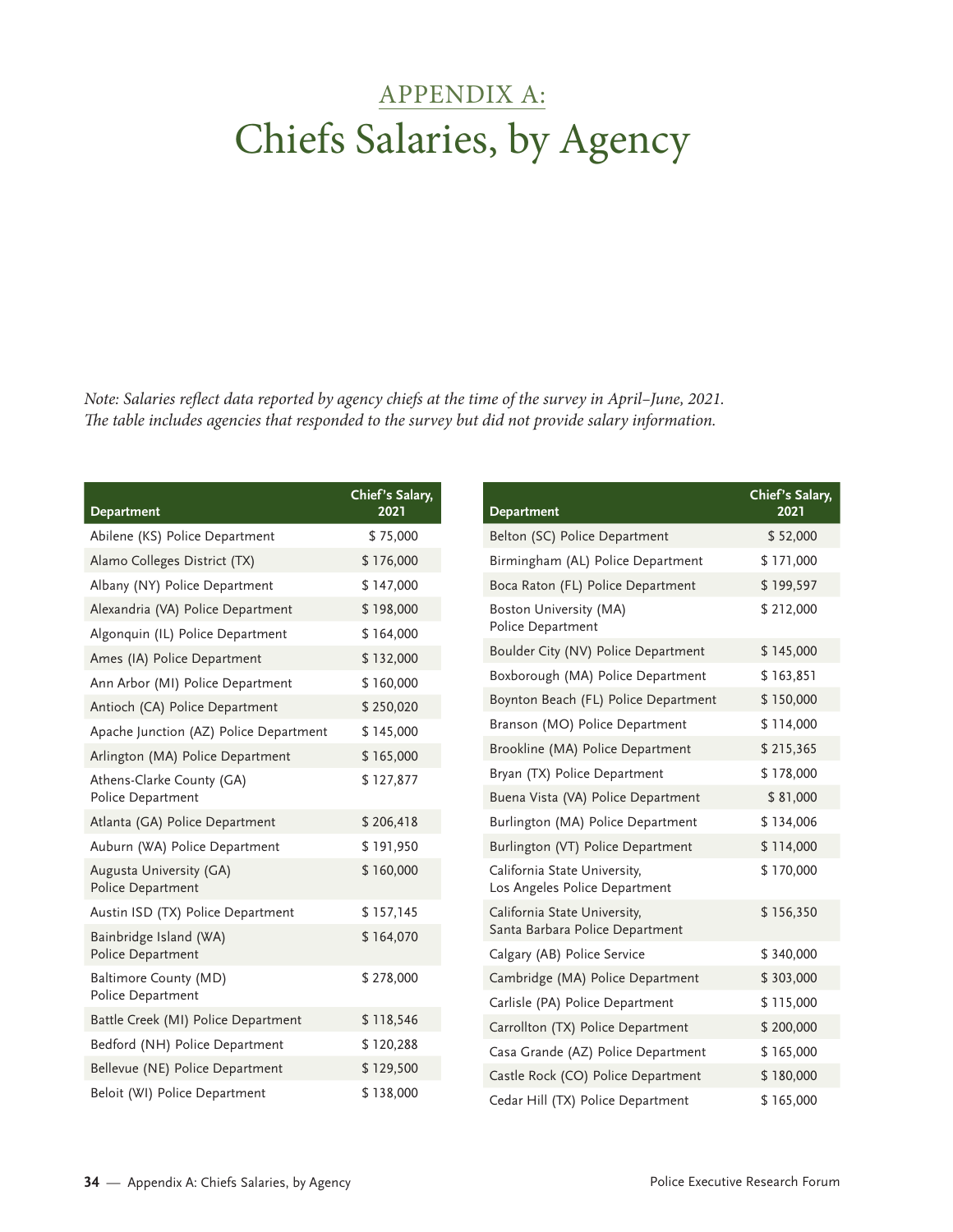| <b>Department</b>                                          | Chief's Salary,<br>2021 |
|------------------------------------------------------------|-------------------------|
| Cedar Park (TX) Police Department                          | \$160,000               |
| Cedar Rapids (IA) Police Department                        | \$165,000               |
| Central Marin (CA) Police Authority                        | \$202,000               |
| Centralia (WA) Police Department                           | \$136,000               |
| Chandler (AZ) Police Department                            | \$201,000               |
| Charleston (SC) Police Department                          | \$195,000               |
| Charlotte-Mecklenburg (NC)<br>Police Department            | \$220,000               |
| Chatham (MA) Police Department                             | \$179,865               |
| Chatham County (GA) Police Department                      | \$176,000               |
| Cheshire (CT) Police Department                            | \$135,549               |
| Cincinnati (OH) Police Department                          | \$170,000               |
| Clayton (MO) Police Department                             | \$140,920               |
| Clearwater (FL) Police Department                          | \$158,000               |
| Clemson (SC) Police Department                             | \$110,000               |
| Colonial Heights (VA) Police Department                    | \$133,000               |
| Colorado Bureau of Investigation                           | \$163,176               |
| Colorado Springs (CO) Police Department                    | \$199,820               |
| Columbia (SC) Police Department                            | \$163,000               |
| Concord (CA) Police Department                             | \$254,000               |
| Concord (MA) Police Department                             | \$194,000               |
| Concord (NC) Police Department                             | \$165,900               |
| Connecticut State Capital<br>Police Department             | \$120,000               |
| Cookeville (TN) Police Department                          | \$113,000               |
| Coppell (TX) Police Department                             | \$163,000               |
| Coral Gables (FL) Police Department                        | \$220,000               |
| Coralville (IA) Police Department                          | \$134,000               |
| Corpus Christi (TX) Police Department                      | \$190,000               |
| Dallas College (TX) Police Department                      | \$179,000               |
| Davie (FL) Police Department                               | \$164,000               |
| DC Metropolitan Police Department                          | \$270,000               |
| Delhi Township (OH) Police Department                      | \$113,000               |
| Denton (TX) Police Department                              | \$188,000               |
| Denver (CO) Police Department                              | \$228,441               |
| Des Moines (IA) Police Department                          | \$187,531               |
| Detroit (MI) Police Department                             | \$250,000               |
| Dixie State University (UT)<br>Department of Public Safety | \$90,000                |
| Dunwoody (GA) Police Department                            | \$168,200               |
| East Windsor (CT) Police Department                        | \$142,000               |

| <b>Department</b>                                       | Chief's Salary,<br>2021 |
|---------------------------------------------------------|-------------------------|
| Easthampton (MA) Police Department                      | \$150,000               |
| Eau Claire (WI) Police Department                       | \$130,000               |
| Edgartown (MA) Police Department                        | \$202,000               |
| Edmond (OK) Police Department                           | \$161,000               |
| El Cajon (CA) Police Department                         | \$230,000               |
| El Cerrito (CA) Police Department                       | \$240,000               |
| El Portal Village (FL) Police Department                | \$78,500                |
| El Segundo (CA) Police Department                       | \$256,776               |
| Escondido (CA) Police Department                        | \$205,112               |
| Eureka (CA) Police Department                           | \$152,000               |
| Evans (CO) Police Department                            | \$141,850               |
| Evanston (IL) Police Department                         | \$171,000               |
| Everett (MA) Police Department                          | \$224,000               |
| Evesham Township (NJ)<br>Police Department              | \$175,000               |
| Farmington (NM) Police Department                       | \$147,000               |
| Fayetteville (NC) Police Department                     | \$155,000               |
| Fife (WA) Police Department                             | \$175,000               |
| Floral Park (NY) Police Department                      | \$245,000               |
| Florence (AL) Police Department                         | \$104,000               |
| Florida International University<br>Police Department   | \$215,000               |
| Fort Lee (NJ) Police Department                         | \$231,782               |
| Fort Mitchell (KY) Police Department                    | \$100,000               |
| Fort Walton Beach (FL) Police Department                | \$107,100               |
| Franklin Township (NJ) Police Department                | \$175,000               |
| Frederick (MD) Police Department                        | \$160,000               |
| Fremont (CA) Police Department                          | \$306,000               |
| Fresno (CA) Police Department                           | \$240,000               |
| Frisco (TX) Police Department                           | \$194,000               |
| Fuquay-Varina (NC) Police Department                    | \$146,000               |
| Galveston (TX) Police Department                        | \$150,000               |
| Garner (NC) Police Department                           | \$120,000               |
| Gaston County (NC) Police Department                    | \$145,000               |
| Gilbert (AZ) Police Department                          | \$204,898               |
| Glencoe Village (IL)<br><b>Public Safety Department</b> | \$182,949               |
| Grafton Village (WI) Police Department                  | \$107,100               |
| Glendora (CA) Police Department                         | \$212,415               |
| Gloucester (MA) Police Department                       | \$183,000               |
| Gloucester Township (NJ)<br>Police Department           | \$209,100               |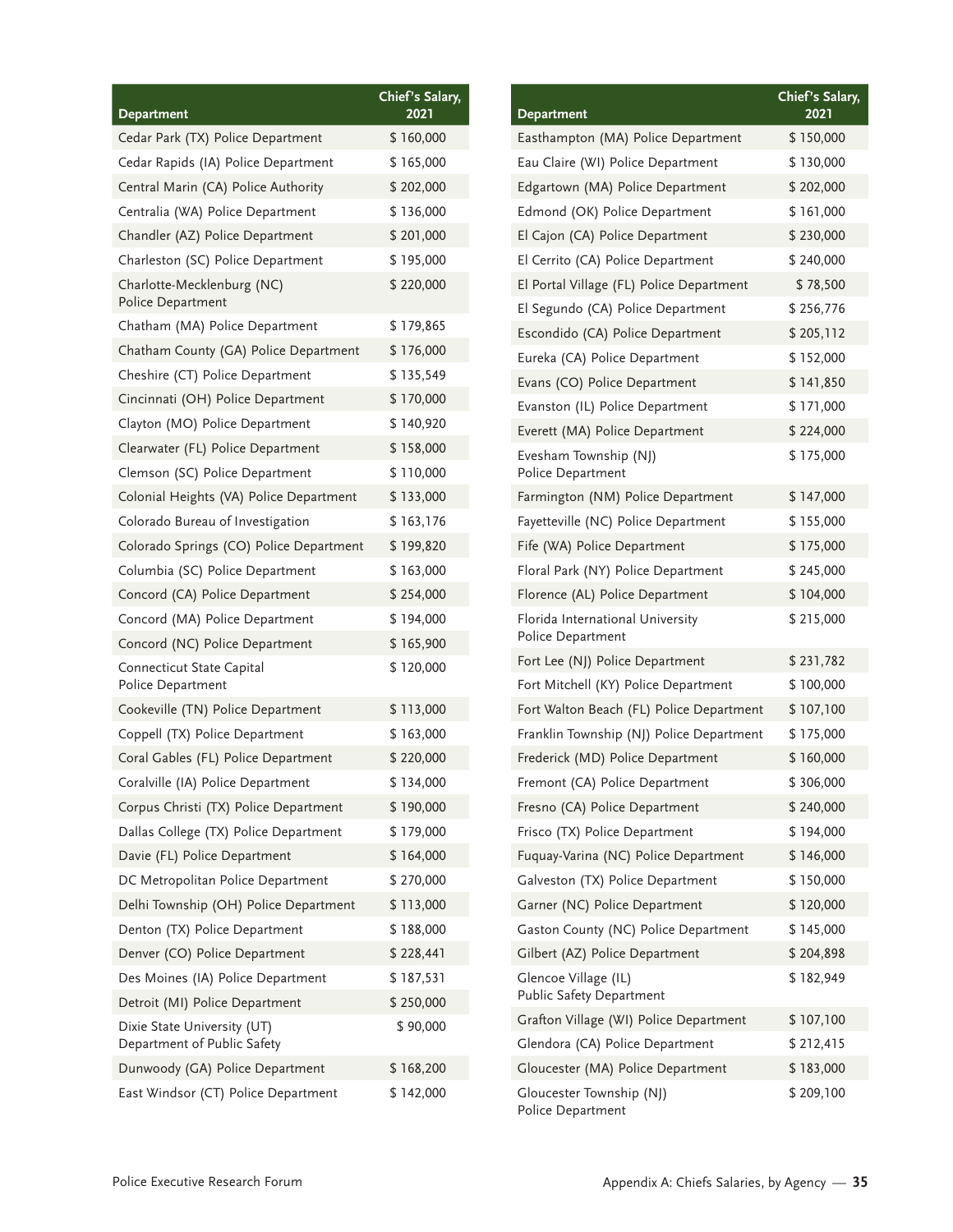| Department                                              | Chief's Salary,<br>2021 |
|---------------------------------------------------------|-------------------------|
| Golden (CO) Police Department                           | \$175,000               |
|                                                         |                         |
| Grand Chute (WI) Police Department                      | \$124,322               |
| Grants Pass (OR)<br>Department of Public Safety         | \$137,142               |
| Green Bay (WI) Police Department                        | \$131,000               |
| Greenland (NH) Police Department                        | \$106,000               |
| Greensboro (NC) Police Department                       | \$153,025               |
| Groton (CT) Police Department                           | \$144,000               |
| Hastings (MN) Police Department                         | \$137,280               |
| Hazel Crest (IL) Police Department                      | \$123,000               |
| Henderson (NV) Police Department                        | \$204,000               |
| Hickory (NC) Police Department                          | \$132,000               |
| Holliston (MA) Police Department                        | \$168,300               |
| Hopewell (VA) Police Department                         | \$120,000               |
| Hot Springs (AR) Police Department                      | \$120,215               |
| Houston (TX) Police Department                          | \$280,000               |
| Indiana University<br>Department of Public Safety       | \$205,000               |
| Indio (CA) Police Department                            | \$199,250               |
| Inkster (MI) Police Department                          | \$100,000               |
| Irving (TX) Police Department                           | \$214,080               |
| Kansas Bureau of Investigation                          | \$115,892               |
| Kansas City (MO) Police Department                      | \$189,000               |
| Keiser University (FL)<br>Office of Safety and Security | \$100,000               |
| Kennewick (WA) Police Department                        | \$155,000               |
| Kettering (OH) Police Department                        | \$140,000               |
| Knightdale (NC) Police Department                       | \$107,000               |
| Lakewood (CO) Police Department                         | \$196,000               |
| Lansing (MI) Police Department                          | \$122,377               |
| Lawrence (MA) Police Department                         | \$229,600               |
| Lenexa (KS) Police Department                           | \$153,000               |
| Lexington (SC) Police Department                        | \$122,000               |
| Lincolnshire (IL) Police Department                     | \$170,000               |
| Lone Star College (TX) Police Department                | \$157,000               |
| Lone Tree (CO) Police Department                        | \$145,000               |
| Long Beach (CA) Police Department                       | \$270,581               |
| Longboat Key (FL) Police Department                     | \$115,000               |
| Los Altos (CA) Police Department                        | \$225,000               |
| Los Angeles (CA) Police Department                      | \$378,000               |
| Louisville Metro (KY) Police Department                 | \$210,000               |

| Department                                                                | Chief's Salary,<br>2021 |
|---------------------------------------------------------------------------|-------------------------|
| Louisville Regional Airport Authority (KY)<br>Department of Public Safety | \$117,790               |
| Lowell (MA) Police Department                                             | \$198,000               |
| Lubbock (TX) Police Department                                            | \$185,000               |
| Lynchburg (VA) Police Department                                          | \$142,800               |
| Madison (WI) Police Department                                            | \$178,000               |
| Manassas City (VA) Police Department                                      | \$178,000               |
| Mankato (MN)<br>Department of Public Safety                               | \$132,000               |
| Maple Grove (MN) Police Department                                        | \$160,237               |
| Martinez (CA) Police Department                                           | \$251,376               |
| Maryland National Capital Park and<br>Planning Commission Police          | \$163,000               |
| Marysville (WA) Police Department                                         | \$187,500               |
| Maynard (MA) Police Department                                            | \$171,931               |
| McKinney (TX) Police Department                                           | \$203,667               |
| Melbourne (FL) Police Department                                          | \$158,000               |
| Melrose (MA) Police Department                                            | \$139,000               |
| Menifee (CA) Police Department                                            | \$230,000               |
| Menomonie (WI) Police Department                                          | \$105,000               |
| Meridian Township (MI)<br>Police Department                               | \$98,500                |
| Mesa (AZ) Police Department                                               | \$212,000               |
| Miami (FL) Police Department                                              | \$315,000               |
| Miami Springs (FL) Police Department                                      | \$140,000               |
| Miami-Dade (FL) Police Department                                         | \$163,242               |
| Middletown Township (PA)<br>Police Department                             | \$154,960               |
| Milton (GA) Police Department                                             | \$125,000               |
| Milton (MA) Police Department                                             | \$188,000               |
| Minnesota State Patrol                                                    | \$144,197               |
| Monterey (CA) Police Department                                           | \$215,000               |
| Montgomery County (MD)<br>Police Department                               | \$205,766               |
| Mountain View (CA) Police Department                                      | \$303,451               |
| Muhlenberg Township (PA)<br>Police Department                             | \$125,000               |
| Mundelein (IL) Police Department                                          | \$166,000               |
| Nantucket (MA) Police Department                                          | \$170,664               |
| Naperville (IL) Police Department                                         | \$187,032               |
| Metropolitan Nashville (TN)<br>Police Department                          | \$220,646               |
| New Bedford (MA) Police Department                                        | \$187,000               |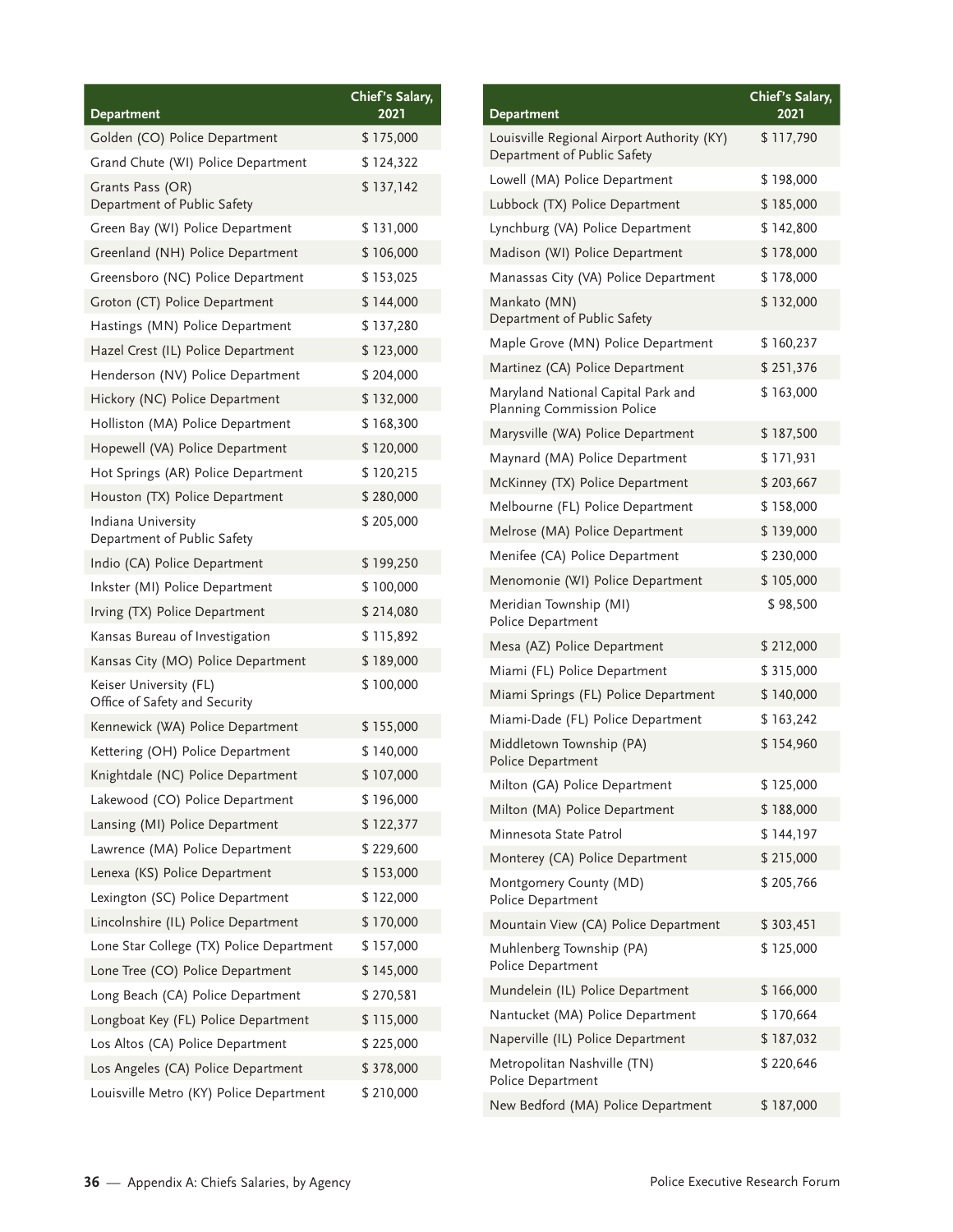| <b>Department</b>                                                   | Chief's Salary,<br>2021 |
|---------------------------------------------------------------------|-------------------------|
| New Brighton (MN)<br>Department of Public Safety                    | \$136,296               |
| New London (CT) Police Department                                   | \$134,000               |
| New York City (NY) Police Department                                | \$240,000               |
| Niagara Frontier Transportation Authority<br>(NY) Police Department | \$124,200               |
| Norman (OK) Police Department                                       | \$153,876               |
| North Kansas City (MO)<br>Police Department                         | \$124,000               |
| North Richland Hills (TX)<br>Police Department                      | \$213,000               |
| Northeastern Illinois University<br>Police Department               | \$127,000               |
| Norwalk (CT) Police Department                                      | \$155,000               |
| Norwalk (IA) Police Department                                      | \$109,000               |
| Norwich (CT) Police Department                                      | \$127,000               |
| Norwood (MA) Police Department                                      | \$199,000               |
| Novato (CA) Police Department                                       | \$220,000               |
| Odessa (TX) Police Department                                       | \$144,000               |
| Ohio State University Police Division                               | \$162,864               |
| Oklahoma City (OK) Police Department                                | \$162,000               |
| Old Dominion University (VA)<br>Police Department                   | \$181,000               |
| Omaha (NE) Police Department                                        | \$217,000               |
| Oro Valley (AZ) Police Department                                   | \$160,000               |
| Ottawa (ON) Police Service                                          | \$316,000               |
| Owosso (MI) Police Department                                       | \$84,000                |
| Oxnard (CA) Police Department                                       | \$244,217               |
| Pacific Grove (CA) Police Department                                | \$193,000               |
| Papillion (NE) Police Department                                    | \$115,000               |
| Park Ridge (IL) Police Department                                   | \$160,000               |
| Philadelphia (PA) Police Department                                 | \$285,000               |
| Phoenix (AZ) Police Department                                      | \$215,009               |
| Piedmont (CA) Police Department                                     | \$221,016               |
| Pineville (NC) Police Department                                    | \$101,000               |
| Pinole (CA) Police Department                                       | \$220,000               |
| Pittsburgh (PA) Bureau of Police                                    | \$126,035               |
| Pittsfield (MA) Police Department                                   | \$127,034               |
| Plano (TX) Police Department                                        | \$213,180               |
| Pleasant Hill (CA) Police Department                                | \$249,396               |
| Pomona (CA) Police Department                                       | \$266,500               |
| Port of Galveston (TX) Police Department                            | \$99,060                |

| <b>Department</b>                          | Chief's Salary,<br>2021 |
|--------------------------------------------|-------------------------|
| Portage (MI) Department of Public Safety   | \$135,000               |
| Portland (OR) Police Bureau                | \$215,000               |
| Portland (ME) Police Department            | \$129,700               |
| Purcellville (VA) Police Department        | \$123,500               |
| Putnam (CT) Police Department              | \$105,102               |
| Racine (WI) Police Department              | \$143,000               |
| Redmond (WA) Police Department             | \$204,528               |
| Rhode Island College Campus Police         | \$97,375                |
| Richland (WA) Police Department            | \$171,600               |
| Riverdale Park (MD) Police Department      | \$126,234               |
| Roanoke County (VA) Police Department      | \$130,400               |
| Rock Hill (SC) Police Department           | \$132,000               |
| Rockport (TX) Police Department            | \$128,000               |
| Rockville (MD) Police Department           | \$209,000               |
| Rockwall (TX) Police Department            | \$148,000               |
| Rocky River (OH) Police Department         | \$106,350               |
| Roswell (GA) Police Department             | \$156,000               |
| Roxboro (NC) Police Department             | \$89,644                |
| Saco (ME) Police Department                | \$105,060               |
| Saginaw Township (MI)<br>Police Department | \$115,890               |
| Salina (KS) Police Department              | \$136,594               |
| Salt Lake City (UT) Police Department      | \$130,000               |
| San Diego (CA) Police Department           | \$260,000               |
| San Francisco (CA) Police Department       | \$360,000               |
| San Jose (CA) Police Department            | \$300,000               |
| San Marino (CA) Police Department          | \$200,000               |
| Sandy Springs (GA) Police Department       | \$182,335               |
| Sanford (FL) Police Department             | \$141,000               |
| Sanger (CA) Police Department              | \$115,000               |
| Santa Rosa (CA) Police Department          | \$224,217               |
| Savannah (GA) Police Department            | \$175,000               |
| Schaumburg (IL) Police Department          | \$178,000               |
| Seaside (CA) Police Department             | \$211,750               |
| Seattle (WA) Police Department             | \$262,500               |
| Sedona (AZ) Police Department              | \$133,000               |
| Sheboygan (WI) Police Department           | \$143,000               |
| Show Low (AZ) Police Department            | \$130,000               |
| Signal Hill (CA) Police Department         | \$205,000               |
| South Beloit (IL) Police Department        | \$93,916                |
| South Burlington (VT) Police Department    | \$123,000               |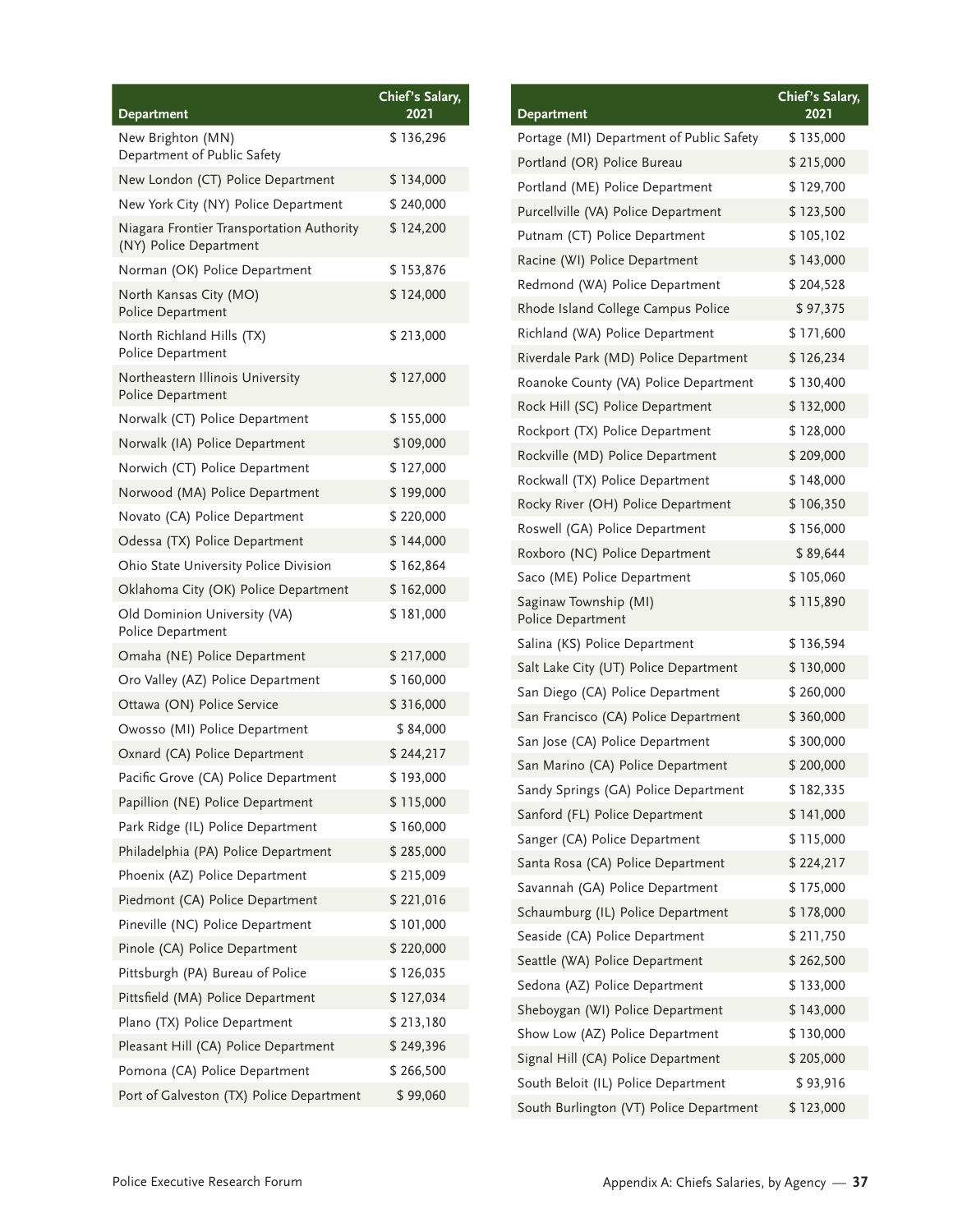|                                                        | Chief's Salary, |
|--------------------------------------------------------|-----------------|
| Department                                             | 2021            |
| South Chicago Heights (IL)<br>Police Department        | \$104,000       |
| South Milwaukee (WI) Police Department                 | \$125,000       |
| Southlake (TX) Police Department                       | \$175,000       |
| Sparks (NV) Police Department                          | \$199,000       |
| Spokane (WA) Police Department                         | \$182,000       |
| Spring Hill (KS) Police Department                     | \$131,000       |
| Springfield (MA) Police Department                     | \$174,696       |
| Springfield (MO) Police Department                     | \$165,000       |
| Springville (UT) Police Department                     | \$107,000       |
| St. Helens (OR) Police Department                      | \$134,844       |
| St. Louis Metropolitan (MO)<br>Police Department       | \$151,000       |
| St. Paul (MN) Police Department                        | \$180,000       |
| St. Petersburg (FL) Police Department                  | \$200,000       |
| Staunton (VA) Police Department                        | \$120,500       |
| Steamboat Springs (CO)<br>Police Department            | \$158,000       |
| Stockton (CA) Police Department                        | \$233,677       |
| Stoughton (MA) Police Department                       | \$184,000       |
| Sturtevant (WI) Police Department                      | \$115,000       |
| Suffolk County (NY) Police Department                  | \$175,600       |
| Suisun City (CA) Police Department                     | \$172,000       |
| Sunnyvale (CA)<br>Department of Public Safety          | \$306,000       |
| Susquehanna Township (MI)<br>Police Department         | \$106,000       |
| Syracuse (NY) Police Department                        | \$175,000       |
| Takoma Park (MD) Police Department                     | \$162,219       |
| Tampa (FL) Police Department                           | \$181,000       |
| Tempe (AZ) Police Department                           | \$189,000       |
| Tennessee Highway Patrol                               | \$142,000       |
| Tewksbury (MA) Police Department                       | \$175,000       |
| Thomasville (GA) Police Department                     | \$127,000       |
| Trenton (NJ) Police Department                         | \$131,000       |
| Tucson (AZ) Police Department                          | \$212,000       |
| Tybee Island (GA) Police Department                    | \$114,000       |
| University of Arkansas-Fort Smith<br>Police Department | \$92,500        |
| University of Colorado Boulder<br>Police Department    | \$186,000       |

| <b>Department</b>                                                | Chief's Salary,<br>2021 |
|------------------------------------------------------------------|-------------------------|
| University of Illinois at Chicago<br>Police Department           | \$155,000               |
| University of Illinois at Urbana-<br>Champaign Police Department | \$190,000               |
| University of Maryland Police Department                         | \$230,070               |
| University of Nebraska-Lincoln<br>Police Department              | \$150,000               |
| University of South Carolina<br>Law Enforcement                  | \$228,165               |
| University of South Florida<br>Police Department                 | \$168,000               |
| University of Texas Health Science Center<br>at San Antonio      | \$199,500               |
| University of Texas-Austin<br>Police Department                  | \$200,000               |
| University Park (TX) Police Department                           | \$160,347               |
| Vail (CO) Police Department                                      | \$156,000               |
| Vancouver (WA) Police Department                                 | \$220,000               |
| VIA Rail Canada Police Department                                | \$195,000               |
| Victoria (TX) Police Department                                  | \$135,000               |
| Vidor (TX) Police Department                                     | \$83,000                |
| Virginia Beach (VA) Police Department                            | \$165,000               |
| Visalia (CA) Police Department                                   | \$182,706               |
| Warrensburg (MO) Police Department                               | \$102,636               |
| Washington University in St. Louis (MO)<br>Police Department     | \$129,000               |
| Washougal (WA) Police Department                                 | \$135,416               |
| Wauconda (IL) Police Department                                  | \$140,202               |
| West Carrollton (OH) Police Department                           | \$100,000               |
| West Goshen Township (PA)<br>Police Department                   | \$139,550               |
| West Lafayette (IN) Police Department                            | \$85,022                |
| West Orange (NJ) Police Department                               | \$270,000               |
| Weston (MA) Police Department                                    | \$179,000               |
| Whitehall Township (PA)<br>Police Department                     | \$124,960               |
| Wichita (KS) Police Department                                   | \$200,000               |
| Winter Springs (FL) Police Department                            | \$125,000               |
| Wrightsville Beach (NC)<br>Police Department                     | \$90,000                |
| Yakima (WA) Police Department                                    | \$155,000               |
| Yonkers (NY) Police Department                                   | \$210,000               |
| York (ME) Police Department                                      | \$132,992               |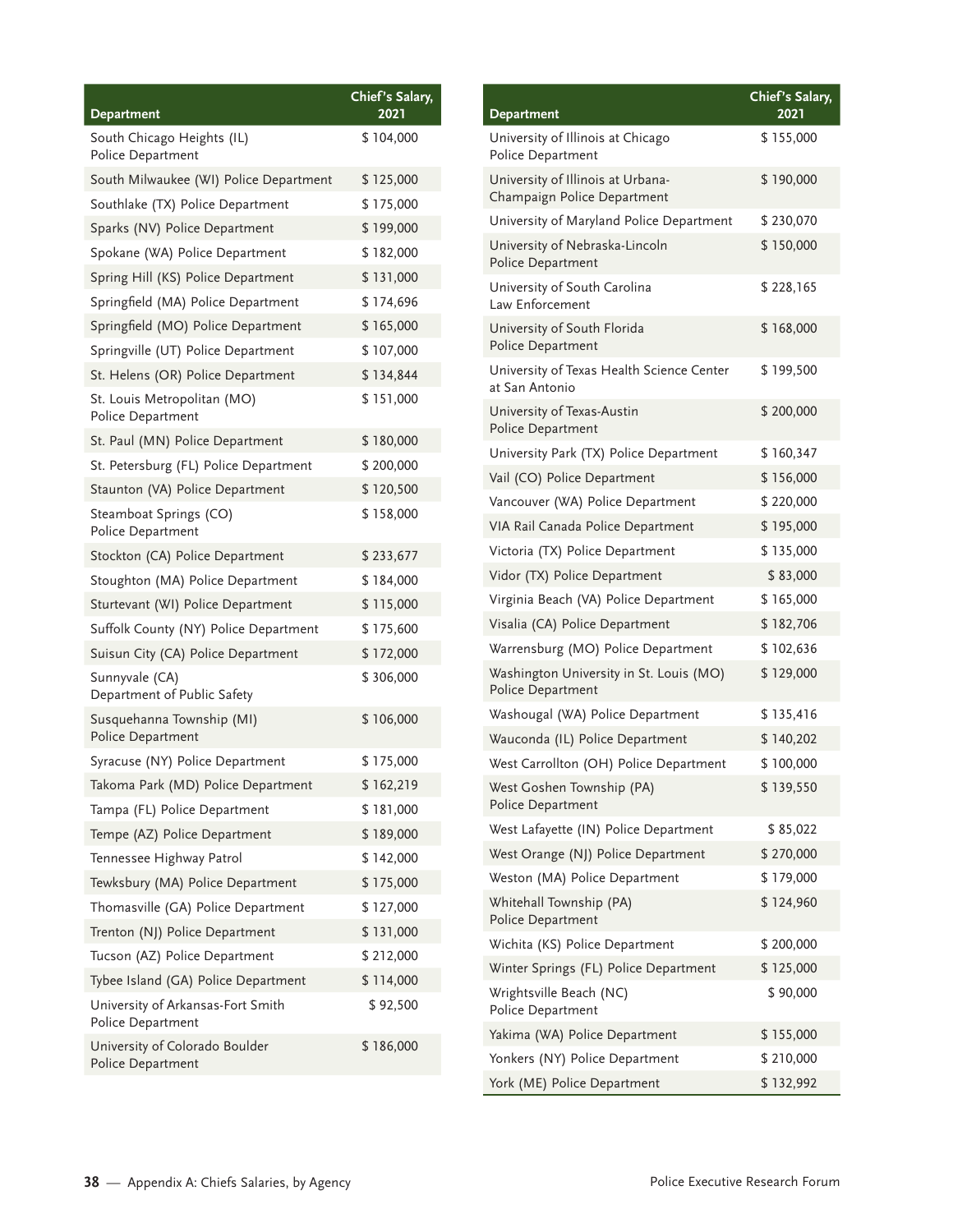## <span id="page-44-0"></span>APPENDIX B: Chiefs Salaries, by Region and State

*Note: Salaries reflect data reported by agency chiefs at the time of the survey in April–June, 2021. The table includes agencies that responded to the survey but did not provide salary information. The summary data for each region and state reflect the averages for those areas. However, agencies with statewide jurisdiction are not included in the averages. The regions are based on U.S. Census Bureau designations.22*

| <b>Region</b> | <b>State</b>     | <b>Department</b>                           | <b>Population of</b><br>Jurisdiction | <b>Full-Time</b><br><b>Employees</b> | Chief's Salary,<br>2021 |
|---------------|------------------|---------------------------------------------|--------------------------------------|--------------------------------------|-------------------------|
|               | <b>Northeast</b> |                                             | 233,412                              | 1,105                                | \$166,565               |
|               |                  | <b>Connecticut</b>                          | 34,929                               | 84                                   | \$132,831               |
|               |                  | Cheshire Police Department                  | 29,000                               | 63                                   | \$135,549               |
|               |                  | Connecticut State Capital Police Department |                                      | 44                                   | \$120,000               |
|               |                  | East Windsor Police Department              | 11,500                               | 37                                   | \$142,000               |
|               |                  | Groton Police Department                    | 39,000                               | 90                                   | \$144,000               |
|               |                  | New London Police Department                | 28,000                               | 90                                   | \$134,000               |
|               |                  | Norwalk Police Department                   | 89,000                               | 225                                  | \$155,000               |
|               |                  | Norwich Police Department                   | 40,000                               | 104                                  | \$127,000               |
|               |                  | Putnam Police Department                    | 8,000                                | 21                                   | \$105,102               |
|               |                  | <b>Massachusetts</b>                        | 44,621                               | 121                                  | \$185,281               |
|               |                  | Arlington Police Department                 | 45,000                               | 89                                   | \$165,000               |
|               |                  | Boston University Police Department         | 40,000                               | 65                                   | \$212,000               |
|               |                  | Boxborough Police Department                | 6,500                                | 20                                   | \$163,851               |
|               |                  | <b>Brookline Police Department</b>          | 60,000                               | 180                                  | \$215,365               |
|               |                  | Burlington Police Department                | 25,000                               | 80                                   | \$134,006               |
|               |                  | Cambridge Police Department                 | 120,000                              | 349                                  | \$303,000               |
|               |                  | Chatham Police Department                   | 40,000                               | 28                                   | \$179,865               |

22. See [https://www2.census.gov/geo/pdfs/maps-data/maps/reference/us\\_regdiv.pdf.](https://www2.census.gov/geo/pdfs/maps-data/maps/reference/us_regdiv.pdf)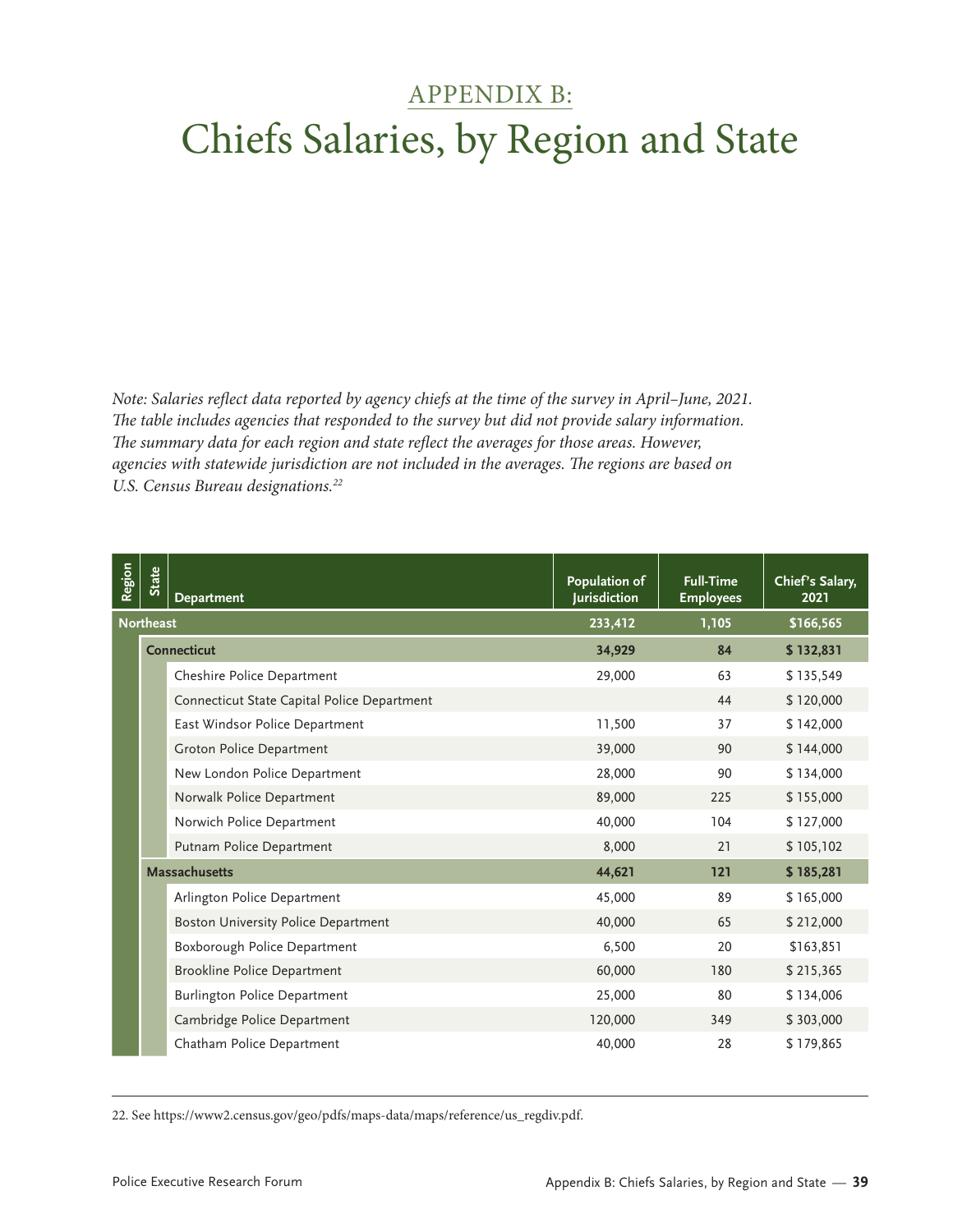| Region | State        | <b>Department</b>                                           | Population of<br>Jurisdiction | <b>Full-Time</b><br><b>Employees</b> | Chief's Salary,<br>2021         |
|--------|--------------|-------------------------------------------------------------|-------------------------------|--------------------------------------|---------------------------------|
|        |              | Concord Police Department                                   | 18,000                        | 44                                   | \$194,000                       |
|        |              | Easthampton Police Department                               | 17,000                        | 39                                   | \$150,000                       |
|        |              | Edgartown Police Department                                 | 5,000                         | 24                                   | \$202,000                       |
|        |              | Everett Police Department                                   | 48,000                        | 141                                  | \$224,000                       |
|        |              | Gloucester Police Department                                | 35,000                        | 69                                   | \$183,000                       |
|        |              | Holliston Police Department                                 | 15,300                        | 31                                   | \$168,300                       |
|        |              | Lawrence Police Department                                  | 90,000                        | 185                                  | \$229,600                       |
|        |              | Lowell Police Department                                    | 110,000                       | 340                                  | \$198,000                       |
|        |              | Maynard Police Department                                   | 11,000                        | 28                                   | \$171,931                       |
|        |              | Melrose Police Department                                   | 30,000                        | 49                                   | \$139,000                       |
|        |              | Milton Police Department                                    | 28,000                        | 71                                   | \$188,000                       |
|        |              | Nantucket Police Department                                 | 17,200                        | 63                                   | \$170,664                       |
|        |              | New Bedford Police Department                               | 100,000                       | 304                                  | \$187,000                       |
|        |              | Norwood Police Department                                   | 30,000                        | 71                                   | \$199,000                       |
|        |              | Pittsfield Police Department                                | 42,142                        | 110                                  | \$127,034                       |
|        |              | Springfield Police Department                               | 150,000                       | 580                                  | \$174,696                       |
|        |              | Stoughton Police Department                                 | 34,000                        | 74                                   | \$184,000                       |
|        |              | Tewksbury Police Department                                 | 31,000                        | 68                                   | \$175,000                       |
|        |              | Weston Police Department                                    | 12,000                        | 35                                   | \$179,000                       |
|        | <b>Maine</b> |                                                             | 34,667                        | 106                                  | \$122,584                       |
|        |              | Portland Police Department                                  | 67,000                        | 223                                  | \$129,700                       |
|        |              | Saco Police Department                                      | 21,000                        | 53                                   | \$105,060                       |
|        |              | York Police Department                                      | 16,000                        | 42                                   | \$132,992                       |
|        |              | <b>New Hampshire</b>                                        | 14,600                        | 32                                   | \$113,144                       |
|        |              | Bedford Police Department                                   | 25,000                        | 53                                   | \$120,288                       |
|        |              | Greenland Police Department                                 | 4,200                         | 10                                   | \$106,000                       |
|        |              | <b>New Jersey</b>                                           | 60,500                        | 166                                  | \$198,647                       |
|        |              | Evesham Township Police                                     | 50,000                        | 120                                  | \$175,000                       |
|        |              | Fort Lee Police Department                                  | 40,000                        | 120                                  | \$231,782                       |
|        |              | Franklin Township Police Department                         | 70,000                        | 133                                  | \$175,000                       |
|        |              | Gloucester Township Police Department                       | 70,000                        | 156                                  | \$209,100                       |
|        |              | Trenton Police Department                                   | 85,000                        | 356                                  | \$131,000                       |
|        |              | West Orange Police Department                               | 48,000                        | 110                                  | \$270,000                       |
|        |              | <b>New York</b>                                             | 1,612,000                     | 8,275                                | \$188,114                       |
|        |              | Albany Police Department                                    | 98,000                        | 515                                  | \$147,000                       |
|        |              | Floral Park Police Department                               | 16,000                        | 54                                   | \$245,000                       |
|        |              | New York City Police Department                             | 8,600,000                     | 53,000                               | \$240,000                       |
|        |              | Niagara Frontier Transportation Authority Police Department | 700,000                       | 88                                   | \$124,200                       |
|        |              | Suffolk County Police Department                            | 1,525,000                     | 3,000                                | \$175,600                       |
|        |              | 40 - Appendix B: Chiefs Salaries, by Region and State       |                               |                                      | Police Executive Research Forum |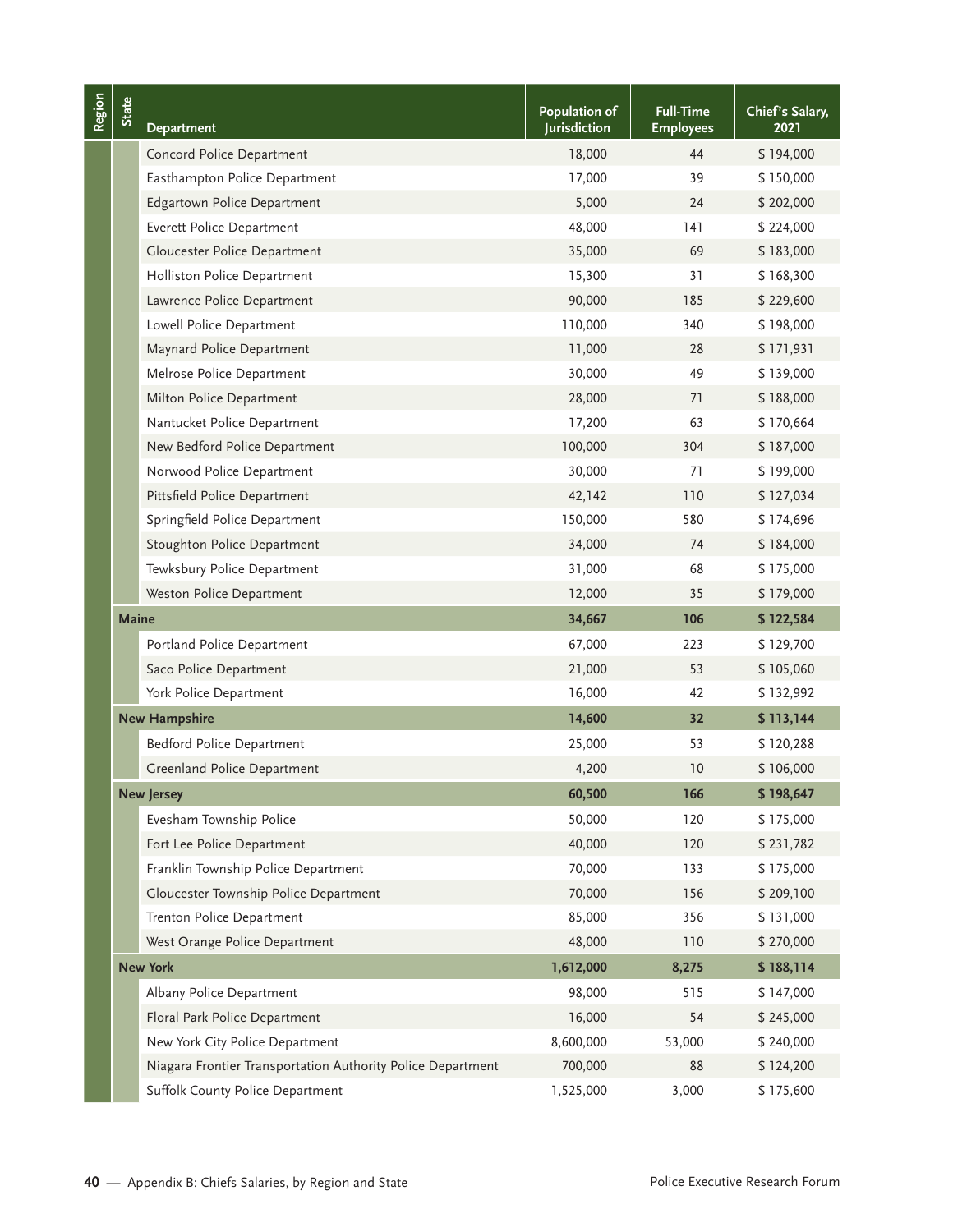| Region | State           | <b>Department</b>                                            | Population of<br><b>Jurisdiction</b>                  | <b>Full-Time</b><br><b>Employees</b> | Chief's Salary,<br>2021 |
|--------|-----------------|--------------------------------------------------------------|-------------------------------------------------------|--------------------------------------|-------------------------|
|        |                 | Syracuse Police Department                                   | 145,000                                               | 565                                  | \$175,000               |
|        |                 | Yonkers Police Department                                    | 200,000                                               | 700                                  | \$210,000               |
|        |                 | Pennsylvania                                                 | 259,394                                               | 1,058                                | \$147,063               |
|        |                 | Carlisle Police Department                                   | 20,000                                                | 34                                   | \$115,000               |
|        |                 | Middletown Township Police Department                        | 45,436                                                | 66                                   | \$154,960               |
|        |                 | Muhlenberg Township Police Department                        | 20,000                                                | 33                                   | \$125,000               |
|        |                 | Philadelphia Police Department                               | 1,603,000                                             | 7,180                                | \$285,000               |
|        |                 | Pittsburgh Bureau of Police                                  | 310,000                                               | 1,011                                | \$126,035               |
|        |                 | Susquehanna Township Police Department                       | 26,000                                                | 46                                   | \$106,000               |
|        |                 | West Goshen Township Police Department                       | 23,000                                                | 36                                   | \$139,550               |
|        |                 | Whitehall Township Police Department                         | 27,714                                                | 54                                   | \$124,960               |
|        |                 | <b>Rhode Island</b>                                          |                                                       |                                      |                         |
|        |                 | Rhode Island College Campus Police                           | 8,000                                                 | 22                                   | \$97,375                |
|        |                 | <b>Vermont</b>                                               | 32,000                                                | 83                                   | \$118,500               |
|        |                 | <b>Burlington Police Department</b>                          | 44,000                                                | 111                                  | \$114,000               |
|        |                 | South Burlington Police Department                           | 20,000                                                | 54                                   | \$123,000               |
|        | <b>Midwest</b>  |                                                              | 98,111                                                | 268                                  | \$141,308               |
|        | <b>lowa</b>     |                                                              | 91,128                                                | 178                                  | \$145,506               |
|        |                 | Ames Police Department                                       | 70,000                                                | 75                                   | \$132,000               |
|        |                 | Cedar Rapids Police Department                               | 135,000                                               | 278                                  | \$165,000               |
|        |                 | Coralville Police Department                                 | 22,000                                                | 39                                   | \$134,000               |
|        |                 | Des Moines Police Department                                 | 215,639                                               | 476                                  | \$187,531               |
|        |                 | Norwalk Police Department                                    | 13,000                                                | 20                                   | \$109,000               |
|        | <b>Illinois</b> |                                                              | 41,419                                                | 89                                   | \$154,140               |
|        |                 | Algonquin Police Department                                  | 31,000                                                | 54                                   | \$164,000               |
|        |                 | Evanston Police Department                                   | 75,000                                                | 210                                  | \$171,000               |
|        |                 | Glencoe Village Public Safety Department                     | 9,000                                                 | 42                                   | \$182,949               |
|        |                 | Hazel Crest Police Department                                | 14,000                                                | 46                                   | \$123,000               |
|        |                 | Lincolnshire Police Department                               | 7,500                                                 | 27                                   | \$170,000               |
|        |                 | Mundelein Police Department                                  | 33,000                                                | 81                                   | \$166,000               |
|        |                 | Naperville Police Department                                 | 147,841                                               | 265                                  | \$187,032               |
|        |                 | Northeastern Illinois University Police Department           | 8,000                                                 | 32                                   | \$127,000               |
|        |                 | Park Ridge Police Department                                 | 39,000                                                | 79                                   | \$160,000               |
|        |                 | Schaumburg Police Department                                 | 75,000                                                | 157                                  | \$178,000               |
|        |                 | South Beloit Police Department                               | 7,800                                                 | 14                                   | \$93,916                |
|        |                 | South Chicago Heights Police Department                      | 4,139                                                 | 12                                   | \$104,000               |
|        |                 | University of Illinois at Chicago Police Department          | 100,000                                               | 180                                  | \$155,000               |
|        |                 | University of Illinois at Urbana-Champaign Police Department | 55,000                                                | 110                                  | \$190,000               |
|        |                 | Wauconda Police Department                                   | 15,000                                                | 29                                   | \$140,202               |
|        |                 | Police Executive Research Forum                              | Appendix B: Chiefs Salaries, by Region and State - 41 |                                      |                         |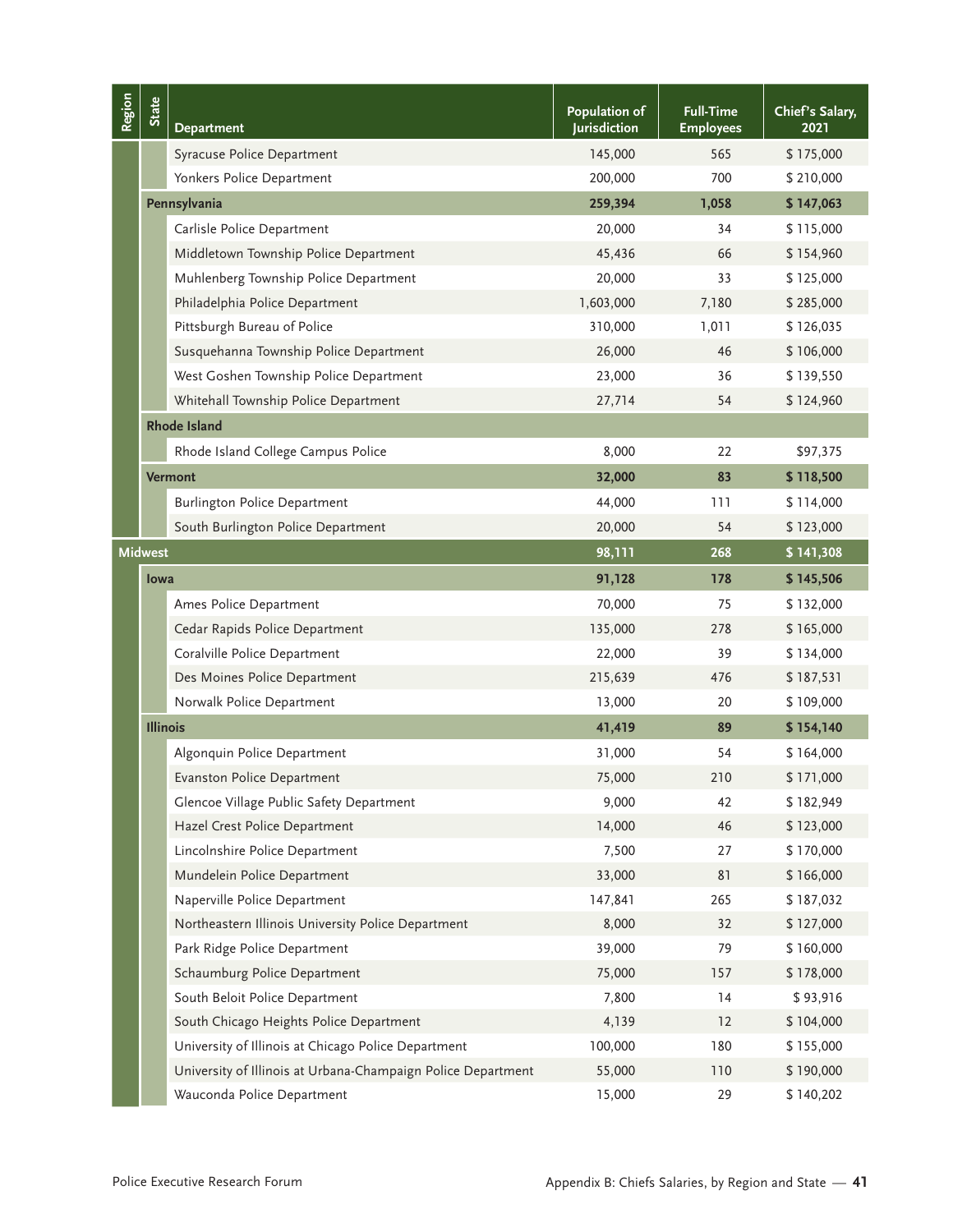| Region | State         | <b>Department</b>                                     | Population of<br>Jurisdiction | <b>Full-Time</b><br><b>Employees</b> | Chief's Salary,<br>2021         |
|--------|---------------|-------------------------------------------------------|-------------------------------|--------------------------------------|---------------------------------|
|        | Indiana       |                                                       | 87,500                        | 150                                  | \$145,011                       |
|        |               | Indiana University Department of Public Safety        | 100,000                       | 220                                  | \$205,000                       |
|        |               | West Lafayette Police Department                      | 75,000                        | 80                                   | \$85,022                        |
|        | <b>Kansas</b> |                                                       | 103,760                       | 266                                  | \$135,248                       |
|        |               | Abilene Police Department                             | 7,000                         | 18                                   | \$75,000                        |
|        |               | Kansas Bureau of Investigation                        | 2,913,805                     | 399                                  | \$115,892                       |
|        |               | Lenexa Police Department                              | 57,000                        | 150                                  | \$153,000                       |
|        |               | Salina Police Department                              | 47,000                        | 114                                  | \$136,594                       |
|        |               | Spring Hill Police Department                         | 7,800                         | 17                                   | \$131,000                       |
|        |               | Wichita Police Department                             | 400,000                       | 900                                  | \$200,000                       |
|        |               | Michigan                                              | 128,778                       | 397                                  | \$131,590                       |
|        |               | Ann Arbor Police Department                           | 120,000                       | 156                                  | \$160,000                       |
|        |               | <b>Battle Creek Police Department</b>                 | 64,000                        | 126                                  | \$118,546                       |
|        |               | Detroit Police Department                             | 675,000                       | 2,800                                | \$250,000                       |
|        |               | Inkster Police Department                             | 26,000                        | 40                                   | \$100,000                       |
|        |               | Lansing Police Department                             | 119,000                       | 254                                  | \$122,377                       |
|        |               | Meridian Township Police Department                   | 50,000                        | 46                                   | \$98,500                        |
|        |               | Owosso Police Department                              | 15,000                        | 19                                   | \$84,000                        |
|        |               | Portage Department of Public Safety                   | 50,000                        | 82                                   | \$135,000                       |
|        |               | Saginaw Township Police Department                    | 40,000                        | 48                                   | \$115,890                       |
|        |               | <b>Minnesota</b>                                      | 96,091                        | 323                                  | \$148,335                       |
|        |               | Hastings Police Department                            | 23,000                        | 35                                   | \$137,280                       |
|        |               | Mankato Department of Public Safety                   | 45,000                        | 100                                  | \$132,000                       |
|        |               | Maple Grove Police Department                         | 71,000                        | 87                                   | \$160,237                       |
|        |               | Minnesota State Patrol                                | 5,640,000                     | 900                                  | \$144,197                       |
|        |               | New Brighton Department of Public Safety              | 21,456                        | 37                                   | \$136,296                       |
|        |               | St. Paul Police Department                            | 320,000                       | 780                                  | \$180,000                       |
|        |               | <b>Missouri</b>                                       | 130,304                       | 550                                  | \$139,444                       |
|        |               | Branson Police Department                             | 13,000                        | 79                                   | \$114,000                       |
|        |               | Clayton Police Department                             | 16,000                        | 56                                   | \$140,920                       |
|        |               | Kansas City Police Department                         | 499,059                       | 1,773                                | \$189,000                       |
|        |               | North Kansas City Police Department                   | 4,500                         | 56                                   | \$124,000                       |
|        |               | Springfield Police Department                         | 170,000                       | 455                                  | \$165,000                       |
|        |               | St. Louis Metropolitan Police Department              | 300,576                       | 1,871                                | \$151,000                       |
|        |               | Warrensburg Police Department                         | 21,000                        | 41                                   | \$102,636                       |
|        |               | Washington University in St. Louis Police Department  | 18,300                        | 66                                   | \$129,000                       |
|        |               |                                                       |                               |                                      |                                 |
|        |               | 42 - Appendix B: Chiefs Salaries, by Region and State |                               |                                      | Police Executive Research Forum |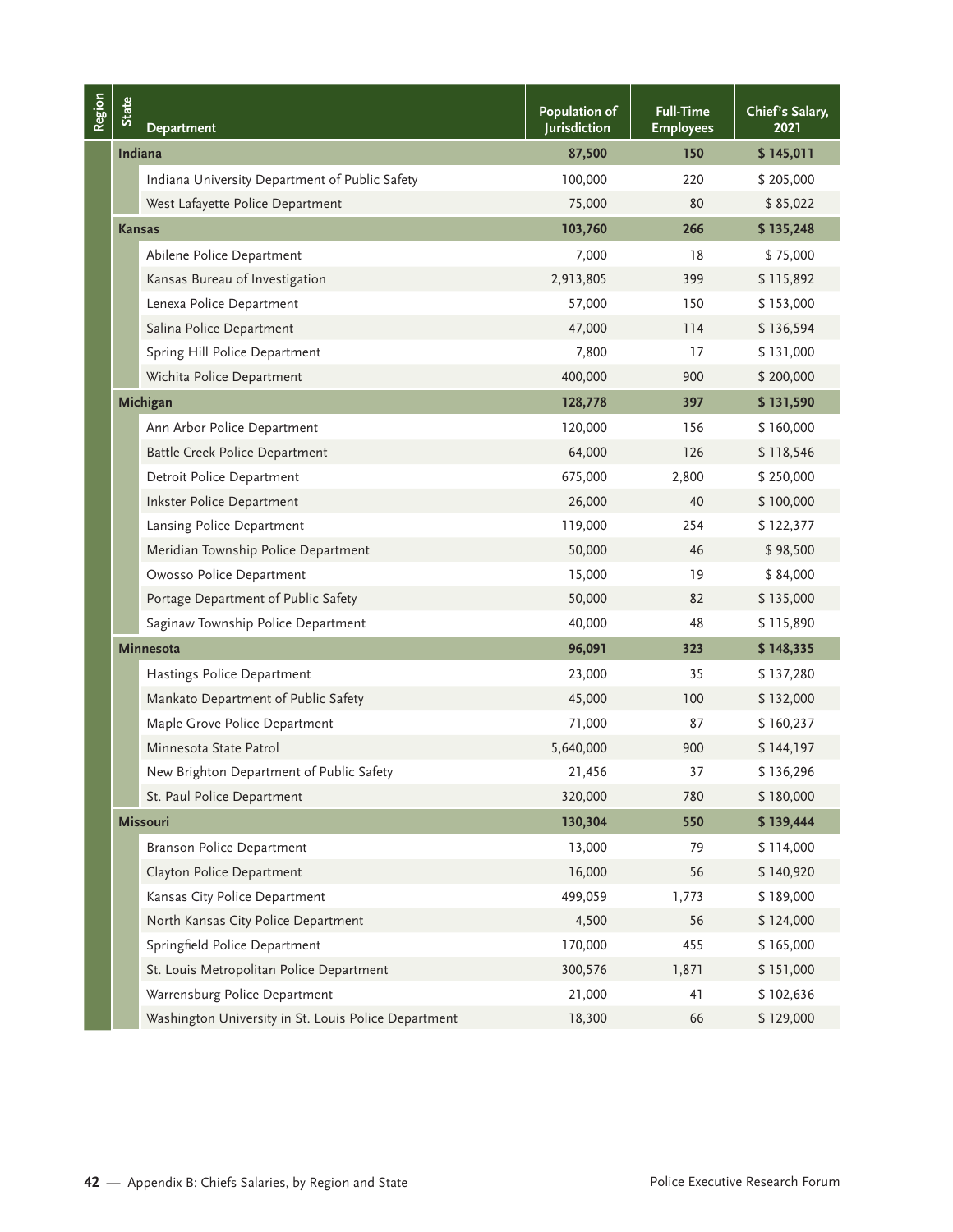| Region | State                                                                                    | <b>Department</b>                                   | <b>Population of</b><br><b>Jurisdiction</b> | <b>Full-Time</b><br><b>Employees</b> | Chief's Salary,<br>2021 |
|--------|------------------------------------------------------------------------------------------|-----------------------------------------------------|---------------------------------------------|--------------------------------------|-------------------------|
|        |                                                                                          | <b>Nebraska</b>                                     | 150,250                                     | 336                                  | \$152,875               |
|        |                                                                                          | <b>Bellevue Police Department</b>                   | 65,000                                      | 120                                  | \$129,500               |
|        |                                                                                          | Omaha Police Department                             | 480,000                                     | 1,100                                | \$217,000               |
|        |                                                                                          | Papillion Police Department                         | 24,000                                      | 51                                   | \$115,000               |
|        |                                                                                          | University of Nebraska-Lincoln Police Department    | 32,000                                      | 72                                   | \$150,000               |
|        | Ohio                                                                                     |                                                     | 90,000                                      | 245                                  | \$132,036               |
|        |                                                                                          | Cincinnati Police Department                        | 320,000                                     | 1,197                                | \$170,000               |
|        |                                                                                          | Delhi Township Police Department                    | 30,000                                      | 35                                   | \$113,000               |
|        |                                                                                          | Kettering Police Department                         | 56,000                                      | 120                                  | \$140,000               |
|        |                                                                                          | Ohio State University Police Division               | 100,000                                     | 56                                   | \$162,864               |
|        |                                                                                          | Rocky River Police Department                       | 21,000                                      | 38                                   | \$106,350               |
|        |                                                                                          | West Carrollton Police Department                   | 13,000                                      | 25                                   | \$100,000               |
|        |                                                                                          | Wisconsin                                           | 61,884                                      | 142                                  | \$130,857               |
|        |                                                                                          | <b>Beloit Police Department</b>                     | 39,500                                      | 96                                   | \$138,000               |
|        |                                                                                          | Eau Claire Police Department                        | 69,000                                      | 162                                  | \$130,000               |
|        |                                                                                          | Grafton Village Police Department                   | 12,500                                      | 28                                   | \$107,100               |
|        |                                                                                          | Grand Chute Police Department                       | 23,227                                      | 41                                   | \$124,322               |
|        |                                                                                          | Green Bay Police Department                         | 104,000                                     | 231                                  | \$131,000               |
|        |                                                                                          | Madison Police Department                           | 260,000                                     | 600                                  | \$178,000               |
|        |                                                                                          | Menomonie Police Department                         | 16,500                                      | 35                                   | \$105,000               |
|        |                                                                                          | Racine Police Department                            | 78,000                                      | 203                                  | \$143,000               |
|        |                                                                                          | Sheboygan Police Department                         | 50,000                                      | 105                                  | \$143,000               |
|        |                                                                                          | South Milwaukee Police Department                   | 21,000                                      | 45                                   | \$125,000               |
|        |                                                                                          | Sturtevant Police Department                        | 7,000                                       | 18                                   | \$115,000               |
| South  |                                                                                          |                                                     | 245,922                                     | 766                                  | \$159,698               |
|        |                                                                                          | Alabama                                             | 129,500                                     | 643                                  | \$137,500               |
|        |                                                                                          | Birmingham Police Department                        | 219,000                                     | 1,150                                | \$171,000               |
|        |                                                                                          | Florence Police Department                          | 40,000                                      | 135                                  | \$104,000               |
|        |                                                                                          | <b>Arkansas</b>                                     | 31,000                                      | 80                                   | \$106,357               |
|        |                                                                                          | Hot Springs Police Department                       | 50,000                                      | 147                                  | \$120,215               |
|        |                                                                                          | University of Arkansas-Fort Smith Police Department | 6,000                                       | 12                                   | \$92,500                |
|        |                                                                                          | <b>District of Columbia</b>                         |                                             |                                      |                         |
|        |                                                                                          | DC Metropolitan Police Department                   | 714,000                                     | 4,222                                | \$270,000               |
|        | Florida                                                                                  |                                                     | 248,913                                     | 548                                  | \$163,076               |
|        |                                                                                          | Boca Raton Police Department                        | 99,805                                      | 327                                  | \$199,597               |
|        |                                                                                          | Boynton Beach Police Department                     | 75,000                                      | 211                                  | \$150,000               |
|        |                                                                                          | Clearwater Police Department                        | 117,000                                     | 368                                  | \$158,000               |
|        |                                                                                          | Coral Gables Police Department                      | 52,000                                      | 328                                  | \$220,000               |
|        |                                                                                          | Davie Police Department                             | 105,000                                     | 300                                  | \$164,000               |
|        |                                                                                          |                                                     |                                             |                                      |                         |
|        | Police Executive Research Forum<br>Appendix B: Chiefs Salaries, by Region and State - 43 |                                                     |                                             |                                      |                         |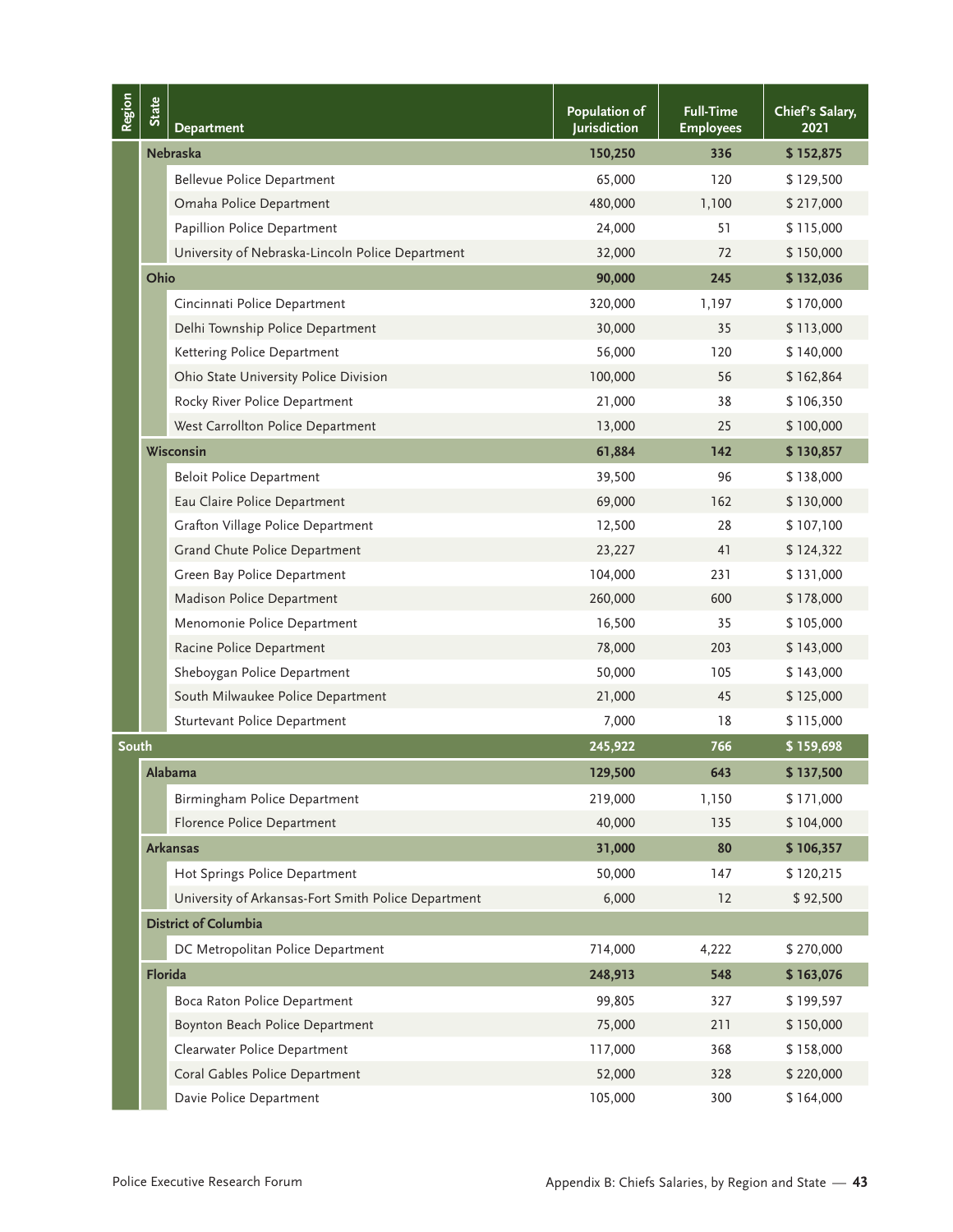| Region | <b>State</b> | <b>Department</b>                                                           | Population of<br>Jurisdiction | <b>Full-Time</b><br><b>Employees</b> | Chief's Salary,<br>2021         |
|--------|--------------|-----------------------------------------------------------------------------|-------------------------------|--------------------------------------|---------------------------------|
|        |              | El Portal Village Police Department                                         | 2,600                         | 9                                    | \$78,500                        |
|        |              | Florida International University Police Department                          | 75,000                        | 100                                  | \$215,000                       |
|        |              | Fort Walton Beach Police Department                                         | 25,000                        | 71                                   | \$107,100                       |
|        |              | Keiser University Office of Safety and Security                             | 20,000                        | 80                                   | \$100,000                       |
|        |              | Longboat Key Police Department                                              | 7,500                         | 23                                   | \$115,000                       |
|        |              | Melbourne Police Department                                                 | 85,000                        | 260                                  | \$158,000                       |
|        |              | Miami Police Department                                                     | 500,000                       | 1,740                                | \$315,000                       |
|        |              | Miami Springs Police Department                                             | 15,000                        | 61                                   | \$140,000                       |
|        |              | Miami-Dade Police Department                                                | 2,721,110                     | 4,134                                | \$163,242                       |
|        |              | Sanford Police Department                                                   | 64,000                        | 160                                  | \$141,000                       |
|        |              | St. Petersburg Police Department                                            | 261,338                       | 882                                  | \$200,000                       |
|        |              | Tampa Police Department                                                     | 400,000                       | 1,190                                | \$181,000                       |
|        |              | University of South Florida Police Department                               | 64,000                        | 79                                   | \$168,000                       |
|        |              | Winter Springs Police Department                                            | 40,000                        | 82                                   | \$125,000                       |
|        |              | Georgia                                                                     | 112,779                       | 376                                  | \$156,166                       |
|        |              | Athens-Clarke County Police Department                                      | 128,000                       | 331                                  | \$127,877                       |
|        |              | Atlanta Police Department                                                   | 524,067                       | 2,168                                | \$206,417                       |
|        |              | Augusta University Police Department                                        | 20,000                        | 210                                  | \$160,000                       |
|        |              | Chatham County Police Department                                            | 100,000                       | 165                                  | \$176,000                       |
|        |              | Dunwoody Police Department                                                  | 49,000                        | 78                                   | \$168,200                       |
|        |              | Milton Police Department                                                    | 40,000                        | 47                                   | \$125,000                       |
|        |              | Roswell Police Department                                                   | 100,000                       | 206                                  | \$156,000                       |
|        |              | Sandy Springs Police Department                                             | 110,000                       | 183                                  | \$182,335                       |
|        |              | Savannah Police Department                                                  | 142,000                       | 630                                  | \$175,000                       |
|        |              | Thomasville Police Department                                               | 24,000                        | 68                                   | \$127,000                       |
|        |              | Tybee Island Police Department                                              | 3,500                         | 52                                   | \$114,000                       |
|        |              | <b>Kentucky</b>                                                             | 769,400                       | 482                                  | \$142,597                       |
|        |              | Fort Mitchell Police Department                                             | 8,200                         | 15                                   | \$100,000                       |
|        |              | Louisville Metro Police Department                                          | 1,300,000                     | 1,392                                | \$210,000                       |
|        |              | Louisville Regional Airport Authority Department of<br><b>Public Safety</b> | 1,000,000                     | 40                                   | \$117,790                       |
|        |              | <b>Maryland</b>                                                             | 301,555                       | 623                                  | \$191,786                       |
|        |              | <b>Baltimore County Police Department</b>                                   | 850,000                       | 2,400                                | \$278,000                       |
|        |              | Frederick Police Department                                                 | 75,000                        | 200                                  | \$160,000                       |
|        |              | Maryland National Capital Park and Planning Commission<br>Police            |                               | 122                                  | \$163,000                       |
|        |              | Montgomery County Police Department                                         | 1,050,688                     | 1,931                                | \$205,766                       |
|        |              | Riverdale Park Police Department                                            | 7,200                         | 31                                   | \$126,234                       |
|        |              | Rockville Police Department                                                 | 70,000                        | 90                                   | \$209,000                       |
|        |              | Takoma Park Police Department                                               | 18,000                        | 67                                   | \$162,219                       |
|        |              | University of Maryland Police Department                                    | 40,000                        | 145                                  | \$230,070                       |
| 44 -   |              | Appendix B: Chiefs Salaries, by Region and State                            |                               |                                      | Police Executive Research Forum |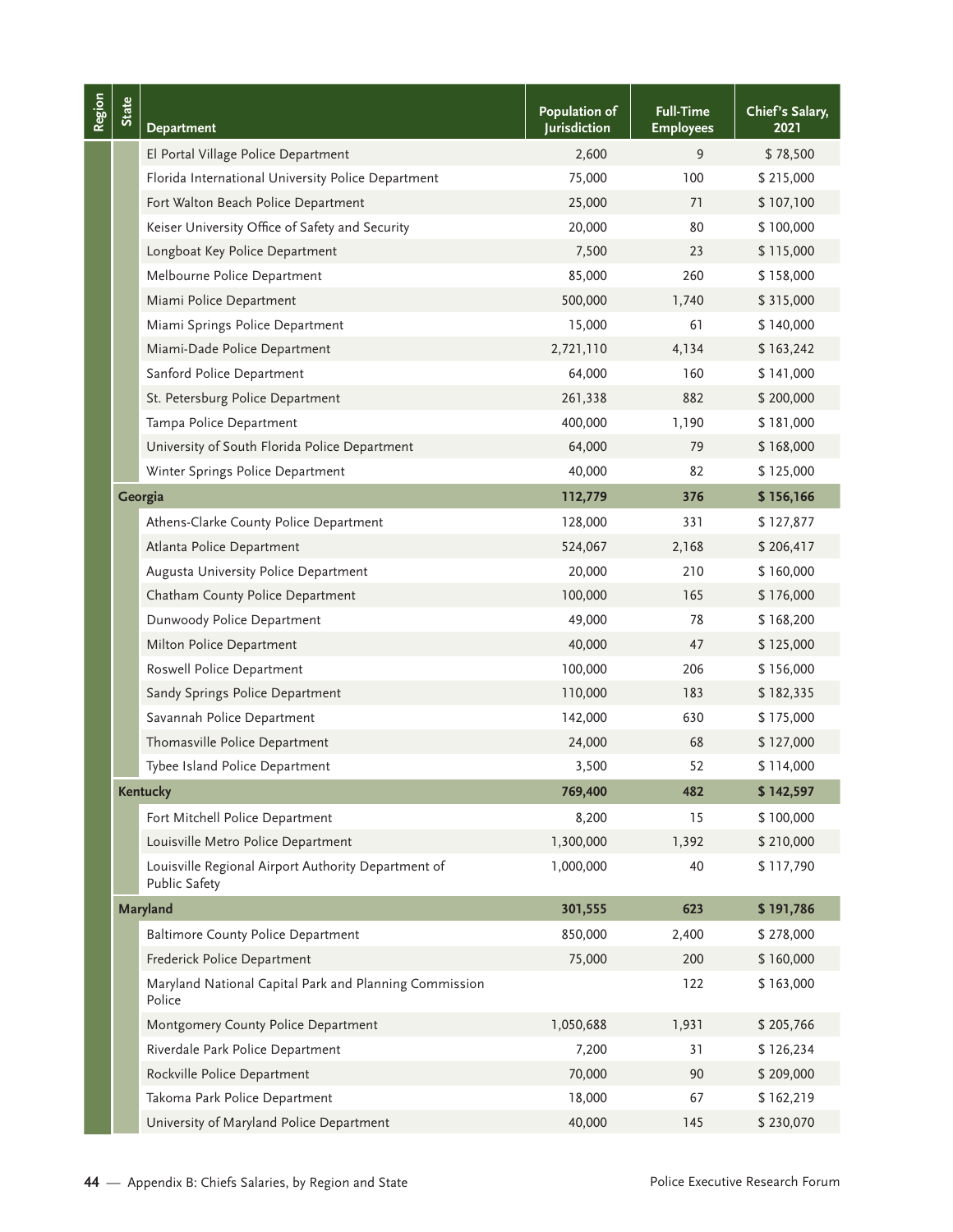| Region | State                                                                                    | Department                                   | Population of<br><b>Jurisdiction</b> | <b>Full-Time</b><br><b>Employees</b> | Chief's Salary,<br>2021 |
|--------|------------------------------------------------------------------------------------------|----------------------------------------------|--------------------------------------|--------------------------------------|-------------------------|
|        |                                                                                          | <b>North Carolina</b>                        | 176,866                              | 400                                  | \$135,381               |
|        |                                                                                          | Charlotte-Mecklenburg Police Department      | 1,130,835                            | 2,455                                | \$220,000               |
|        |                                                                                          | Concord Police Department                    | 97,000                               | 235                                  | \$165,900               |
|        |                                                                                          | Fayetteville Police Department               | 225,000                              | 600                                  | \$155,000               |
|        |                                                                                          | Fuquay-Varina Police Department              | 33,000                               | 63                                   | \$146,000               |
|        |                                                                                          | Garner Police Department                     | 35,000                               | 78                                   | \$120,000               |
|        |                                                                                          | <b>Gaston County Police Department</b>       | 224,000                              | 250                                  | \$145,000               |
|        |                                                                                          | Greensboro Police Department                 | 296,710                              | 795                                  | \$153,025               |
|        |                                                                                          | Hickory Police Department                    | 41,000                               | 160                                  | \$132,000               |
|        |                                                                                          | Knightdale Police Department                 | 20,000                               | 40                                   | \$107,000               |
|        |                                                                                          | Pineville Police Department                  | 9,000                                | 53                                   | \$101,000               |
|        |                                                                                          | Roxboro Police Department                    | 8,350                                | 39                                   | \$89,644                |
|        |                                                                                          | Wrightsville Beach Police Department         | 2,500                                | 26                                   | \$90,000                |
|        |                                                                                          | Oklahoma                                     | 299,667                              | 658                                  | \$158,959               |
|        |                                                                                          | <b>Edmond Police Department</b>              | 96,000                               | 163                                  | \$161,000               |
|        |                                                                                          | Norman Police Department                     | 123,000                              | 242                                  | \$153,876               |
|        |                                                                                          | Oklahoma City Police Department              | 680,000                              | 1,570                                | \$162,000               |
|        |                                                                                          | South Carolina                               | 63,357                               | 226                                  | \$143,166               |
|        |                                                                                          | <b>Belton Police Department</b>              | 4,500                                | 14                                   | \$52,000                |
|        |                                                                                          | Charleston Police Department                 | 146,000                              | 583                                  | \$195,000               |
|        |                                                                                          | Clemson Police Department                    | 17,000                               | 46                                   | \$110,000               |
|        |                                                                                          | Columbia Police Department                   | 131,000                              | 560                                  | \$163,000               |
|        |                                                                                          | Lexington Police Department                  | 20,000                               | 63                                   | \$122,000               |
|        |                                                                                          | Rock Hill Police Department                  | 75,000                               | 212                                  | \$132,000               |
|        |                                                                                          | University of South Carolina Law Enforcement | 50,000                               | 103                                  | \$228,165               |
|        |                                                                                          | Tennessee                                    | 375,000                              | 1,075                                | \$158,549               |
|        |                                                                                          | Cookeville Police Department                 | 34,000                               | 100                                  | \$113,000               |
|        |                                                                                          | Metropolitan Nashville Police Department     | 716,000                              | 1,924                                | \$220,646               |
|        |                                                                                          | Tennessee Highway Patrol                     | 6,700,000                            | 1,200                                | \$142,000               |
|        | <b>Texas</b>                                                                             |                                              | 191,034                              | 422                                  | \$173,723               |
|        |                                                                                          | Alamo Colleges District                      | 70,000                               | 125                                  | \$176,000               |
|        |                                                                                          | Austin ISD Police Department                 | 92,000                               | 122                                  | \$157,145               |
|        |                                                                                          | Bryan Police Department                      | 84,000                               | 200                                  | \$178,000               |
|        |                                                                                          | Carrollton Police Department                 | 150,000                              | 233                                  | \$200,000               |
|        |                                                                                          | Cedar Hill Police Department                 | 50,000                               | 96                                   | \$165,000               |
|        |                                                                                          | Cedar Park Police Department                 | 80,000                               | 139                                  | \$160,000               |
|        |                                                                                          | Coppell Police Department                    | 50,000                               | 67                                   | \$163,000               |
|        |                                                                                          | Corpus Christi Police Department             | 329,000                              | 715                                  | \$190,000               |
|        |                                                                                          | Dallas College Police Department             | 87,000                               | 184                                  | \$179,000               |
|        |                                                                                          | Denton Police Department                     | 141,000                              | 262                                  | \$188,000               |
|        |                                                                                          |                                              |                                      |                                      |                         |
|        | Police Executive Research Forum<br>Appendix B: Chiefs Salaries, by Region and State - 45 |                                              |                                      |                                      |                         |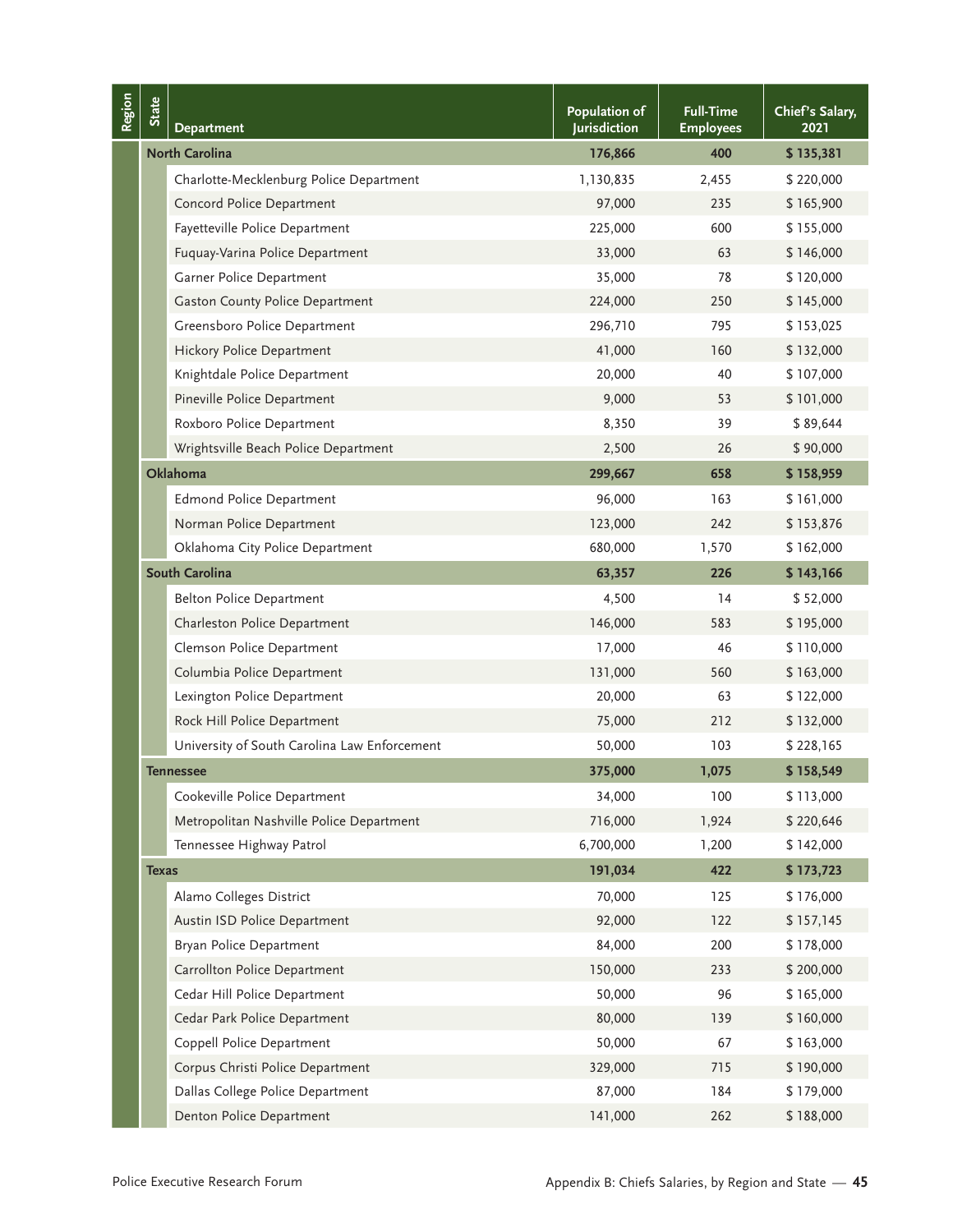| Region      | State | <b>Department</b>                                        | Population of<br><b>Jurisdiction</b> | <b>Full-Time</b><br><b>Employees</b> | Chief's Salary,<br>2021         |
|-------------|-------|----------------------------------------------------------|--------------------------------------|--------------------------------------|---------------------------------|
|             |       | Frisco Police Department                                 | 205,000                              | 336                                  | \$194,000                       |
|             |       | Galveston Police Department                              | 50,000                               | 215                                  | \$150,000                       |
|             |       | Houston Police Department                                | 2,300,000                            | 6,100                                | \$280,000                       |
|             |       | Irving Police Department                                 | 250,000                              | 567                                  | \$214,080                       |
|             |       | Lone Star College Police Department                      | 120,000                              | 191                                  | \$157,000                       |
|             |       | Lubbock Police Department                                | 265,000                              | 578                                  | \$185,000                       |
|             |       | McKinney Police Department                               | 200,000                              | 305                                  | \$203,667                       |
|             |       | North Richland Hills Police Department                   | 71,508                               | 184                                  | \$213,000                       |
|             |       | Odessa Police Department                                 | 135,000                              | 256                                  | \$144,000                       |
|             |       | Plano Police Department                                  | 287,000                              | 609                                  | \$213,180                       |
|             |       | Port of Galveston Police Department                      |                                      | 26                                   | \$99,060                        |
|             |       | Rockport Police Department                               | 8,700                                | 31                                   | \$128,000                       |
|             |       | Rockwall Police Department                               | 69,000                               | 110                                  | \$148,000                       |
|             |       | Southlake Police Department                              | 30,000                               | 73                                   | \$175,000                       |
|             |       | University of Texas Health Science Center at San Antonio | 50,000                               | 100                                  | \$199,500                       |
|             |       | University of Texas-Austin Police Department             | 70,000                               | 160                                  | \$200,000                       |
|             |       | University Park Police Department                        | 24,000                               | 60                                   | \$160,347                       |
|             |       | Victoria Police Department                               | 70,000                               | 168                                  | \$135,000                       |
|             |       | Vidor Police Department                                  | 10,500                               | 31                                   | \$83,000                        |
|             |       | Virginia                                                 | 85,464                               | 206                                  | \$143,018                       |
|             |       | Alexandria Police Department                             | 160,000                              | 437                                  | \$198,000                       |
|             |       | Buena Vista Police Department                            | 6,800                                | 17                                   | \$81,000                        |
|             |       | Colonial Heights Police Department                       | 17,500                               | 58                                   | \$133,000                       |
|             |       | Hopewell Police Department                               | 23,500                               | 88                                   | \$120,000                       |
|             |       | Lynchburg Police Department                              | 84,000                               | 214                                  | \$142,800                       |
|             |       | Manassas City Police Department                          | 44,000                               | 130                                  | \$178,000                       |
|             |       | Old Dominion University Police Department                | 25,500                               | 70                                   | \$181,000                       |
|             |       | Purcellville Police Department                           | 10,000                               | 21                                   | \$123,500                       |
|             |       | Roanoke County Police Department                         | 94,000                               | 156                                  | \$130,400                       |
|             |       | Staunton Police Department                               | 24,803                               | 72                                   | \$120,500                       |
|             |       | Virginia Beach Police Department                         | 450,000                              | 1,000                                | \$165,000                       |
| <b>West</b> |       |                                                          | 177,499                              | 392                                  | \$200,912                       |
|             |       | Arizona                                                  | 337,045                              | 737                                  | \$178,810                       |
|             |       | Apache Junction Police Department                        | 50,000                               | 120                                  | \$145,000                       |
|             |       | Casa Grande Police Department                            | 57,000                               | 107                                  | \$165,000                       |
|             |       | Chandler Police Department                               | 265,000                              | 505                                  | \$201,000                       |
|             |       | Gilbert Police Department                                | 265,000                              | 467                                  | \$204,898                       |
|             |       | Mesa Police Department                                   | 520,000                              | 1,240                                | \$212,000                       |
|             |       | Oro Valley Police Department                             | 42,000                               | 135                                  | \$160,000                       |
| 46 -        |       | - Appendix B: Chiefs Salaries, by Region and State       |                                      |                                      | Police Executive Research Forum |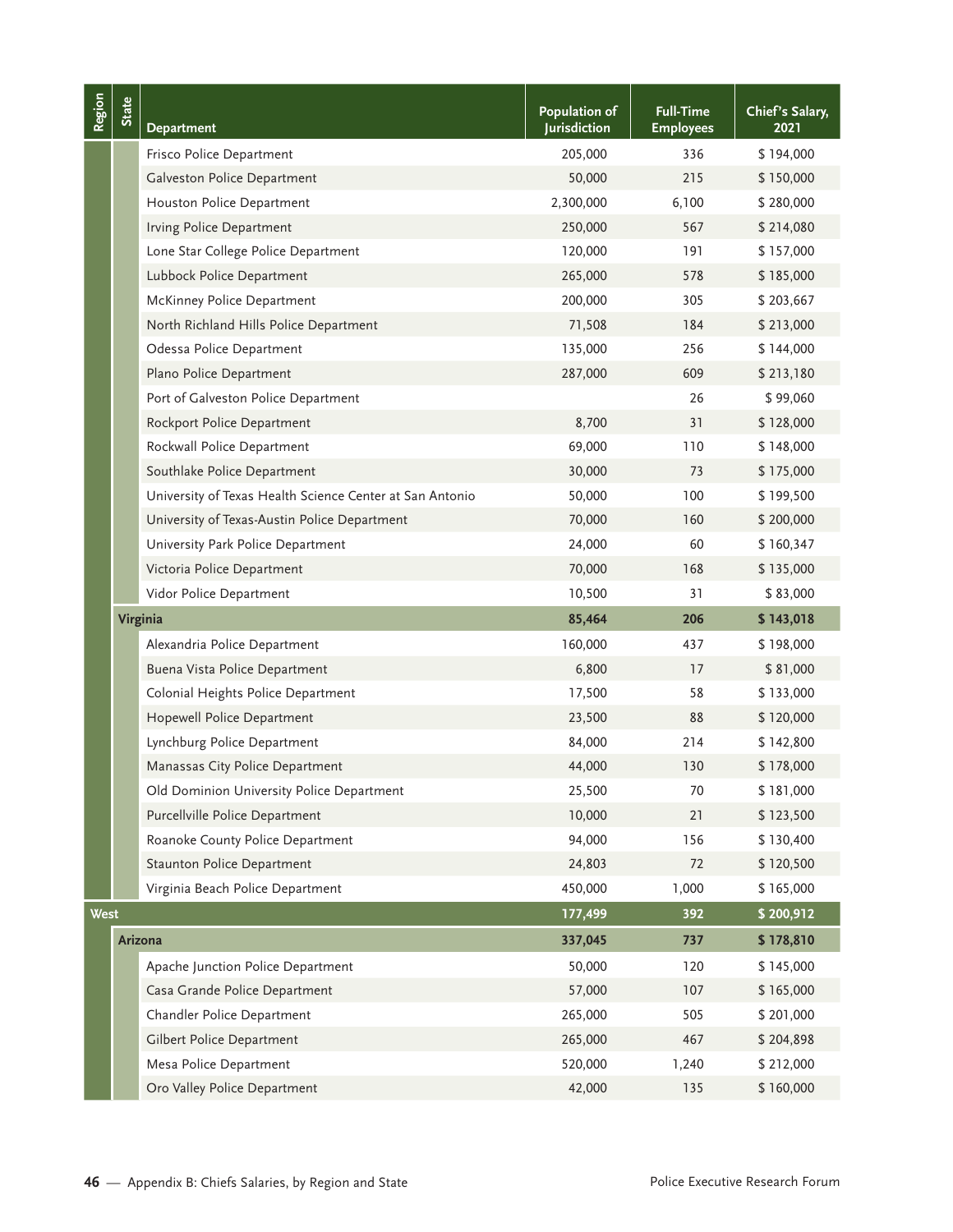| Region | <b>State</b>                                                                             | <b>Department</b>                                            | <b>Population of</b><br>Jurisdiction | <b>Full-Time</b><br><b>Employees</b> | Chief's Salary,<br>2021 |  |
|--------|------------------------------------------------------------------------------------------|--------------------------------------------------------------|--------------------------------------|--------------------------------------|-------------------------|--|
|        |                                                                                          | Phoenix Police Department                                    | 1,700,000                            | 3,800                                | \$215,009               |  |
|        |                                                                                          | Sedona Police Department                                     | 10,500                               | 41                                   | \$133,000               |  |
|        |                                                                                          | Show Low Police Department                                   | 28,000                               | 58                                   | \$130,000               |  |
|        |                                                                                          | Tempe Police Department                                      | 195,000                              | 484                                  | \$189,000               |  |
|        |                                                                                          | Tucson Police Department                                     | 575,000                              | 1,147                                | \$212,000               |  |
|        |                                                                                          | California                                                   | 275,426                              | 605                                  | \$233,295               |  |
|        |                                                                                          | Antioch Police Department                                    | 112,520                              | 156                                  | \$250,020               |  |
|        |                                                                                          | California State University, Los Angeles Police Department   | 25,000                               | 32                                   | \$170,000               |  |
|        |                                                                                          | California State University, Santa Barbara Police Department | 23,000                               | 50                                   | \$156,350               |  |
|        |                                                                                          | Central Marin Police Authority                               | 35,000                               | 47                                   | \$202,000               |  |
|        |                                                                                          | Concord Police Department                                    | 130,000                              | 185                                  | \$254,000               |  |
|        |                                                                                          | El Cajon Police Department                                   | 105,000                              | 188                                  | \$230,000               |  |
|        |                                                                                          | El Cerrito Police Department                                 | 25,000                               | 45                                   | \$240,000               |  |
|        |                                                                                          | El Segundo Police Department                                 | 17,000                               | 82                                   | \$256,776               |  |
|        |                                                                                          | Escondido Police Department                                  | 152,000                              | 225                                  | \$205,112               |  |
|        |                                                                                          | Eureka Police Department                                     | 28,000                               | 74                                   | \$152,000               |  |
|        |                                                                                          | Fremont Police Department                                    | 230,000                              | 315                                  | \$306,000               |  |
|        |                                                                                          | Fresno Police Department                                     | 542,000                              | 27                                   | \$240,000               |  |
|        |                                                                                          | Glendora Police Department                                   | 52,000                               | 100                                  | \$212,415               |  |
|        |                                                                                          | Indio Police Department                                      | 100,000                              | 125                                  | \$199,250               |  |
|        |                                                                                          | Long Beach Police Department                                 | 462,645                              | 1,174                                | \$270,581               |  |
|        |                                                                                          | Los Altos Police Department                                  | 32,000                               | 54                                   | \$225,000               |  |
|        |                                                                                          | Los Angeles Police Department                                | 4,000,000                            | 11,400                               | \$378,000               |  |
|        |                                                                                          | Martinez Police Department                                   | 39,000                               | 52                                   | \$251,376               |  |
|        |                                                                                          | Menifee Police Department                                    | 105,000                              | 90                                   | \$230,000               |  |
|        |                                                                                          | Monterey Police Department                                   | 30,000                               | 72                                   | \$215,000               |  |
|        |                                                                                          | Mountain View Police Department                              | 83,000                               | 143                                  | \$303,450               |  |
|        |                                                                                          | Novato Police Department                                     | 57,000                               | 85                                   | \$220,000               |  |
|        |                                                                                          | Oxnard Police Department                                     | 209,000                              | 356                                  | \$244,217               |  |
|        |                                                                                          | Pacific Grove Police Department                              | 15,500                               | 32                                   | \$193,000               |  |
|        |                                                                                          | Piedmont Police Department                                   | 11,000                               | 29                                   | \$221,016               |  |
|        |                                                                                          | Pinole Police Department                                     | 20,000                               | 50                                   | \$220,000               |  |
|        |                                                                                          | Pleasant Hill Police Department                              | 35,000                               | 61                                   | \$249,396               |  |
|        |                                                                                          | Pomona Police Department                                     | 162,000                              | 269                                  | \$266,500               |  |
|        |                                                                                          | San Diego Police Department                                  | 1,400,000                            | 2,550                                | \$260,000               |  |
|        |                                                                                          | San Francisco Police Department                              | 850,000                              | 2,700                                | \$360,000               |  |
|        |                                                                                          | San Jose Police Department                                   | 1,021,795                            | 1,667                                | \$300,000               |  |
|        |                                                                                          | San Marino Police Department                                 | 14,000                               | 41                                   | \$200,000               |  |
|        |                                                                                          | Sanger Police Department                                     | 28,000                               | 43                                   | \$115,000               |  |
|        |                                                                                          | Santa Rosa Police Department                                 | 178,000                              | 251                                  | \$224,217               |  |
|        | Police Executive Research Forum<br>Appendix B: Chiefs Salaries, by Region and State - 47 |                                                              |                                      |                                      |                         |  |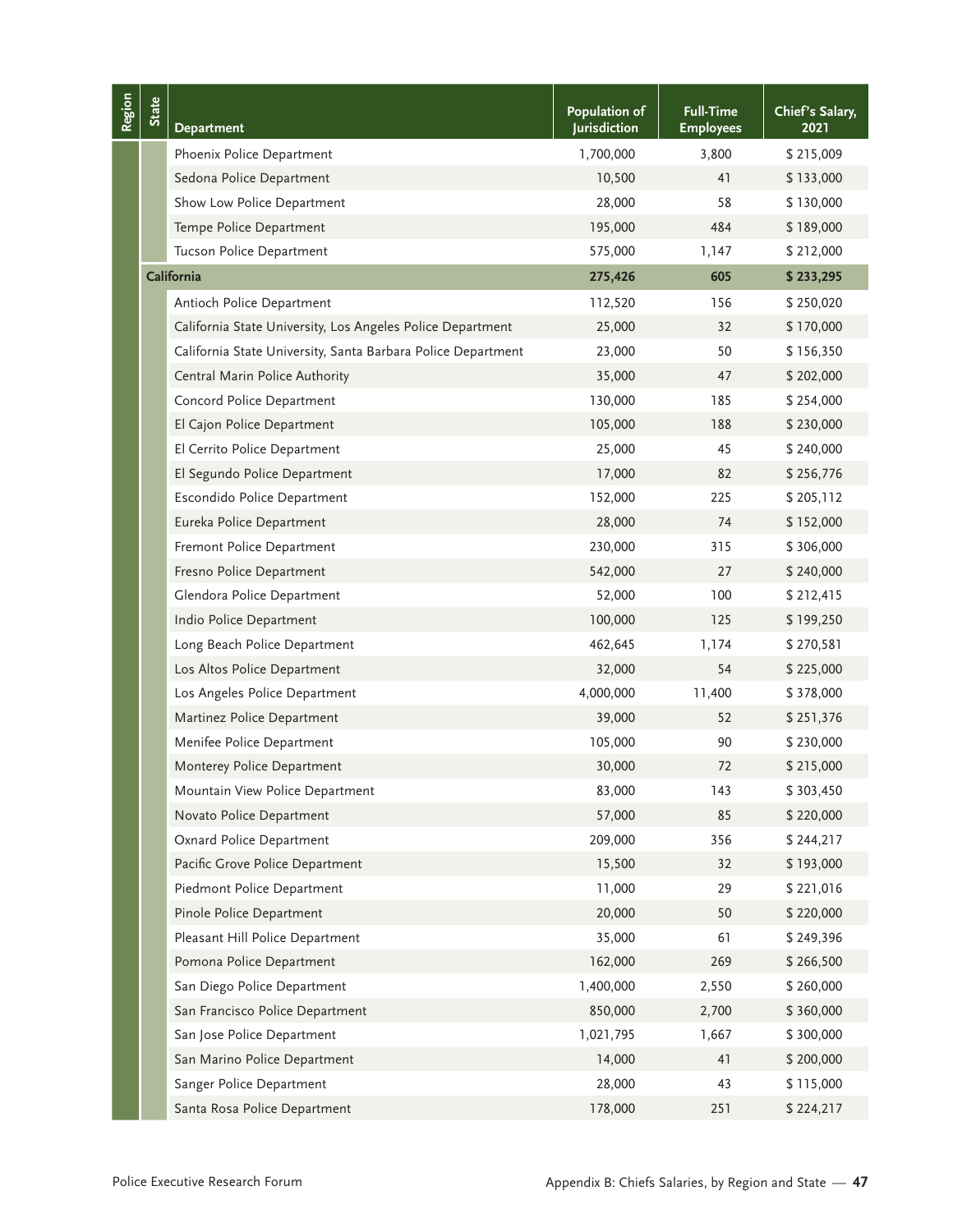| Region | State | <b>Department</b>                                     | Population of<br>Jurisdiction | <b>Full-Time</b><br><b>Employees</b> | Chief's Salary,<br>2021         |
|--------|-------|-------------------------------------------------------|-------------------------------|--------------------------------------|---------------------------------|
|        |       | Seaside Police Department                             | 35,000                        | 60                                   | \$211,750                       |
|        |       | Signal Hill Police Department                         | 12,000                        | 49                                   | \$205,000                       |
|        |       | Stockton Police Department                            | 315,592                       | 711                                  | \$233,676                       |
|        |       | Suisun City Police Department                         | 29,000                        | 37                                   | \$172,000                       |
|        |       | Sunnyvale Department of Public Safety                 | 156,000                       | 289                                  | \$306,000                       |
|        |       | Visalia Police Department                             | 140,000                       | 257                                  | \$182,706                       |
|        |       | Colorado                                              | 154,052                       | 379                                  | \$175,390                       |
|        |       | Castle Rock Police Department                         | 75,000                        | 112                                  | \$180,000                       |
|        |       | Colorado Bureau of Investigation                      |                               | 300                                  | \$163,176                       |
|        |       | Colorado Springs Police Department                    | 465,000                       | 1,100                                | \$199,820                       |
|        |       | Denver Police Department                              | 715,522                       | 1,824                                | \$228,441                       |
|        |       | Evans Police Department                               | 22,000                        | 40                                   | \$141,850                       |
|        |       | Golden Police Department                              | 20,000                        | 66                                   | \$175,000                       |
|        |       | Lakewood Police Department                            | 165,000                       | 450                                  | \$196,000                       |
|        |       | Lone Tree Police Department                           | 14,000                        | 67                                   | \$145,000                       |
|        |       | Steamboat Springs Police Department                   | 13,000                        | 43                                   | \$158,000                       |
|        |       | University of Colorado Boulder Police Department      | 45,000                        | 100                                  | \$186,000                       |
|        |       | Vail Police Department                                | 6,000                         | 66                                   | \$156,000                       |
|        |       | <b>New Mexico</b>                                     |                               |                                      |                                 |
|        |       | Farmington Police Department                          | 45,000                        | 175                                  | \$147,000                       |
|        |       | <b>Nevada</b>                                         | 150,333                       | 320                                  | \$182,667                       |
|        |       | <b>Boulder City Police Department</b>                 | 17,000                        | 77                                   | \$145,000                       |
|        |       | Henderson Police Department                           | 330,000                       | 700                                  | \$204,000                       |
|        |       | Sparks Police Department                              | 104,000                       | 183                                  | \$199,000                       |
|        |       | Oregon                                                | 238,333                       | 392                                  | \$162,329                       |
|        |       | Grants Pass Department of Public Safety               | 40,000                        | 128                                  | \$137,142                       |
|        |       | Portland Police Bureau                                | 660,000                       | 1,025                                | \$215,000                       |
|        |       | St. Helens Police Department                          | 15,000                        | 23                                   | \$134,844                       |
|        | Utah  |                                                       | 89,333                        | 251                                  | \$109,000                       |
|        |       | Dixie State University Department of Public Safety    | 13,000                        | 9                                    | \$90,000                        |
|        |       | Salt Lake City Police Department                      | 220,000                       | 700                                  | \$130,000                       |
|        |       | Springville Police Department                         | 35,000                        | 44                                   | \$107,000                       |
|        |       | Washington                                            | 130,471                       | 280                                  | \$180,043                       |
|        |       | Auburn Police Department                              | 85,000                        | 140                                  | \$191,950                       |
|        |       | Bainbridge Island Police Department                   | 25,000                        | 30                                   | \$164,070                       |
|        |       | Centralia Police Department                           | 19,000                        | 39                                   | \$136,000                       |
|        |       | Fife Police Department                                | 10,140                        | 40                                   | \$175,000                       |
|        |       | Kennewick Police Department                           | 85,000                        | 125                                  | \$155,000                       |
|        |       | Marysville Police Department                          | 70,298                        | 122                                  | \$187,500                       |
|        |       | 48 — Appendix B: Chiefs Salaries, by Region and State |                               |                                      | Police Executive Research Forum |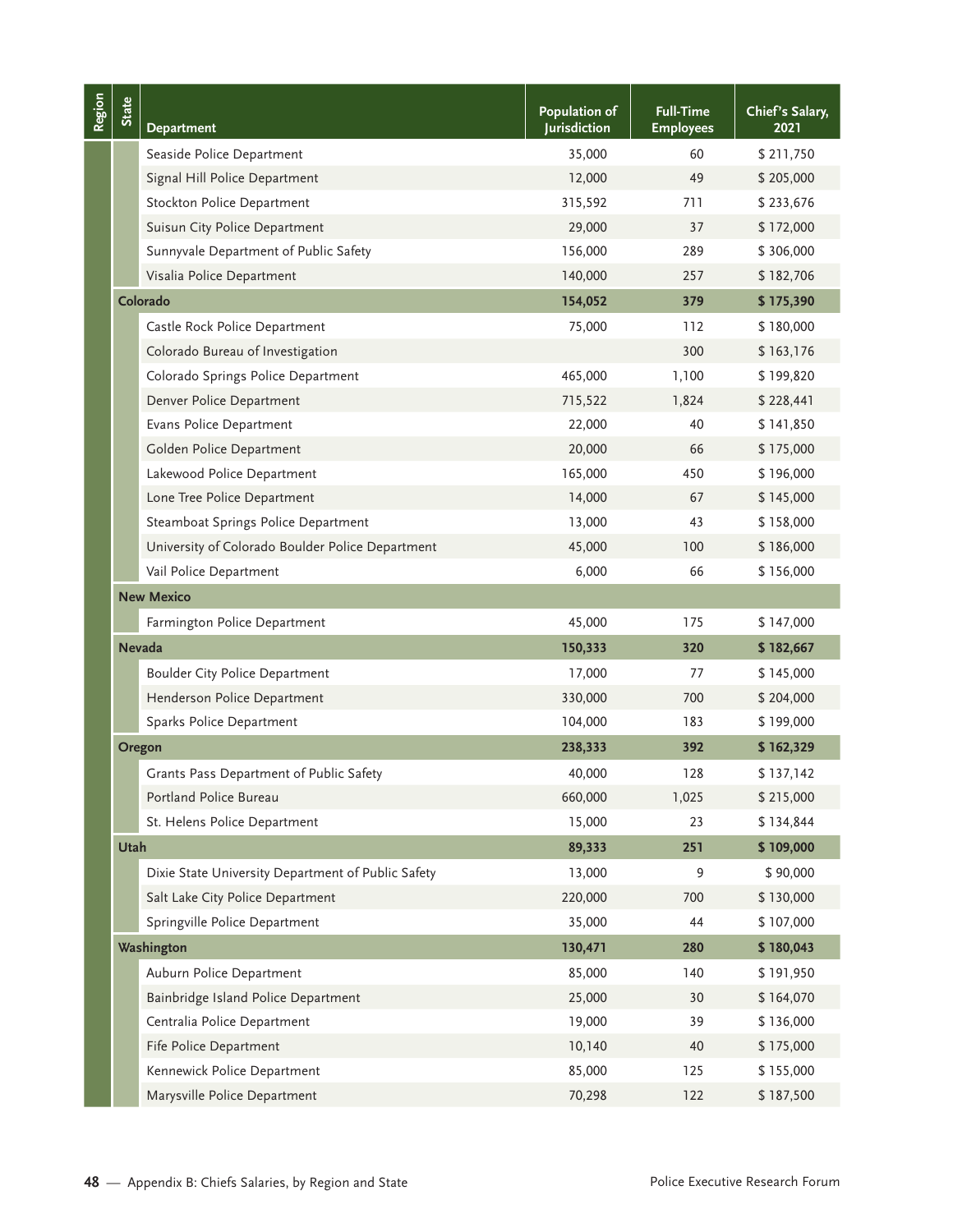| Region | <b>State</b> | <b>Department</b>                 | Population of<br>Jurisdiction                         | <b>Full-Time</b><br><b>Employees</b> | Chief's Salary,<br>2021 |
|--------|--------------|-----------------------------------|-------------------------------------------------------|--------------------------------------|-------------------------|
|        |              | Redmond Police Department         | 67,000                                                | 128                                  | \$204,528               |
|        |              | Richland Police Department        | 60,000                                                | 85                                   | \$171,600               |
|        |              | Seattle Police Department         | 755,000                                               | 2,000                                | \$262,500               |
|        |              | Spokane Police Department         | 220,000                                               | 444                                  | \$182,000               |
|        |              | Vancouver Police Department       | 187,000                                               | 264                                  | \$220,000               |
|        |              | Washougal Police Department       | 16,680                                                | 25                                   | \$135,416               |
|        |              | Yakima Police Department          | 96,000                                                | 195                                  | \$155,000               |
|        | Canada       |                                   | 1,150,000                                             | 1,708                                | \$283,667               |
|        | Alberta      |                                   |                                                       |                                      |                         |
|        |              | Calgary Police Service            | 1,300,000                                             | 3,000                                | \$340,000               |
|        |              | Ontario                           |                                                       |                                      |                         |
|        |              | Ottawa Police Service             | 1,000,000                                             | 2,100                                | \$316,000               |
|        |              | Quebec                            |                                                       |                                      |                         |
|        |              | VIA Rail Canada Police Department |                                                       | 24                                   | \$195,000               |
|        |              |                                   |                                                       |                                      |                         |
|        |              | Police Executive Research Forum   | Appendix B: Chiefs Salaries, by Region and State - 49 |                                      |                         |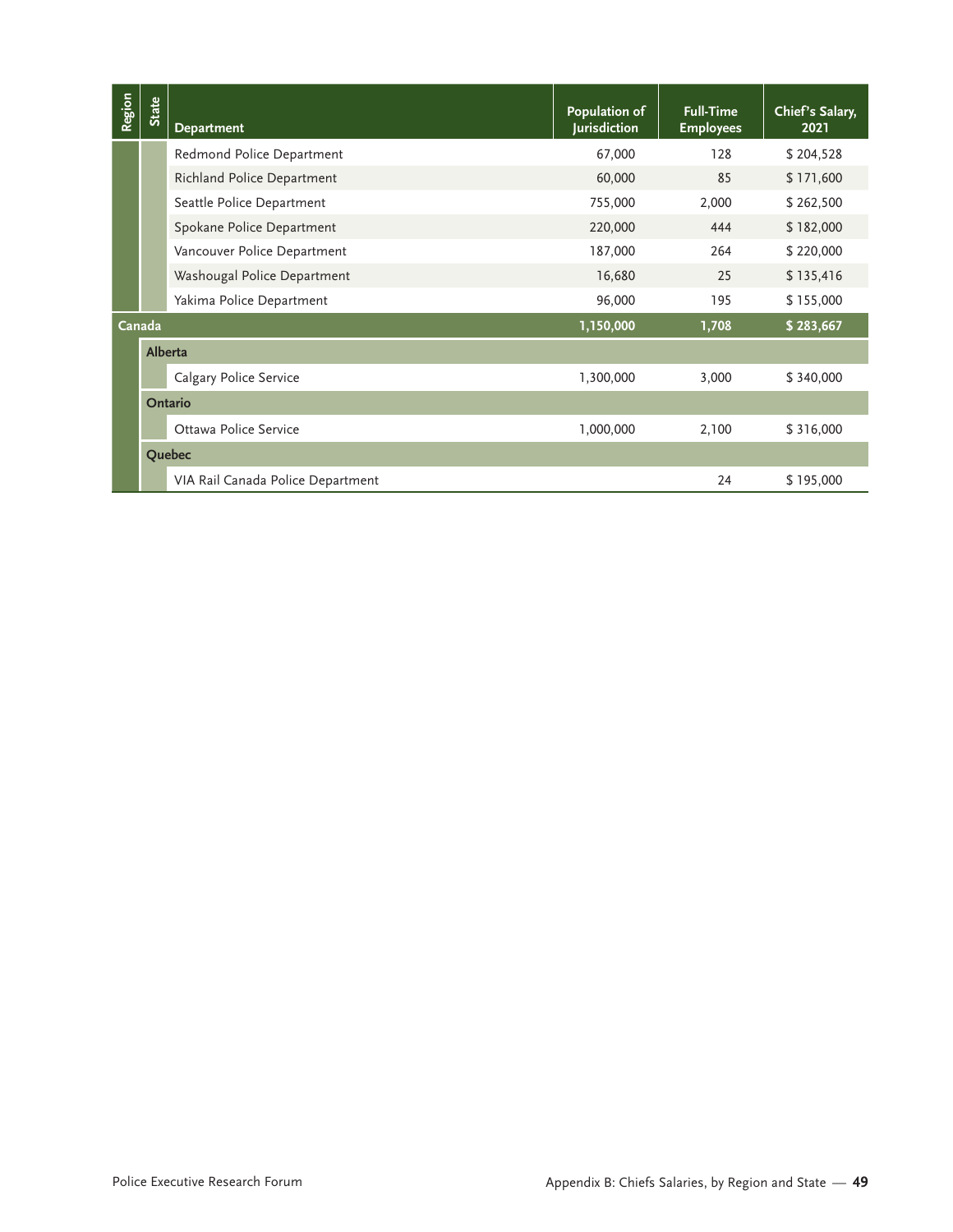# About the Police Executive Research Forum

The Police Executive Research Forum (PERF) is an independent research organization that focuses on critical issues in policing. Since its founding in 1976, PERF has identified best practices on fundamental issues such as reducing police use of force; developing community policing and problem-oriented policing; using technologies to deliver police services to the community; and developing and assessing crime reduction strategies.

PERF strives to advance professionalism in policing and to improve the delivery of police services through the exercise of strong national leadership; public debate of police and criminal justice issues; and research and policy development.

The nature of PERF's work can be seen in the reports PERF has published over the years. Most of these reports are available without charge online at [http://www.policeforum.org/free-online](http://www.policeforum.org/free-online-documents)[documents.](http://www.policeforum.org/free-online-documents) All of the titles in the *Critical Issues in Policing* series can be found on the back cover of this report and on the PERF website at [https://www.](https://www.policeforum.org/critical-issues-series) [policeforum.org/critical-issues-series](https://www.policeforum.org/critical-issues-series).

In addition to conducting research and publishing reports on our findings, PERF conducts management studies of individual law enforcement agencies; educates hundreds of police officials each year in the Senior Management Institute for Police, a three-week executive development program; and provides executive search services to governments that wish to conduct national searches for their next police chief.

All of PERF's work benefits from PERF's status as a membership organization of police officials, who share information and open their agencies to research and study. PERF members also include academics, federal government leaders, and others with an interest in policing and criminal justice.

All PERF members must have a four-year college degree and must subscribe to a set of founding principles, emphasizing the importance of research and public debate in policing, adherence to the Constitution and the highest standards of ethics and integrity, and accountability to the communities that police agencies serve.

PERF is governed by a member-elected President and Board of Directors and a Board-appointed Executive Director.

#### **To learn more about PERF, visit [www.policeforum.org](http://www.policeforum.org).**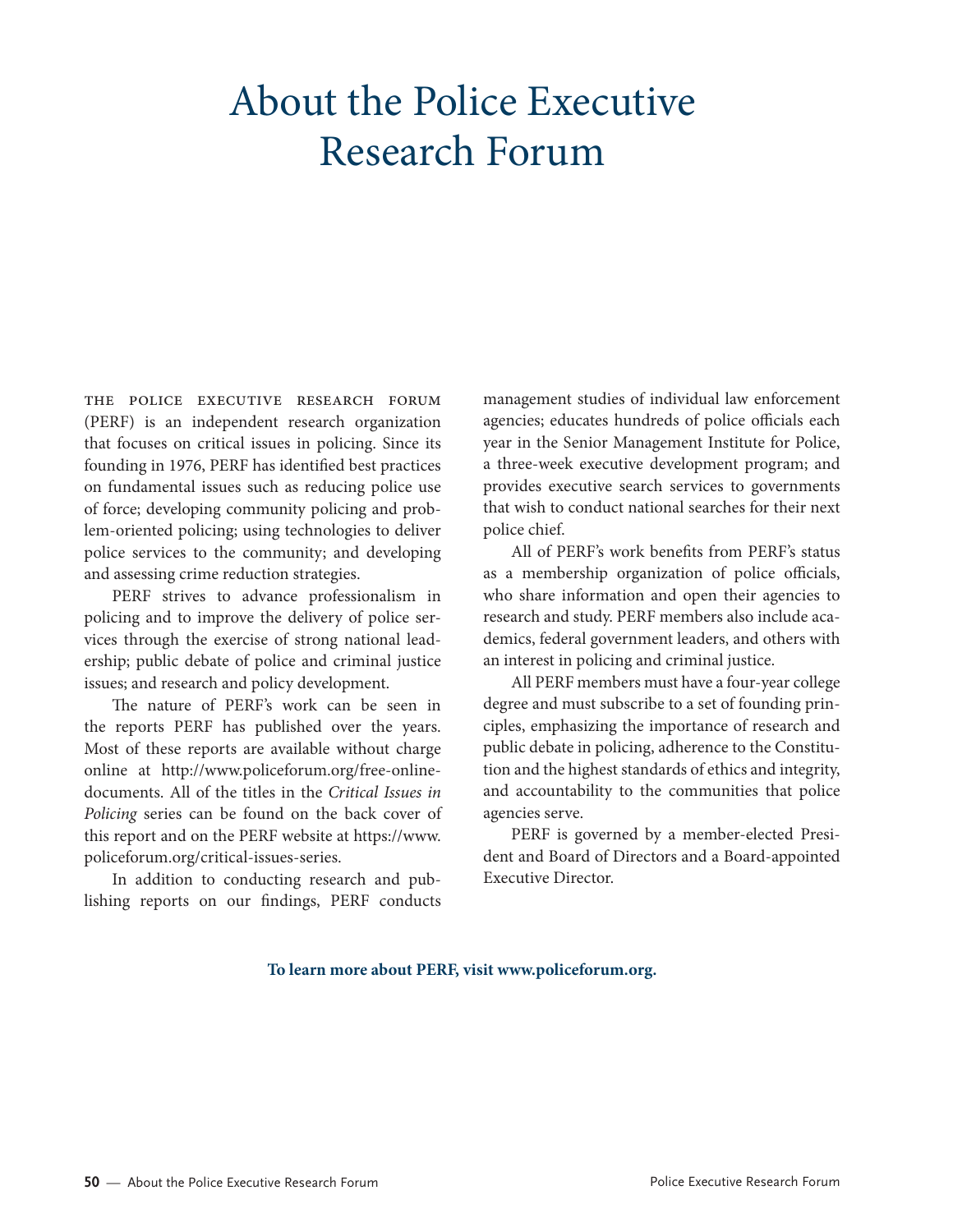

# About the Motorola Solutions Foundation

As the charitable and philanthropic arm of Motorola Solutions, the Motorola Solutions Foundation partners with organizations around the globe to create safer cities and equitable, thriving communities. We focus on giving back through strategic grants, employee volunteerism and other community investment initiatives. Our strategic grants program

supports organizations that offer first responder programming and technology and engineering education, and align to our values of accountability, innovation, impact, diversity and inclusion. The Foundation is one of the many ways in which the company lives out its purpose of helping people be their best in the moments that matter.

**For more information on the Foundation, visit: [www.motorolasolutions.com/foundation](http://www.motorolasolutions.com/foundation)**